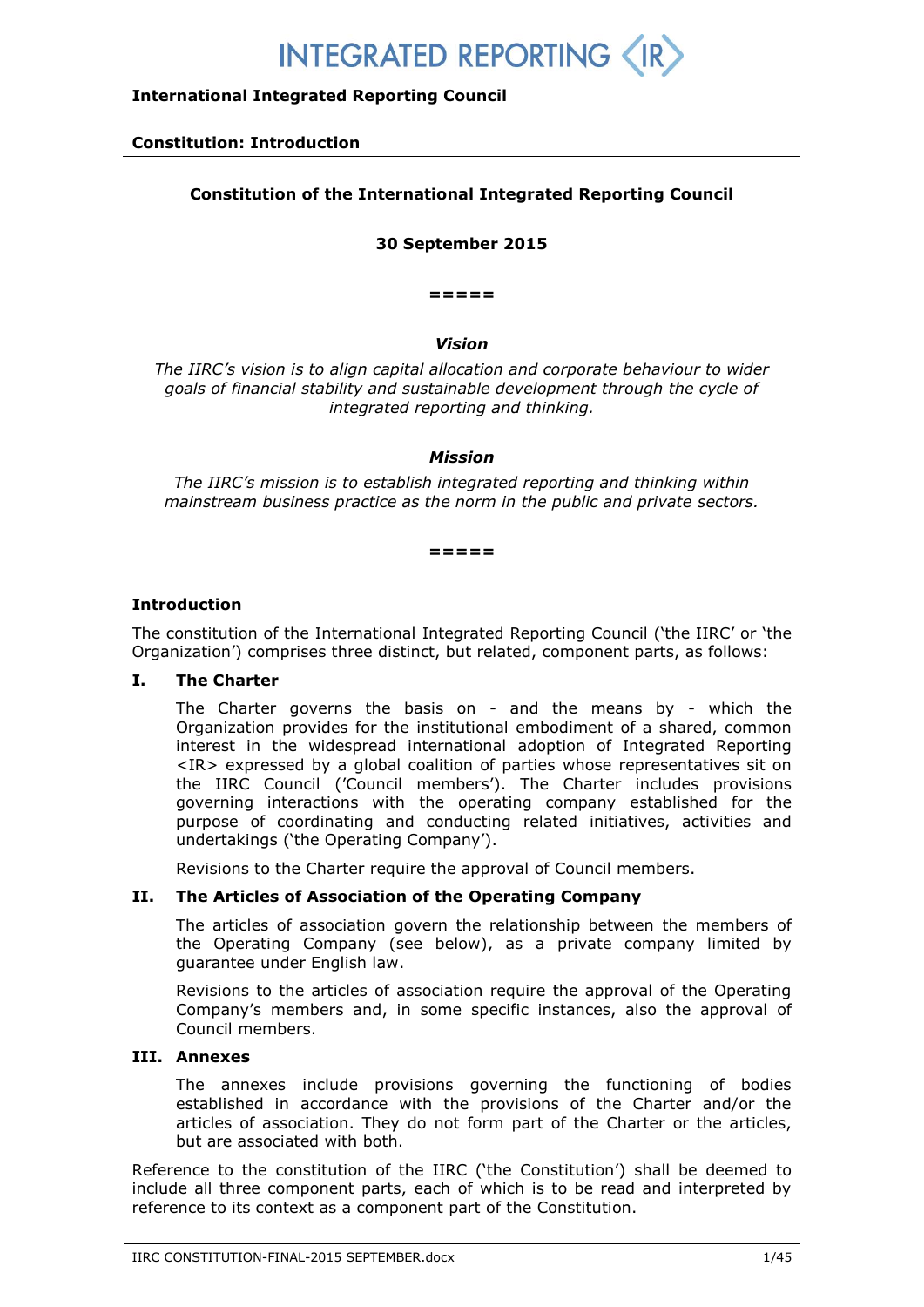## **International Integrated Reporting Council**

## **Constitution: Introduction**

## **Structure of the IIRC**



The Operating Company has been established to coordinate and conduct all initiatives, activities and undertakings of the IIRC. It provides the IIRC with the legal personality it otherwise lacks.

The members of the Governance and Nominations Committee are appointed by the Council. They serve - effectively as the Council's proxy and subject to the Council's direction if necessary - as members of the Operating Company. In that capacity, they enjoy such powers as are determined by law and the Operating Company's articles of association, including the power to appoint and remove the directors. They also advise the directors on governance issues.

The directors are responsible for the running of the Operating Company and its activities. They are subject to the general fiduciary duty to act in the company's interests and are required to account to the members of the Operating Company for their stewardship of it.

The directors may exercise all the powers of the company, subject to the law and the IIRC constitution, including the articles of association. This means they are responsible for any decision relating to the Operating Company, unless the law, the constitution or a previously passed special resolution of the members of the Operating Company states otherwise.

The directors appoint the Chief Executive Officer, who is responsible for the IIRC team.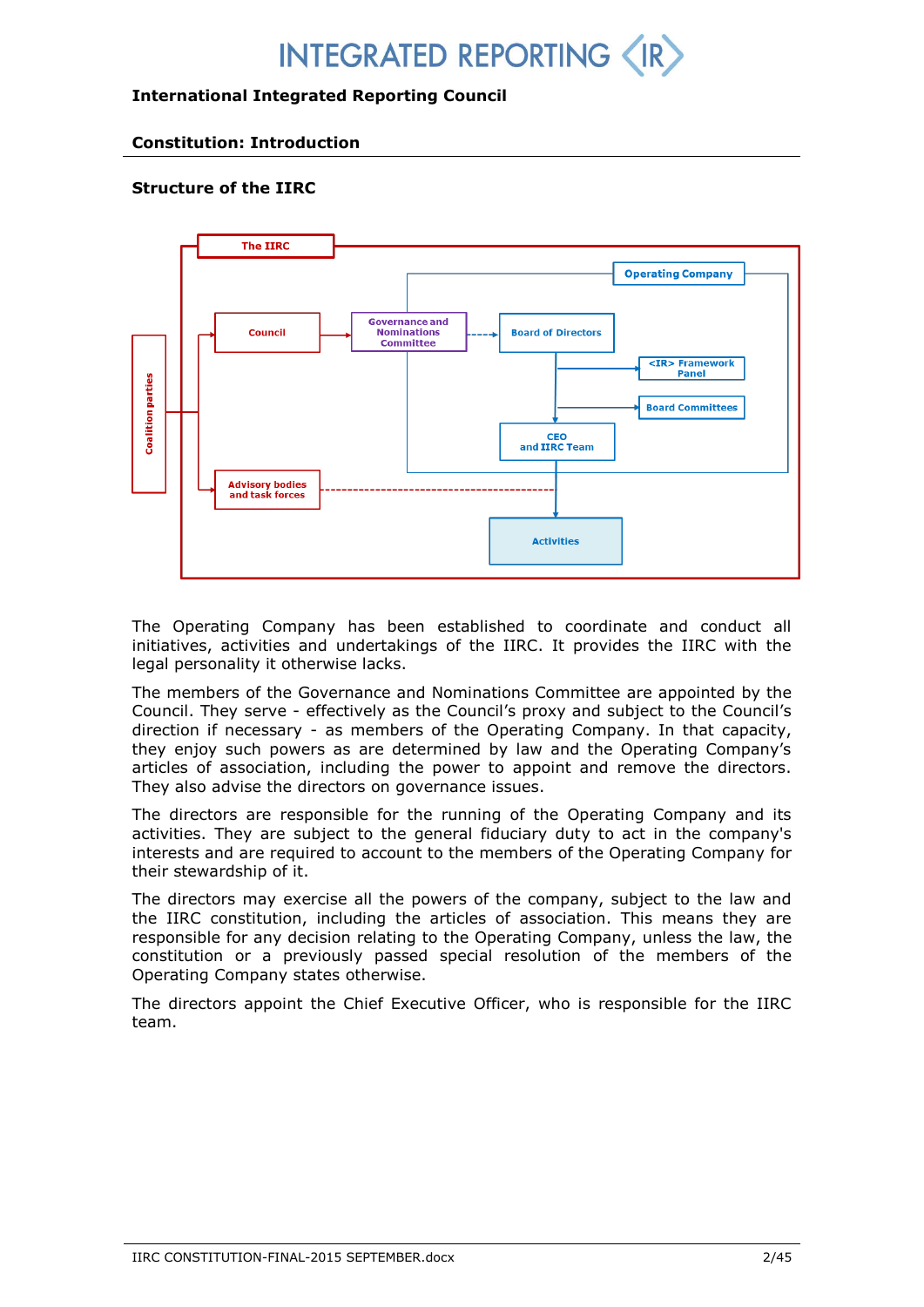## **International Integrated Reporting Council**

## **Constitution: Table of contents**

| <u>Item</u>         |                                                                      | <u>Page</u> |
|---------------------|----------------------------------------------------------------------|-------------|
| Part I              | <b>The Charter</b>                                                   | 5           |
| Section I           | General provisions                                                   | 5           |
|                     | 1.<br>Nature and objectives                                          | 5           |
|                     | 2.<br>Purpose                                                        | 5           |
|                     | 3.<br>Principles                                                     | 5           |
|                     | 4.<br>Structure                                                      | 5           |
|                     | 5.<br>Reporting                                                      | 6           |
|                     | 6.<br>Vision and mission                                             | 6           |
|                     | 7.<br>Name                                                           | 6           |
|                     | 8.<br>Duration                                                       | 6           |
|                     | 9.<br>Legal form and domicile                                        | 6           |
|                     | 10. Intellectual property                                            | 6           |
| Section II          | 11. Representative authority<br>Council                              | 6<br>7      |
|                     | 12. Role                                                             | 7           |
|                     | 13. Composition                                                      | 7           |
|                     | 14. Appointment                                                      | 8           |
|                     | 15. Chairman of the Council                                          | 8           |
|                     | 16. Term of office                                                   | 8           |
|                     | 17. Conditions and responsibilities of membership                    | 8           |
|                     | 18. Suspension and termination                                       | 9           |
|                     | 19. Council proceedings                                              | 9           |
|                     | 20. Payments to Council members                                      | 9           |
| Section III         | Governance and Nominations Committee                                 | 10          |
|                     | 21. Role<br>22. Composition                                          | 10<br>10    |
|                     | 23. Appointment                                                      | 10          |
|                     | 24. GAN Committee Chairman                                           | 10          |
|                     | 25. Term of office                                                   | 11          |
|                     | 26. Responsibilities of membership                                   | 11          |
|                     | 27. Termination                                                      | 11          |
|                     | 28. GAN Committee proceedings                                        | 12          |
|                     | 29. Payments to GAN Committee members                                | 12          |
| Section IV          | <b>Board of Directors</b>                                            | 12          |
|                     | 30. Role                                                             | 12          |
|                     | 31. Composition<br>32. Appointment                                   | 12<br>13    |
|                     | 33. Chairman of the Board                                            | 13          |
|                     | 34. Term of office                                                   | 13          |
|                     | 35. Code of conduct and material interests                           | 13          |
|                     | 36. Directors' responsibilities                                      | 14          |
|                     | 37. Review, evaluation and affirmation                               | 14          |
|                     | 38. Termination                                                      | 14          |
|                     | 39. Board proceedings                                                | 15          |
|                     | 40. Board committees                                                 | 15          |
|                     | 41. Payments to directors                                            | 15          |
| Section V           | <ir> Framework Panel</ir>                                            | 15          |
|                     | 42. Role                                                             | 15          |
|                     | 43. Composition<br>44. Appointment                                   | 15<br>16    |
|                     | 45. Qualified autonomy                                               | 16          |
| Section VI          | Chief Executive Officer, management and staff                        | 16          |
|                     | 46. Chief Executive Officer                                          | 16          |
|                     | 47. Management and staff                                             | 16          |
| Section VII         | Advisory groups and task forces                                      | 17          |
|                     | 48. Purpose                                                          | 17          |
|                     | 49. Appointments                                                     | 17          |
|                     | 50. Terms of reference                                               | 17          |
|                     | 51. Oversight                                                        | 17          |
| <b>Section VIII</b> | Funding                                                              | 17          |
|                     | 52. Funding sources                                                  | 17          |
| Section IX          | 53.<br>Transparency                                                  | 18<br>18    |
|                     | <i>Effective date, severance and revisions</i><br>54. Effective date | 18          |
|                     | 55. Severance                                                        | 18          |
|                     | 56. Revisions to the Charter                                         | 18          |
|                     | 57. Governing law and jurisdiction                                   | 18          |
| Section X           | Definitions                                                          | 19          |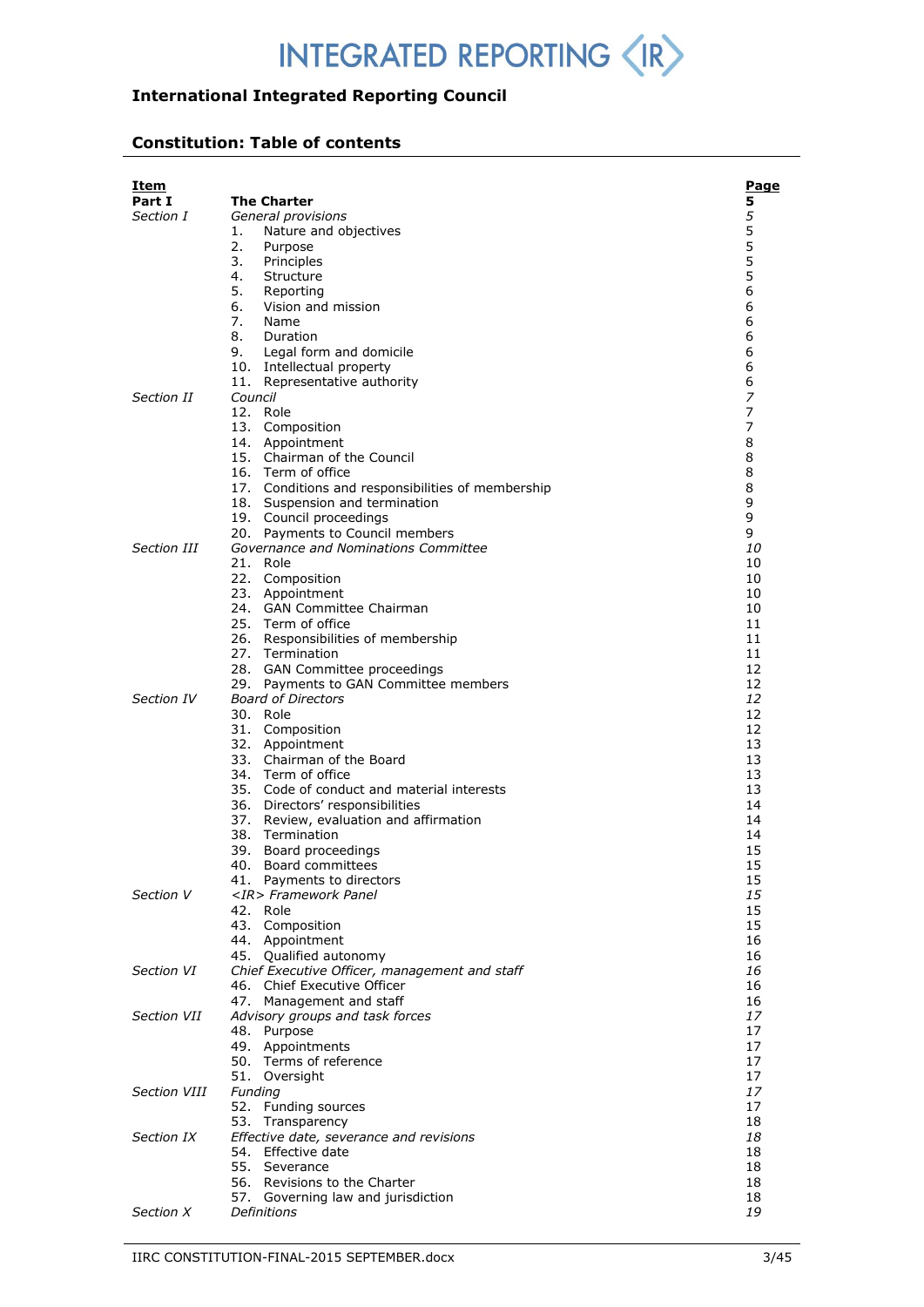## **International Integrated Reporting Council**

## **Constitution: Table of contents**

| <u>Item</u>  |                                                                                               | <u>Page</u> |
|--------------|-----------------------------------------------------------------------------------------------|-------------|
| Part II      | Articles of Association of the Operating Company                                              | 20          |
| Section I    | Interpretation and limitation of liability                                                    | 20          |
|              | Defined terms<br>1.                                                                           | 20          |
|              | 2.<br>Liability of members                                                                    | 21          |
| Section II   | Directors' powers and responsibilities                                                        | 21          |
|              | 3.<br>Directors' general authority                                                            | 21          |
|              | 4.<br>Members' reserve power                                                                  | 22          |
|              | 5.<br>Directors may delegate                                                                  | 22          |
|              | 6.<br>Committees                                                                              | 22          |
| Section III  | Decision-making by directors<br>Directors to take decisions collectively                      | 22<br>22    |
|              | 7.<br>8.<br>Unanimous decisions                                                               | 23          |
|              | 9.<br>Calling a directors' meeting                                                            | 23          |
|              | 10. Participation in directors' meetings                                                      | 23          |
|              | 11. Quorum for directors' meetings                                                            | 23          |
|              | 12. Chairing of directors' meetings                                                           | 24          |
|              | 13. Casting vote                                                                              | 24          |
|              | 14. Conflicts of interest                                                                     | 24          |
|              | 15. Records of decisions to be kept                                                           | 24          |
|              | 16. Directors' discretion to make further rules                                               | 25          |
|              | 17. Appointment of a secretary                                                                | 25          |
| Section IV   | Appointment of directors                                                                      | 25          |
|              | 18. Methods of appointing directors                                                           | 25          |
|              | 19. Termination of director's appointment                                                     | 25          |
|              | 20. Directors' remuneration                                                                   | 26          |
|              | 21. Directors' expenses                                                                       | 26          |
|              | 22. Alternate directors                                                                       | 26          |
| Section V    | Becoming and ceasing to be a member                                                           | 26<br>26    |
|              | 23. Applications for membership                                                               | 26          |
| Section VI   | 24. Termination of membership<br>Organization of general meetings                             | 27          |
|              | 25. Notice of general meetings                                                                | 27          |
|              | 26. Attendance and speaking at general meetings                                               | 27          |
|              | 27. Quorum for general meetings                                                               | 27          |
|              | 28. Chairing general meetings                                                                 | 28          |
|              | 29. Attendance and speaking by directors and non-members                                      | 28          |
|              | 30. Adjournment                                                                               | 28          |
| Section VII  | Voting at general meetings                                                                    | 29          |
|              | 31. Voting: General                                                                           | 29          |
|              | 32. Written resolutions                                                                       | 29          |
|              | 33. Errors and disputes                                                                       | 29          |
|              | 34. Poll votes                                                                                | 29          |
|              | 35. Content of proxy notices                                                                  | 30          |
|              | 36. Delivery of proxy notices                                                                 | 30          |
| Section VIII | 37. Amendments to resolutions                                                                 | 31<br>31    |
|              | Administrative arrangements<br>38. Means of communication to be used                          | 31          |
|              | 39. Company seals                                                                             | 32          |
|              | 40. No right to inspect accounts and other records                                            | 32          |
|              | 41. Provision for employees on cessation of business                                          | 32          |
| Section IX   | Directors' indemnity and insurance                                                            | 32          |
|              | 42. Indemnity                                                                                 | 32          |
|              | 43. Insurance                                                                                 | 33          |
| Section X    | Miscellaneous                                                                                 | 33          |
|              | 44. Resolutions                                                                               | 33          |
|              | 45. Rules                                                                                     | 33          |
|              | 46. Objects                                                                                   | 34          |
|              | 47. Income, capital and assets                                                                | 34          |
|              | 48. Revisions                                                                                 | 35          |
| Part III     | <b>Annexes</b>                                                                                |             |
| Annex A      | Provisions governing Council proceedings                                                      | 36          |
| Annex B      | Provisions governing GAN Committee proceedings                                                | 38          |
| Annex C      | Provisions governing Board proceedings<br>Terms of reference of the <ir> Framework Panel</ir> | 40<br>42    |
| Annex D      |                                                                                               |             |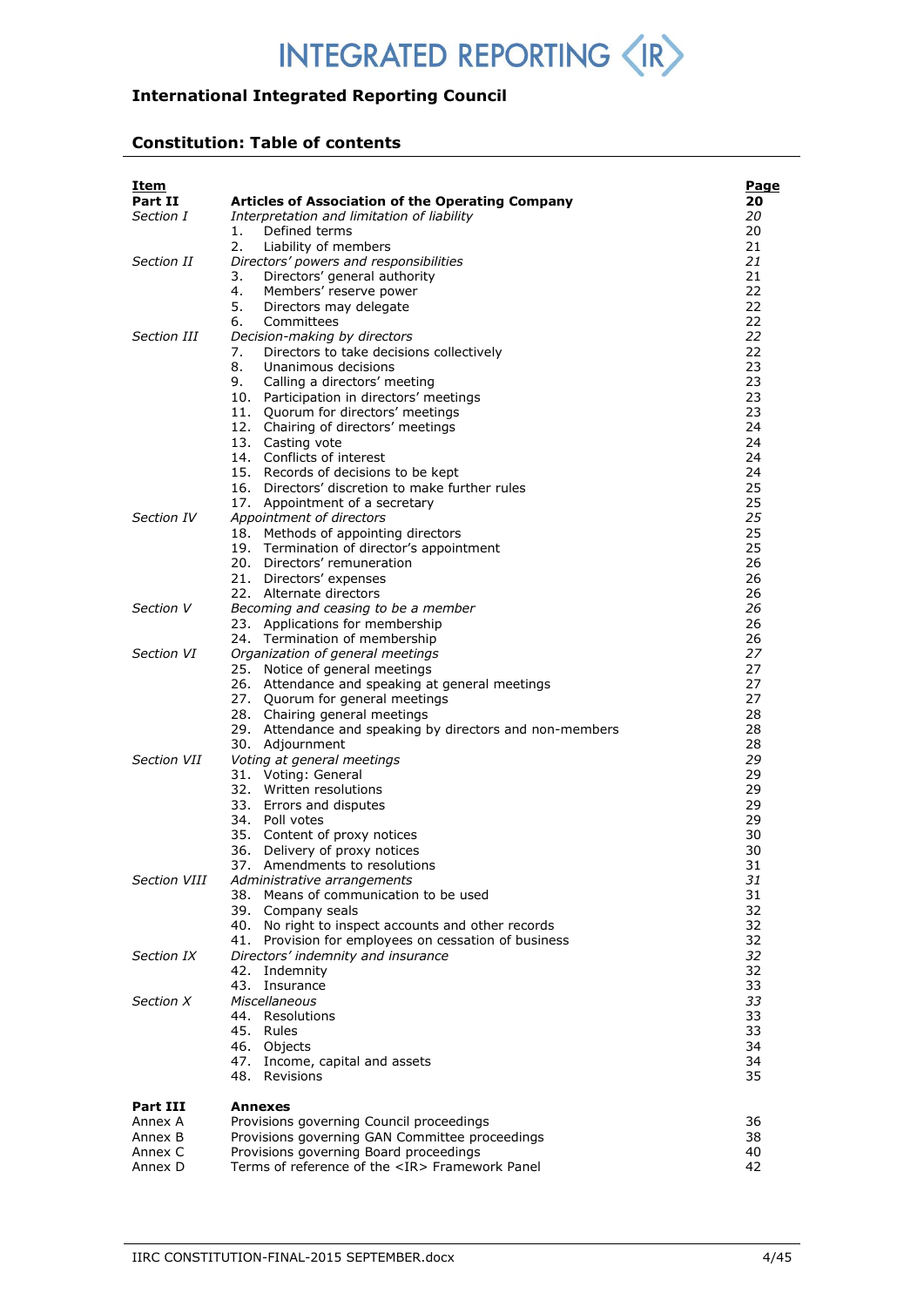## **International Integrated Reporting Council**

## **Constitution: Part I – The Charter**

#### **I. General provisions**

#### **1. Nature and objectives**

- 1.1 The International Integrated Reporting Council ('the IIRC' or 'the Organization') embodies the shared, common interest of a global coalition of parties ('the coalition') in the adoption of Integrated Reporting <IR> on an international basis as a means to:
	- a) Improve communication about value creation;
	- b) Advance the evolution of corporate reporting; and
	- c) Make a lasting contribution to financial stability and sustainable development.
- 1.2 The coalition comprises entities drawn from broad global communities, including business and other reporter entities; providers of financial capital; policy makers, regulators and exchanges; the accountancy profession; reporting framework developers and standard setters; civil society; and academia.
- 1.3 All initiatives, activities and undertakings of the Organization shall be coordinated and conducted through an operating company established for the purpose ('the Operating Company'), subject to the oversight of its directors (collectively 'the Board'), who shall have overall and final authority and responsibility for its affairs and governance, in accordance with law and the provisions of the Organization's constitution.

## **2. Purpose**

- 2.1 The Organization shall serve as:
	- a) The global authority and central lead and coordination (or 'umbrella') body on matters relating to Integrated Reporting <IR>;
	- b) The steward of the International Integrated Reporting Framework ('the Framework'); and
	- c) A global centre of excellence for more effective corporate reporting.

### **3. Principles**

3.1 The Organization shall function as an independent, inclusive and market-led organization acting in the public interest.

### **4. Structure**

- 4.1 In addition to the Operating Company, in which the legal rights, duties and responsibilities of the Organization shall be vested, there shall be within the Organization's structure:
	- a) A Council ('the Council'), to serve as the primary forum for interaction with and between parties in the coalition and their exercise of influence over the Organization's ability to successfully deliver on its Organization's purpose and objectives;
	- b) A Governance and Nominations Committee ('the GAN Committee'), to monitor the Organization's governance arrangements and practices;
	- c) An International Integrated Reporting <IR> Framework Panel ('the <IR> Framework Panel'), to recommend the substantive content of any revision, modification or other update to the Framework to the Board for sign-off; and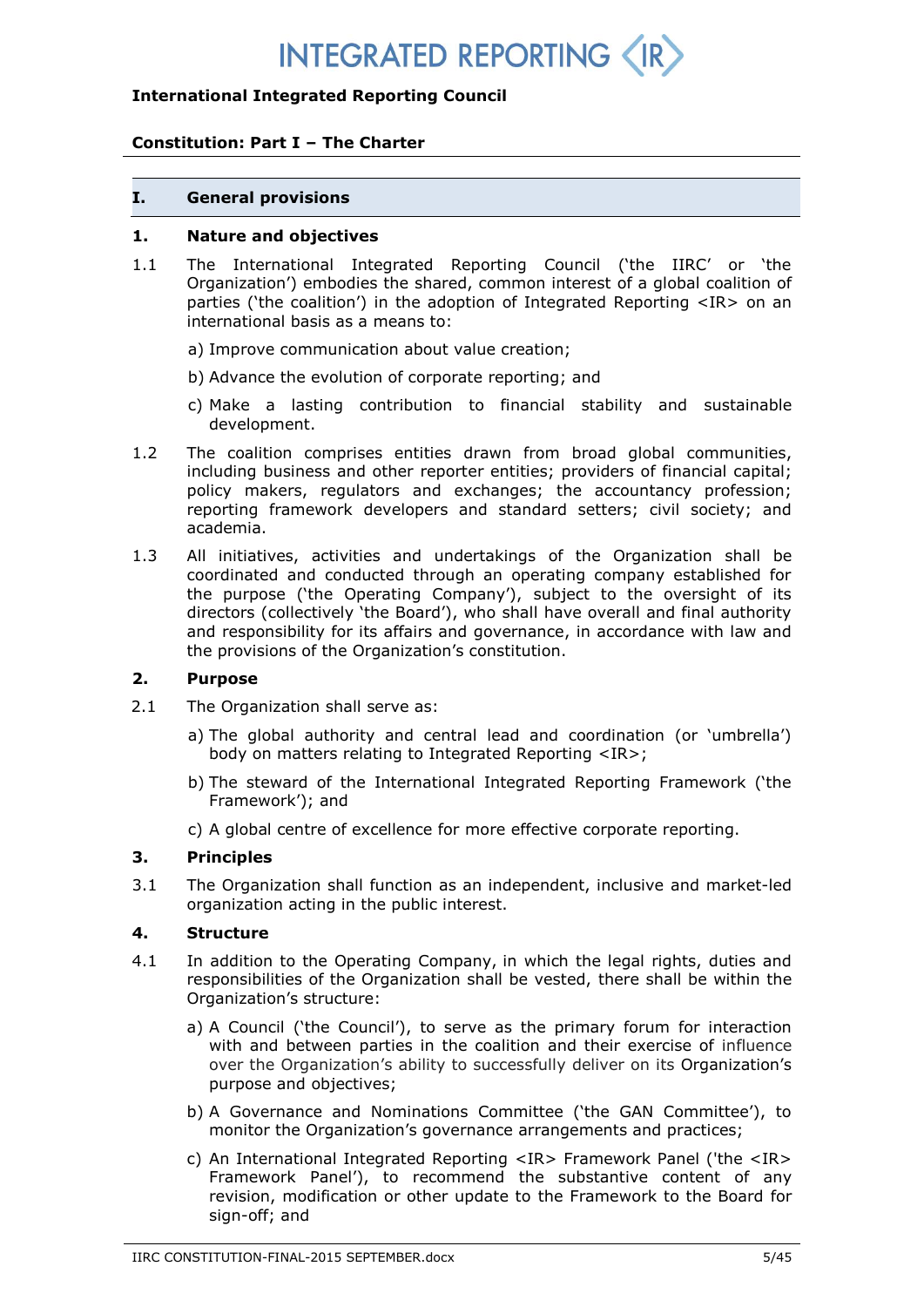

## **Constitution: Part I – The Charter**

d) A core team of dedicated management and staff ('the IIRC team'), established to provide a support and coordination function and secretariat in relation to the Organization's initiatives and activities, who shall be responsible to the Board.

## **5. Reporting**

- 5.1 The Organization shall apply the fundamental concepts of Integrated Reporting <IR> and integrated thinking in its own activities and public reporting.
- 5.2 The Organization shall periodically produce an integrated report.

## **6. Vision and mission**

6.1 The vision and mission of the Organization shall be as determined from time to time by the Board, acting in consultation with and with respect for the views of the Council.

## **7. Name**

7.1 The name of the Organization shall be the International Integrated Reporting Council, or otherwise as determined by the Board, acting in consultation with and with respect for the views of the Council.

## **8. Duration**

8.1 The Organization shall be of indefinite duration. Any decision to the contrary, including any decision to dissolve the Organization (other than by operation of law), or merge it with another entity, shall be taken by the Board, acting in consultation with and with respect for the views of the Council.

### **9. Legal form and domicile**

9.1 The legal form and domicile of the Operating Company shall be that of a private company limited by guarantee registered in England and Wales, unless otherwise determined by the Board, acting in consultation with and with respect for the views of the Council.

## **10. Intellectual property**

- 10.1 The Operating Company will maintain and develop a body of knowledge, tools and other intellectual property relating to Integrated Reporting <IR> in support of the Organization's purpose and objectives, including the Framework, any future revision, modification or other update thereto and related technical resources
- 10.2 The Operating Company shall be the custodian of the 'Integrated Reporting <IR>' brand, including related trademarks and logos, the integrity of which the Organization shall endeavour to protect and strengthen.
- 10.3 Any decision relating to transfer of intellectual property rights in the Framework, including as revised, modified or otherwise updated, or the 'Integrated Reporting <IR>' brand shall be made by the Board, acting in consultation with and with respect for the views of the Council.

## **11. Representative authority**

11.1 Authority to make any commitment on behalf of the Organization and about its activities in an official, representative capacity is, unless otherwise agreed by the Board, reserved to the Chairman of the Board and the Chief Executive Officer (as hereafter defined) and those requested by them to act in such capacity.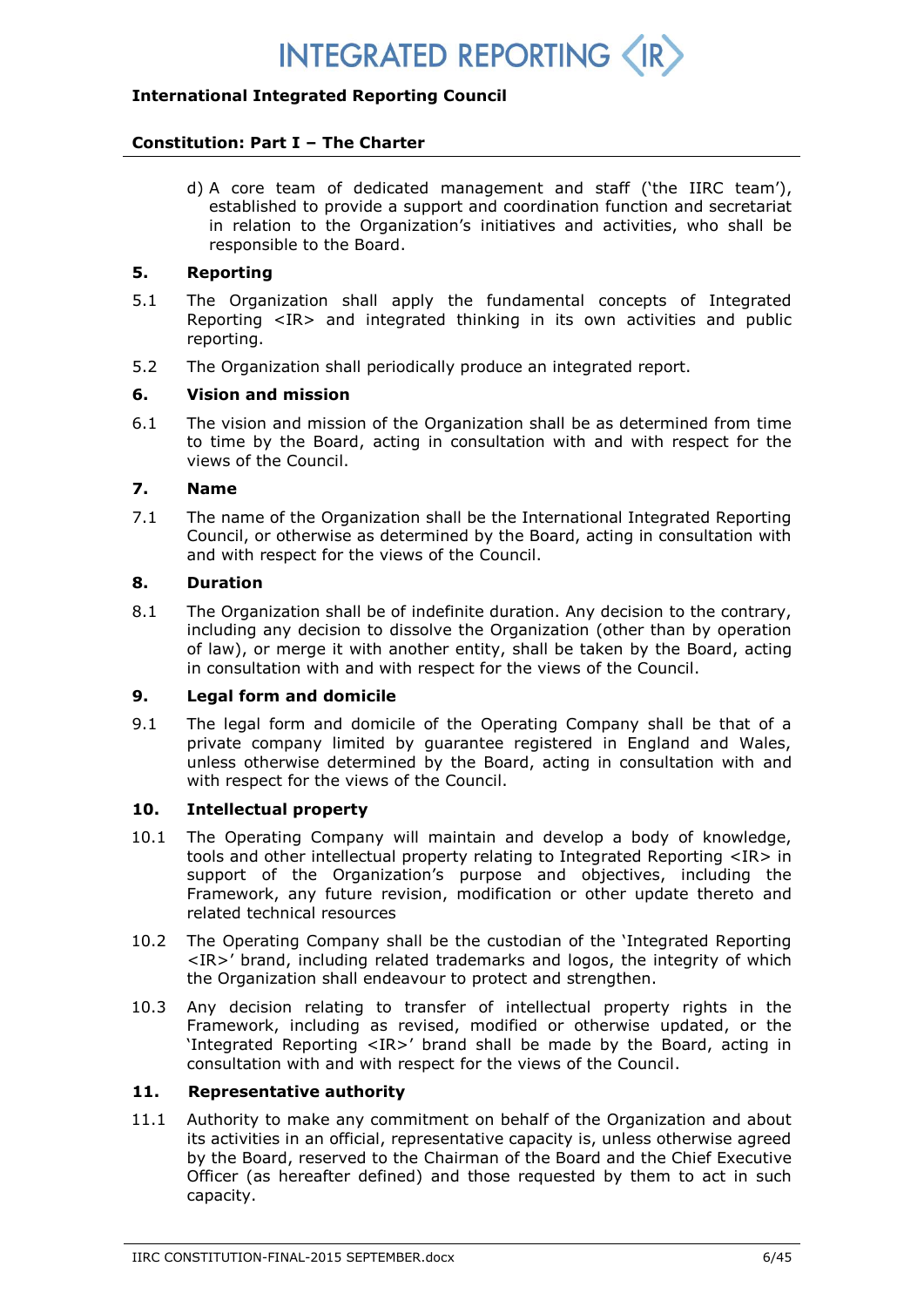## **International Integrated Reporting Council**

## **Constitution: Part I – The Charter**

### **II. Council**

#### **12. Role**

- 12.1 The Council shall be the primary institutional forum for expression of the coalition's broad market view and collective voice, as well as the medium for its interaction and provision of advice, guidance and input on issues of relevance for the Organization, including:
	- a) Its nature, objectives, purpose, vision and mission;
	- b) Its strategy and the means by which to deliver it; and
	- c) The exercise by the members of the Operating Company of their powers in that capacity, in which respect the members of the Operating Company undertake to ensure that:
		- i) Any given ordinary resolution shall be passed by the members of the Operating Company if so directed by the Council acting with the prior approval of one half of all Council members (excluding any suspended Council members), rounded up to the nearest whole number; and
		- ii) No special resolution may be passed by the members of the Operating Company without the prior approval of two thirds of all Council members (excluding any suspended Council members), rounded up to the nearest whole number.
- 12.2 Entities represented on the Council shall be the primary, though not exclusive, source from which to draw the advice, guidance, expertise, experience, resources and support required for achievement of the Organization's purpose and objectives, including via participation (in each case at an appropriate level of seniority) in such advisory groups and task forces as may from time to time be established to focus on specific aspects of the Organization's initiatives and activities.
- 12.3 The Council shall be provided with periodic updates on the Organization's progress and performance.

### **13. Composition**

- 13.1 The Council will comprise designated representatives at board, senior executive or comparable level (each a 'Council member') of entities that:
	- a) Demonstrate a commitment to direct, active involvement in the ongoing development and adoption of Integrated Reporting <IR>, or furthering and advancing the cause thereof;
	- b) Are, to the extent reasonably practicable, reflective of the Organization's international scope and broad global communities; and
	- c) Evidence a willingness to be represented on the Council.
- 13.2 Representatives at board, senior executive or comparable level of other entities may be designated as official Council observers, in which capacity they may attend Council meetings and participate in Council deliberations, but shall take no part in the Council's formal decision-making process. In principle, official observer status on the Council will be accorded only to individuals who are precluded - whether by the statutes, policy considerations or other proscription of, or relating to, the entity they represent - from being a full member of the Council.
- 13.3 There shall be no prescribed limit to the number of Council members.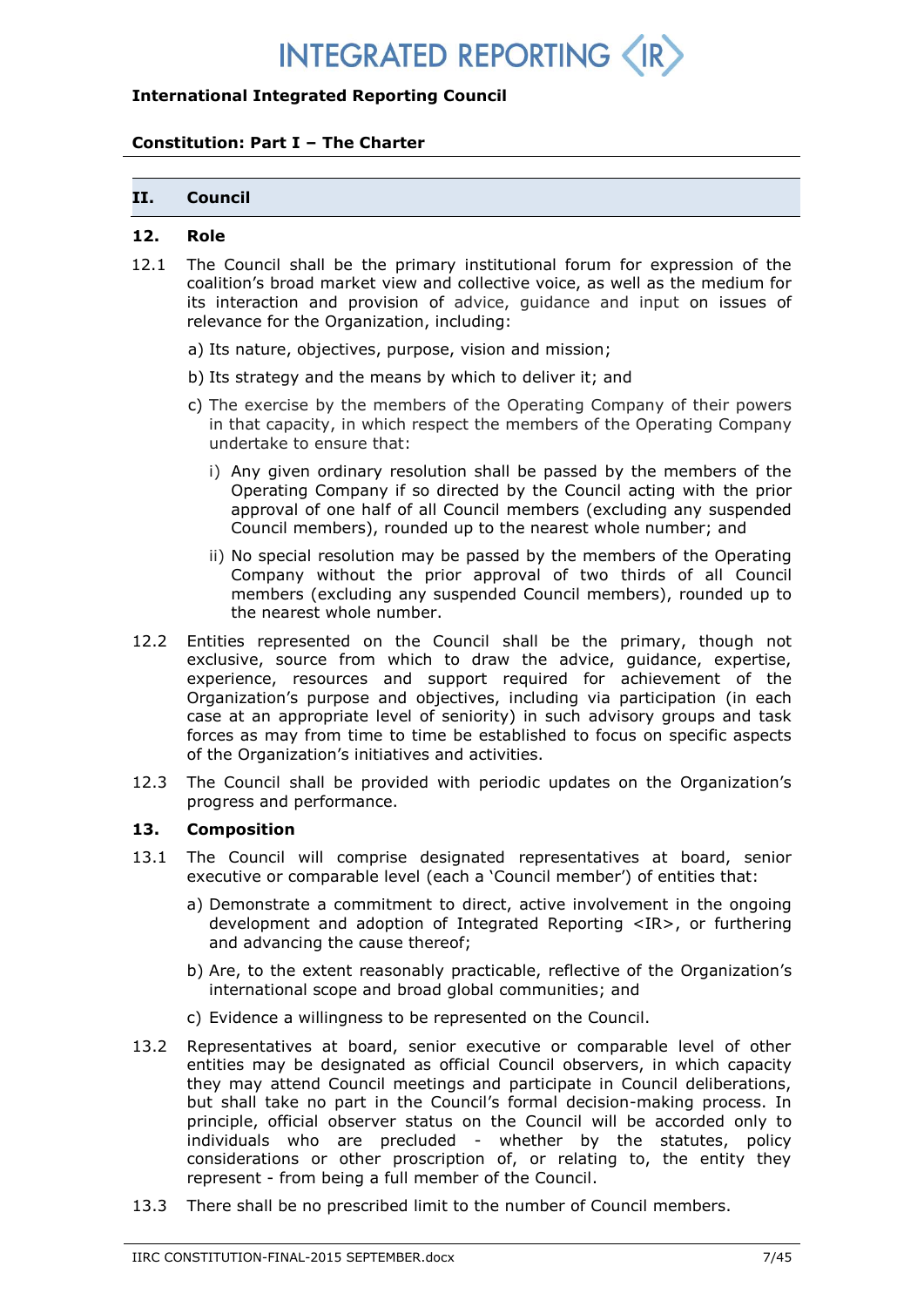## **International Integrated Reporting Council**

### **Constitution: Part I – The Charter**

- 13.4 Any given individual may represent more than one entity on the Council, either simultaneously or at different times.
- 13.5 No entity may designate more than one representative on the Council at any given time, it being understood that designated representatives may themselves be represented by alternates as provided herein.

## **14. Appointment**

14.1 Council members and official Council observers will be appointed by the Board, acting in consultation with and with respect for the views of the GAN Committee.

## **15. Chairman of the Council**

- 15.1 The Chairman of the Council shall be an individual acting in an independent, non-representative capacity appointed by Council members upon the recommendation of the GAN Committee, itself acting in consultation with the Board.
- 15.2 The Chairman of the Council will be appointed for one or more terms of office not exceeding three years and shall hold office at the Council's discretion, provided that: (a) no individual's continuous service as Chairman of the Council shall exceed a period of six years, whereafter a period of three years shall elapse before he/she shall become eligible for further appointment in such capacity; and (c) no individual's service in such capacity shall exceed an aggregate of six years in any given nine-year period.
- 15.3 The Council may, on the recommendation of the Chairman of the Council acting in consultation with the GAN Committee, appoint one or more of their number as Deputy Chairman of the Council. Any Deputy Chairman of the Council will be appointed for one or more terms of office not exceeding three years and shall hold office at the Council's discretion, provided that: (a) no individual's continuous service as Deputy Chairman of the Council shall exceed a period of six years, whereafter a period of three years shall elapse before he/she shall become eligible for further appointment in such capacity; and (b) no individual's service in such capacity shall exceed an aggregate of six years in any given nine-year period.

### **16. Term of office**

16.1 Unless otherwise expressly provided herein, Council membership shall be of no predetermined duration and shall terminate in accordance with the provisions hereof, provided that the entity that each Council member represents will, periodically and at least once every three years, re-confirm the Council member in his/her role.

### **17. Conditions and responsibilities of membership**

- 17.1 Each Council member's appointment to and ongoing membership of the Council are subject to the entity by which he/she represents:
	- a) Respecting the provisions of the Charter; and
	- b) According to its capacity to do so, making a meaningful financial or other in-kind contribution to support delivery of the IIRC's purpose and objectives, the nature and level of any such contribution to be determined by reference to guidance determined by the Board, acting in consultation with and with respect for the views of the GAN Committee.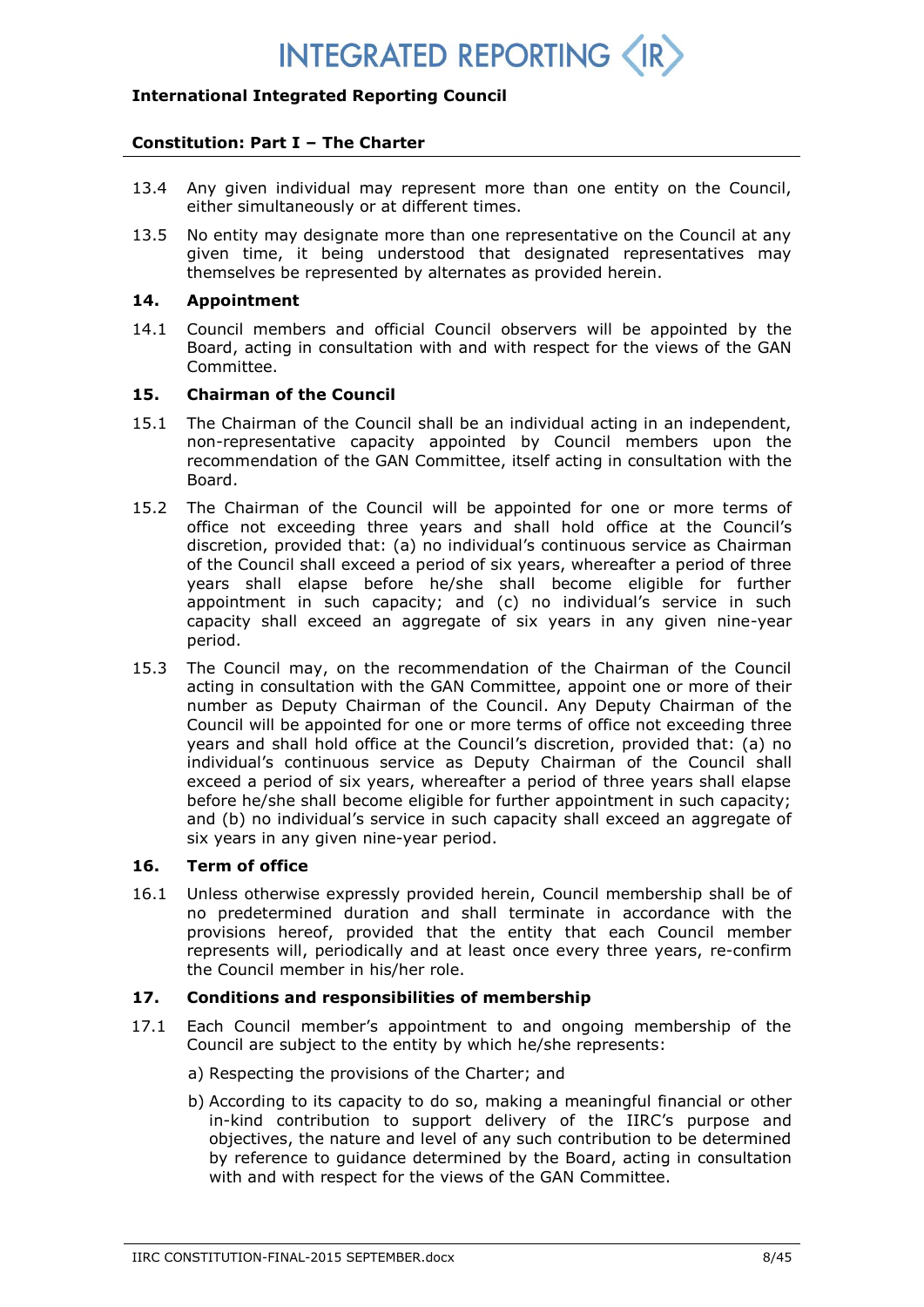## **International Integrated Reporting Council**

## **Constitution: Part I – The Charter**

- 17.2 Individual Council members will:
	- a) Endeavour to participate in all Council meetings and contribute fully, frankly and constructively to its deliberations;
	- b) Exercise independence of judgment, acting legally and in good faith to promote and protect the interests of the Organization, to the exclusion of their own personal and/or any third party interests;
	- c) Use information received in their capacity as a Council member with due discretion and solely to the ends for which it was provided;
	- d) Comply with any reasonable request for input and information, including submission of an annual declaration of material interests if deemed appropriate by the Board, acting in consultation with and with respect for the views of the GAN Committee; and
	- e) Cause any alternate (as relevant) to respect these conditions.

#### **18. Suspension and termination**

- 18.1 The Chairman of the Council, acting in consultation with the Board, may suspend the membership of any Council member to the extent the entity he/she represents, or he/she as an individual, have failed to meet the conditions and responsibilities of Council membership. Any suspended Council member shall be excluded from Council proceedings until the situation giving rise to the suspension is rectified.
- 18.2 Council membership shall cease for any individual if:
	- a) He/she notifies the IIRC of his/her intention to step down from the role;
	- b) The entity that he/she was appointed to represent notifies the IIRC that he/she has ceased to be its designated representative; or
	- c) The Chairman of the Council, acting in consultation with the Board, notifies him/her that he/she is not functioning effectively as a Council member and the Chairman of the Council is satisfied that reasonable efforts to rectify the situation have proved unsuccessful.
- 18.3 Any entity whose designated representative ceases for any reason to be a Council member may nominate a replacement for appointment, subject to due process as provided herein.

## **19. Council proceedings**

- 19.1 The Council shall ordinarily meet at least twice a year.
- 19.2 The Board shall, in consultation with and with respect for the views of the Council, determine provisions governing Council proceedings, which may be annexed to this Charter, but shall not form part of it.

## **20. Payments to Council members**

- 20.1 Council members shall not receive any financial or other benefit from the Organization for serving in such capacity.
- 20.2 Other than the Chairman of the Council, whose reasonable expenses when acting in such capacity will be borne by the Organization, Council members will bear all costs associated with serving in such capacity, unless otherwise agreed by the Board.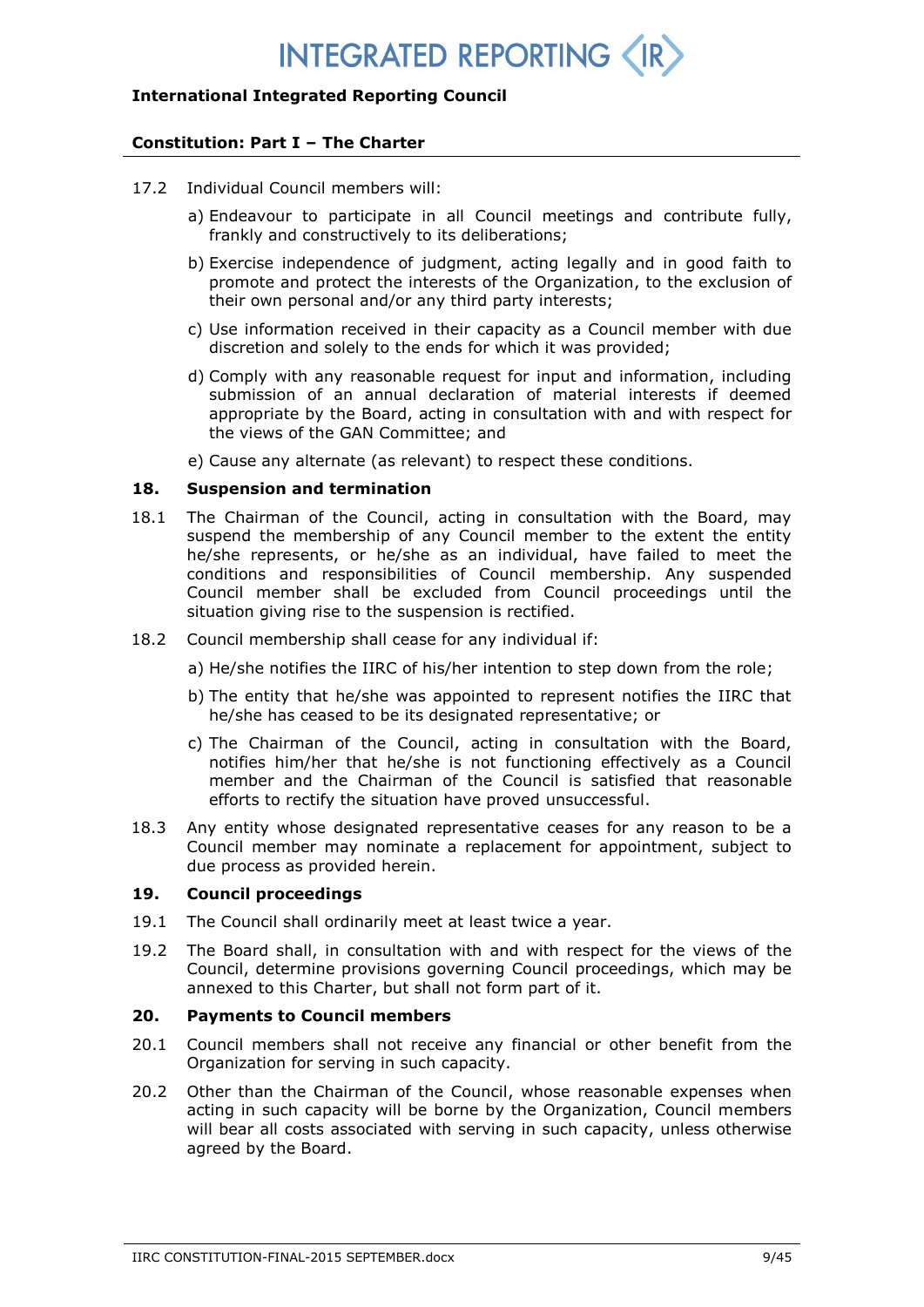## **International Integrated Reporting Council**

## **Constitution: Part I – The Charter**

## **III. Governance and Nominations Committee**

#### **21. Role**

- 21.1 The GAN Committee will:
	- a) Monitor and advise the Board on the standards and effectiveness of the Organization's governance arrangements, including risk management, accounting practices and audit requirements;
	- b) Identify and nominate suitable prospective candidates for appointment as (i) Chairman of the Council; and (ii) directors; and
	- c) Provide input to the Board on a consultative basis as otherwise required.

## **22. Composition**

- 22.1 The GAN Committee will comprise:
	- a) A Chairman; and
	- b) One member drawn from:
		- i) Each of the following communities:
			- Business and other reporter entities;
			- Providers of financial capital;
			- Policy makers, regulators and exchanges;
			- The accountancy profession;
			- Civil society;
			- Academia; and
		- ii) Each of such other communities as may from time to time be designated by the Board, acting in consultation with and with respect for the views of the Council.
- 22.2 GAN Committee members will be individuals:
	- a) At board, senior executive or comparable level drawn in principle from bodies of global influence relevant to the Organization's activities; and
	- b) Drawn primarily, though not necessarily exclusively, from the Council's number. They shall, to the extent reasonably practicable, collectively reflect appropriate geographical, gender and diversity balance.
- 22.3 The Chairman of the Council, any Deputy Chairman of the Council and directors of the Operating Company are, while in office in such capacity, ineligible for appointment to the GAN Committee.

## **23. Appointment**

23.1 GAN Committee members will be appointed by the Council on the Chairman of the Council's recommendation.

## **24. GAN Committee Chairman**

24.1 The Council will designate the chairman of the GAN Committee ('the GAN Committee Chairman').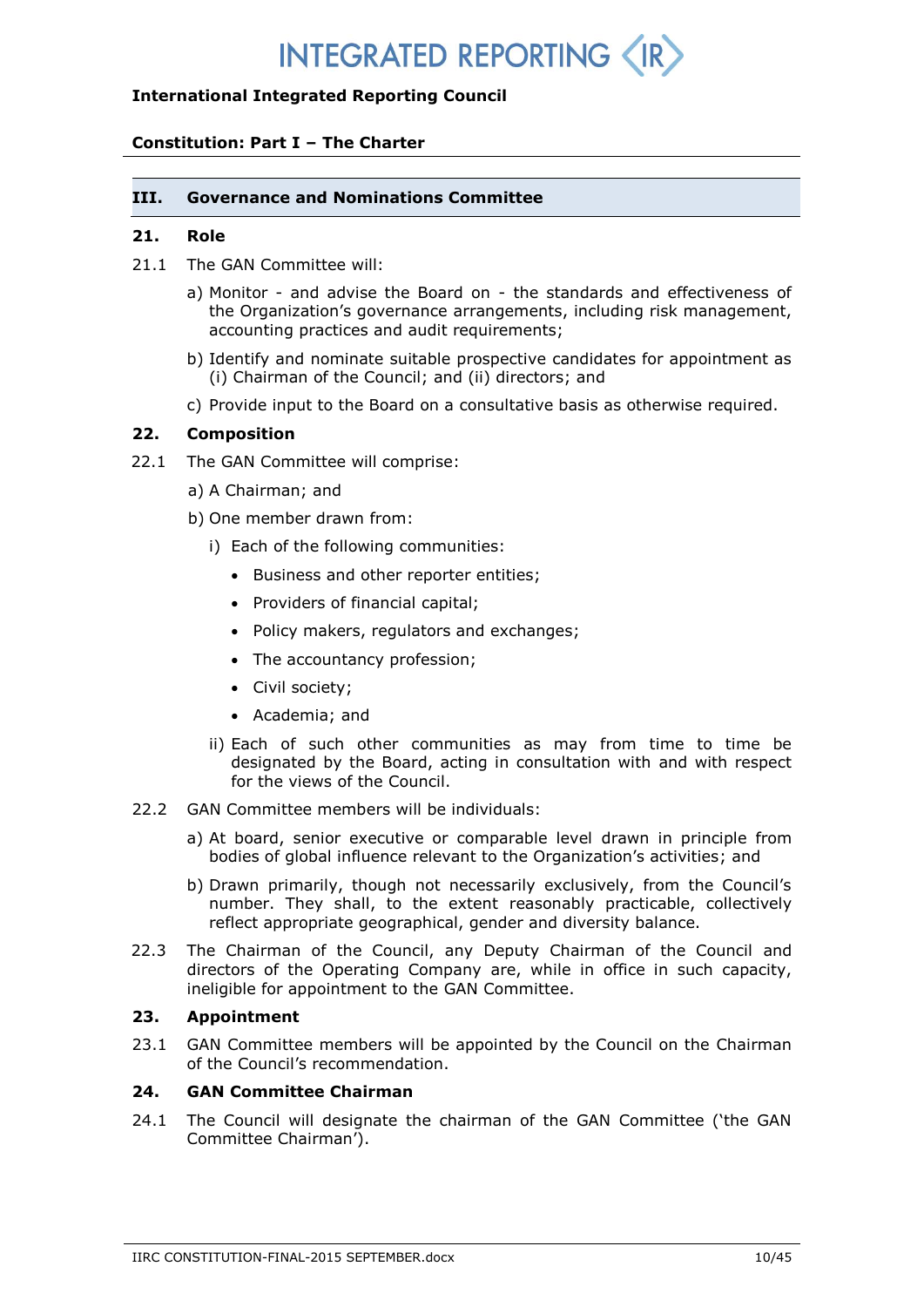## **International Integrated Reporting Council**

## **Constitution: Part I – The Charter**

### **25. Term of office**

- 25.1 Individual GAN Committee members will be appointed for terms of office not exceeding three years, the length of any individual GAN Committee member's term of office to be determined by the Council upon his/her appointment. GAN Committee members' terms of office shall be staggered, such that the term of office of approximately one third of the GAN Committee members shall conclude each year.
- 25.2 GAN Committee members shall be eligible for re-appointment upon conclusion of any term of office, provided that: (a) no individual's continuous service as a GAN Committee member shall exceed a period of six years, whereafter a period of three years shall elapse before he/she shall become eligible for further appointment in such capacity; and (b) no individual's service in such capacity shall exceed an aggregate of six years in any given nine-year period.

### **26. Responsibilities of membership**

- 26.1 Individual GAN Committee members will:
	- a) Endeavour to participate in all GAN Committee meetings and contribute fully, frankly and constructively to its deliberations;
	- b) Exercise independence of judgment, acting legally and in good faith to promote and protect the interests of the Organization, to the exclusion of their own personal and/or any third party interests;
	- c) Use information received in their capacity as a GAN Committee member with due discretion and solely to the ends for which it was provided; and
	- d) Comply with any reasonable request for input and information, including submission of an annual declaration of material interests if deemed appropriate by the Board, acting in consultation with and with respect for the views of the GAN Committee.
- 26.2 Each GAN Committee member shall, forthwith upon his/her appointment, become a registered member of the Operating Company, such membership to terminate forthwith upon his/her ceasing to be a GAN Committee member for any reason.

### **27. Termination**

- 27.1 GAN Committee membership shall cease for any individual if:
	- a) His/her appointment as a GAN Committee member comes to an end and is not renewed;
	- b) He/she notifies the IIRC of his/her intention to step down from the role; or
	- c) The GAN Committee Chairman, acting in consultation with the Chairman of the Council, notifies him/her that he/she is not functioning effectively as a GAN Committee member and the GAN Committee Chairman is satisfied that reasonable efforts to rectify the situation have proved unsuccessful.
- 27.2 The Chairman of the Council will appoint a replacement for any individual whose GAN Committee membership for any reason ceases mid-term, such appointment to be:
	- a) Made from the same community as the GAN Committee member being replaced;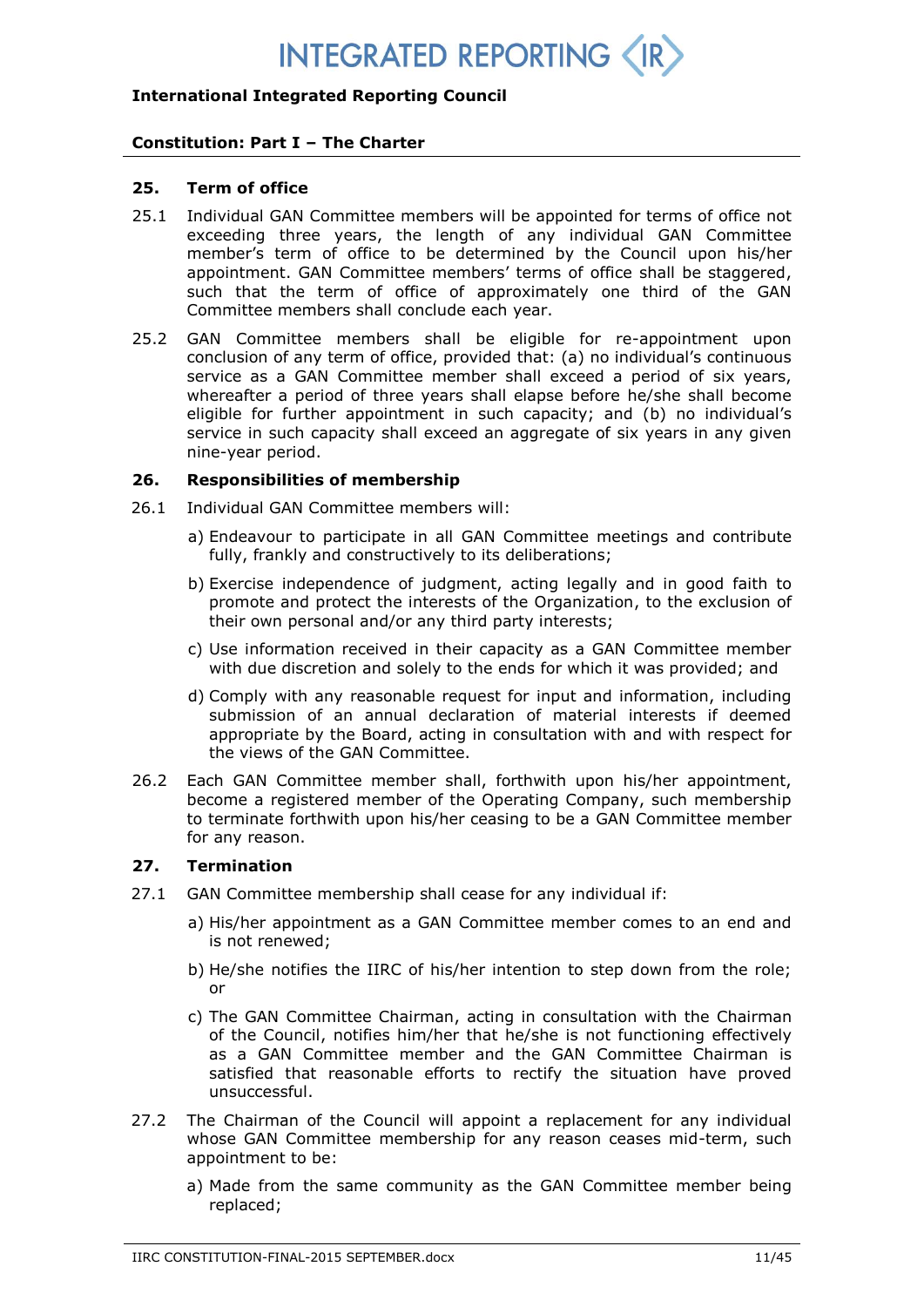## **International Integrated Reporting Council**

## **Constitution: Part I – The Charter**

- b) Conform to the criteria for appointment as a GAN Committee member provided herein; and
- c) Subject to ratification by the Council at its next meeting.
- 27.3 To the extent any individual's GAN Committee membership ceases midterm, his/her replacement shall serve out the balance of his/her term of office and shall be eligible for re-appointment upon conclusion of such term of office in accordance with the provisions hereof. The balance so served of the term of his/her predecessor shall be included in any calculation of such replacement's term of office for the purposes hereof.

## **28. GAN Committee proceedings**

- 28.1 The GAN Committee shall ordinarily meet at least twice a year.
- 28.2 The Board shall, in consultation with and with respect for the views of the GAN Committee, determine provisions governing GAN Committee proceedings, which may be annexed to this Charter, but shall not form part of it.

## **29. Payments to GAN Committee members**

- 29.1 GAN Committee members shall not receive any financial or other benefit from the Organization for serving in such capacity.
- 29.2 GAN Committee members will in principle bear all costs associated with serving in such capacity, provided that the Board may make provision on a case-by-case basis for reimbursement of GAN Committee members' reasonable expenses when serving in such capacity.

## **IV. Board of Directors**

### **30. Role**

30.1 The Board shall have final accountability, responsibility and related fiduciary duties as prescribed by law, by the Operating Company's articles of association, by this Charter and by good practice for the direction, oversight and control of the Organization's affairs, including initiatives and activities undertaken in support of its purpose and objectives, and interaction with its broad global communities and other third parties.

### **31. Composition**

- 31.1 The Board will comprise:
	- a) Between six and nine independent directors, appointed in their individual capacity and not as a representative, nominee, or delegate of any specific entity or community; and
	- b) The Chief Executive Officer *ex officio*.
- 31.2 The number of independent directors required on the Board may be varied by decision of the Board, acting in consultation with and with respect for the views of the GAN Committee.
- 31.3 Directors will, to the extent reasonably practicable as determined by the GAN Committee:
	- a) Individually: (i) be highly respected individuals of appropriate calibre, international stature, recognition and profile; and (ii) with the exception of the Chief Executive Officer, serve in a non-executive capacity; and
	- b) Collectively: (i) evidence a suitable mix of appropriate professional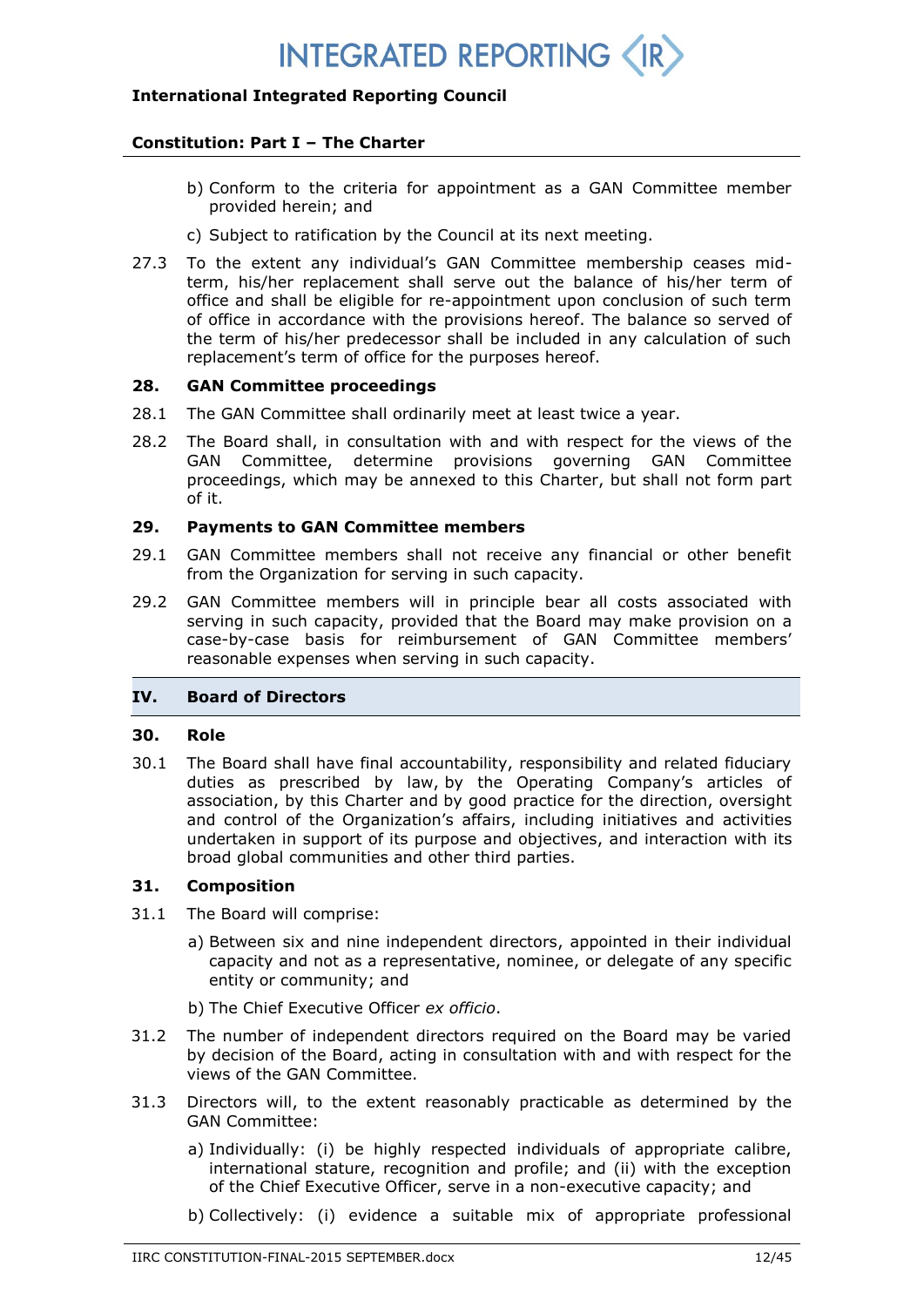## **International Integrated Reporting Council**

### **Constitution: Part I – The Charter**

backgrounds (including relevant professional disciplines) and experience relevant to Integrated Reporting <IR> and reflective of the Organization's broad global communities, and, specifically, business and other reporter entities and providers of financial capital; (ii) offer a geographically balanced and representative international perspective; and (iii) reflect appropriate gender and diversity balance.

- 31.4 The Chairman of the Council, Council members and GAN Committee members are, while in office in such capacity, ineligible for appointment to the Board.
- 31.5 For the purposes hereof, 'independent' in relation to any individual will mean free from any material interest or relationship, pecuniary or otherwise, in or with the IIRC or any other body that would, might or might be perceived to affect the independent exercise of the individual's judgment in the capacity of IIRC director, or otherwise compromise such individual's ability to function effectively in an independent capacity*,* it being understood that determination of any given individual's independence for the purposes hereof shall be at the ultimate discretion of the GAN Committee.

## **32. Appointment**

- 32.1 Directors will be appointed in accordance with the Operating Company's articles of association upon the nomination of the GAN Committee.
- 32.2 The GAN Committee shall determine the process by which it identifies suitable nominees for appointment to the Board, which may at its discretion include public solicitation of nominations and a request to Council members for their input.

### **33. Chairman of the Board**

- 33.1 The directors will appoint a chairman from among their number ('the Chairman of the Board').
- 33.2 The directors may appoint one or more of their number as Deputy Chairman of the Board, which position shall include the role of senior independent director.
- 33.3 The Chief Executive Officer is, while in office in such capacity, ineligible for appointment either as Chairman of the Board, or Deputy Chairman of the Board.

## **34. Term of office**

- 34.1 Individual directors will be appointed for terms of office not exceeding three years, the length of any individual director's term of office to be determined upon his/her appointment by reference to a recommendation of the GAN Committee. Directors' terms of office shall be staggered, such that the term of office of approximately one third of the directors shall conclude each year.
- 34.2 Directors shall be eligible for re-appointment upon conclusion of any term of office, provided that: (a) no individual's continuous service as a director shall exceed a period of six years, whereafter a period of three years shall elapse before he/she shall become eligible for further appointment in such capacity; and (b) no individual's service in such capacity shall exceed an aggregate of six years in any given nine-year period.

### **35. Code of conduct and material interests**

35.1 The Board, acting in consultation with and with respect for the views of the GAN Committee, will establish a code of conduct, conflict of interest policy and register of interests for directors.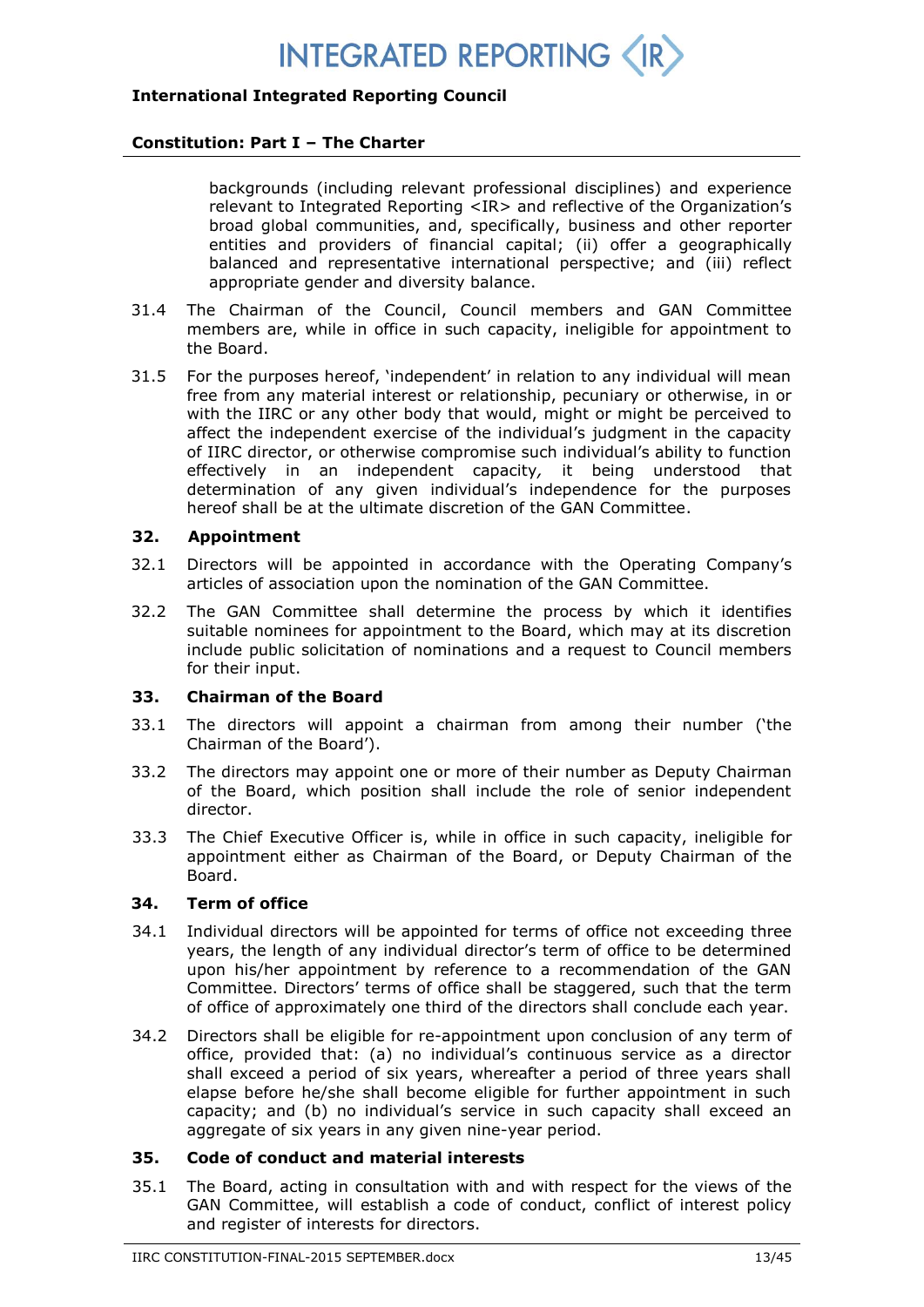## **International Integrated Reporting Council**

## **Constitution: Part I – The Charter**

#### **36. Directors' responsibilities**

- 36.1 Individual directors will:
	- a) Endeavour to participate in all Board meetings and contribute fully, frankly and constructively to its deliberations;
	- b) Exercise independence of judgment, acting legally and in good faith to promote and protect the interests of the Organization, to the exclusion of their own personal and/or any third party interests;
	- c) Comply with a code of conduct and such policies, including a conflict of interest policy, as are applicable to them;
	- d) Use information received in their capacity as a director with due discretion and solely to the ends for which it was provided;
	- e) Comply with any reasonable request for input and information; and
	- f) Submit an annual declaration of material interests.

#### **37. Review, evaluation and affirmation**

- 37.1 All directors shall periodically be subject to a process of performance review and evaluation as determined by the Chairman of the Board, acting in consultation with and with respect for the views of the GAN Committee.
- 37.2 All directors will provide an annual affirmation of their readiness, willingness and capacity to continue in office.

#### **38. Termination**

- 38.1 Any director's appointment shall cease if:
	- a) His/her term of office comes to an end and he/she is not re-appointed;
	- b) He/she notifies the IIRC of his/her intention to step down from the role;
	- c) The Chairman of the Board (or, in circumstances where the Chairman of the Board's appointment is at issue, the GAN Committee Chairman), acting in consultation as appropriate with other directors and the GAN Committee, notifies him/her that he/she is not functioning effectively as a director and the Chairman of the Board (or the GAN Committee Chairman as the case may be) is satisfied that reasonable efforts to rectify the situation have proved unsuccessful; or
	- d) Otherwise terminated by operation of law, or in accordance with the Operating Company's articles of association.
- 38.2 The Chairman of the Board may, to the extent the number of directors would otherwise fall below the minimum level prescribed hereunder, co-opt a temporary replacement for any director whose appointment for any reason ceases mid-term. Any temporary replacement shall serve as a director until such time as the process for appointment of a permanent replacement is duly completed.
- 38.3 To the extent any director's appointment ceases mid-term and a permanent replacement is appointed, such permanent replacement shall serve out the balance of his/her term of office and shall be eligible for re-appointment upon conclusion of such term of office in accordance with the provisions hereof. The balance so served of the term of his/her predecessor shall be included in any calculation of such replacement's term of office for the purposes hereof.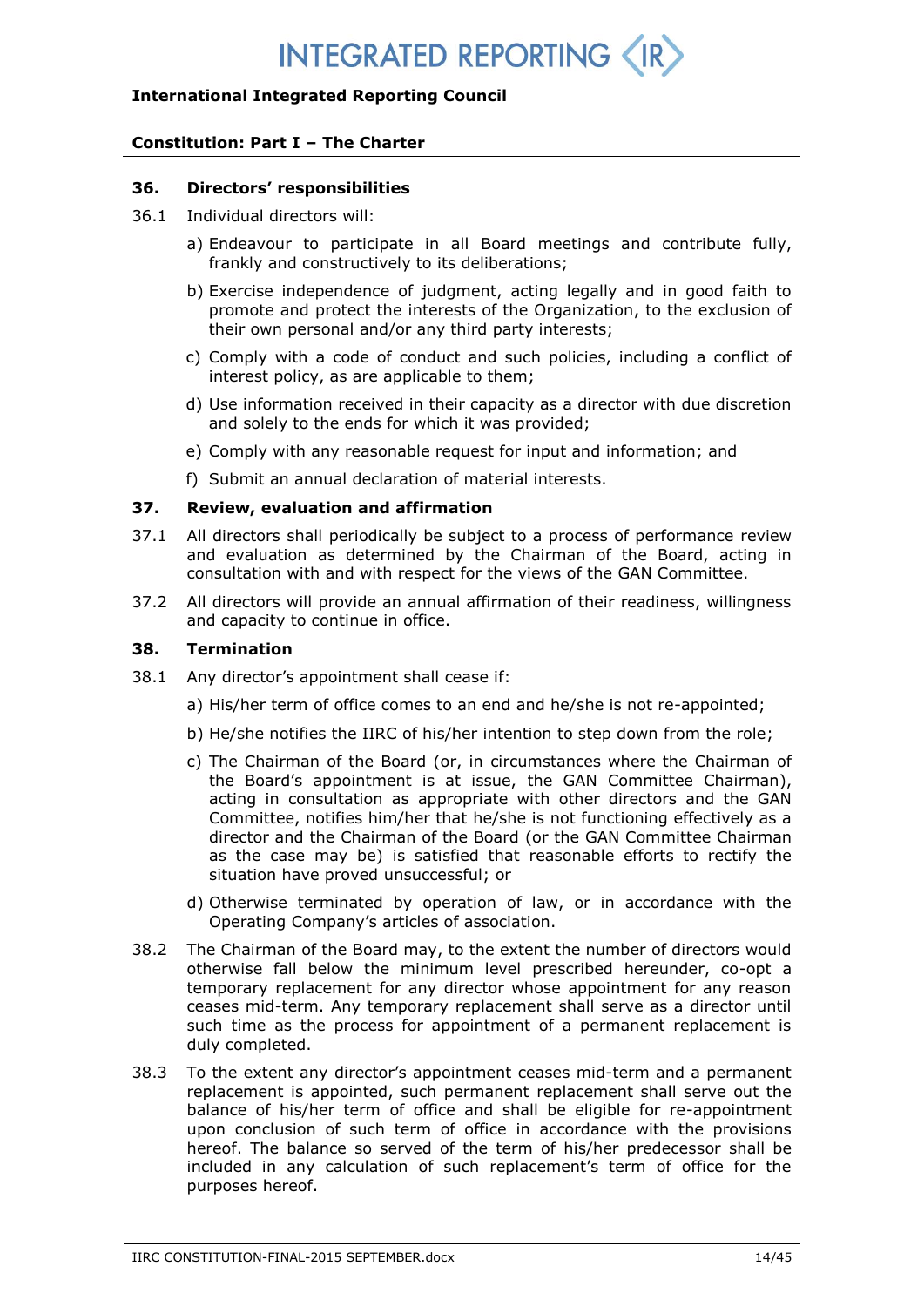## **INTEGRATED REPORTING <**

## **International Integrated Reporting Council**

## **Constitution: Part I – The Charter**

#### **39. Board proceedings**

39.1 The Board shall determine provisions governing Board proceedings, which may be annexed to this Charter, but shall not form part of it.

#### **40. Board committees**

- 40.1 The Board may appoint committees to support it in the discharge of its duties, obligations and responsibilities.
- 40.2 The Board will establish terms of reference for each such committee that set forth, all as the Board deems relevant and appropriate, its purpose, duties, powers, authority, anticipated outputs and outcomes, accountability, composition, appointment process, lifetime and operating procedures.

#### **41. Payments to directors**

- 41.1 The Board may make provision for:
	- a) Payment of a stipend to independent directors, the quantum of any such stipend to be determined by the Chairman of the Board, acting in consultation with and with respect for the views of the GAN Committee; and
	- b) Reimbursement of directors' reasonable expenses when serving in such capacity.

## **V. <IR> Framework Panel**

#### **42. Role**

- 42.1 The <IR> Framework Panel will:
	- a) Recommend for Board sign-off any revision, modification or other update to the Framework, including draft versions thereof for public consultation; and
	- b) Provide input as requested on other guidance material relating to Integrated Reporting <IR> and integrated thinking that is developed under the auspices of, coordinated through, or issued by the IIRC.
- 42.2 The name of the <IR> Framework Panel may be revised by decision of the Board.

## **43. Composition**

- 43.1 The <IR> Framework Panel will comprise a number of individuals to be determined by the Board who will, to the extent reasonably practicable as determined by the Board:
	- a) Individually: (i) be of appropriate calibre, demonstrating a strong level of technical experience and expertise relevant to the development of the Framework and related technical resources; and (ii) demonstrate a sound appreciation of the Organization's purpose and objectives as the context in which such technical resources are developed; and
	- b) Collectively: (i) evidence a suitable mix of appropriate professional backgrounds (including relevant professional disciplines) and experience reflective of the Organization's broad global communities; (ii) offer a geographically balanced and representative international perspective; and (iii) reflect appropriate gender and diversity balance.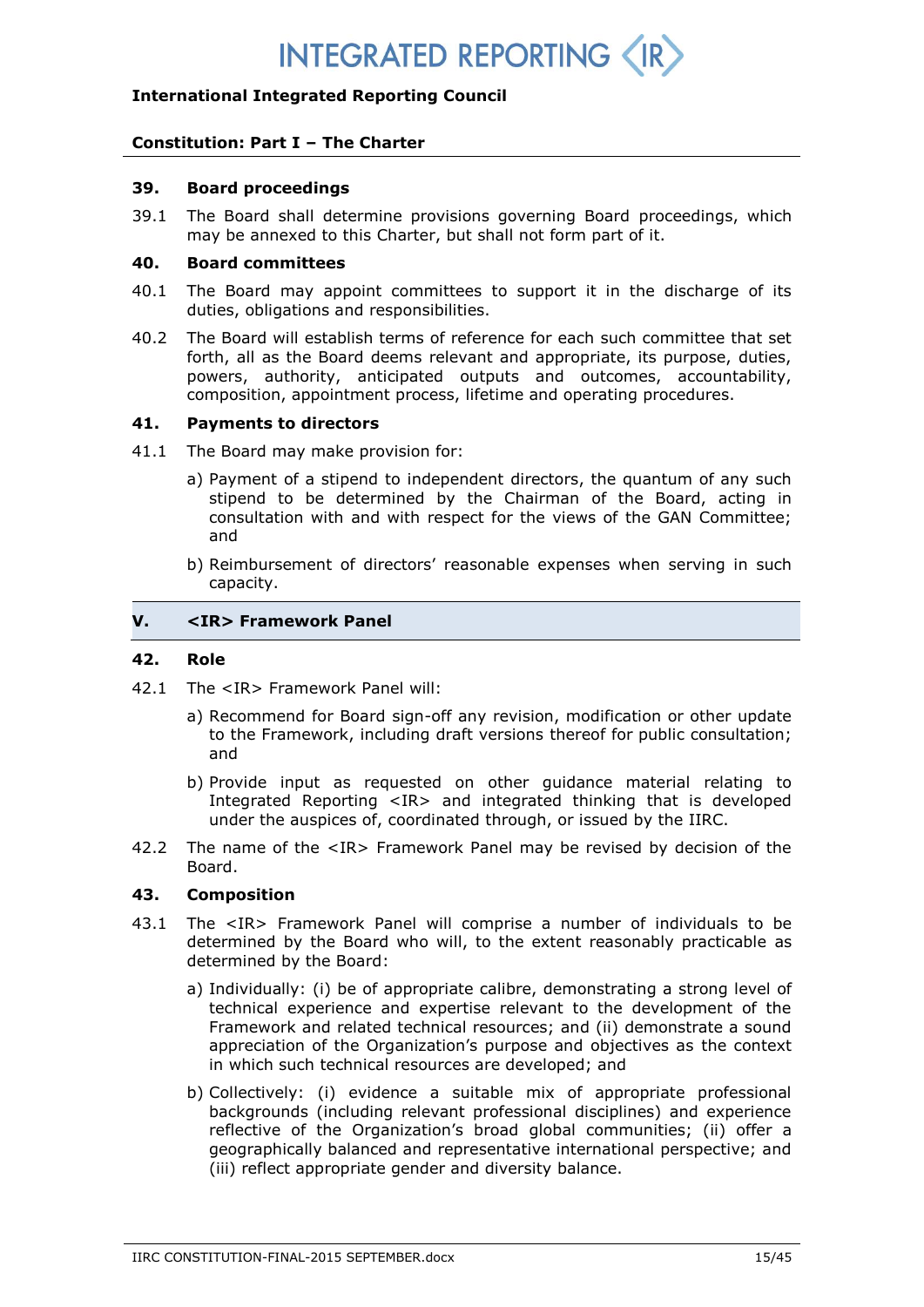## **International Integrated Reporting Council**

## **Constitution: Part I – The Charter**

#### **44. Appointment**

- 44.1 The Board will appoint the members of the <IR> Framework Panel and designate its Chairman.
- 44.2 The Board shall determine the process by which it identifies suitable nominees for appointment to the <IR> Framework Panel, which may at its discretion include public solicitation of nominations and a request to Council members for their input.

## **45. Qualified autonomy**

- 45.1 The <IR> Framework Panel will operate autonomously under authority delegated to it by the Board.
- 45.2 The Board shall retain ultimate authority and responsibility for the Framework, which it will exercise by:
	- a) Determining: (i) the remit and terms of reference for the <IR> Framework Panel in the context of the overarching purpose and objectives of the Organization; (ii) due process to be observed in the development of any revision, modification or other update to the Framework, which shall include provision for consultation with the Council and the Organization's broad global communities; and (iii) due process for development of other technical resources relating to Integrated Reporting  $<$ IR $>$ ;
	- b) Reviewing the <IR> Framework Panel's schedule of activity and related work plans and ensuring that its activities are adequately resourced;
	- c) Monitoring the <IR> Framework Panel's operations to satisfy itself that the <IR> Framework Panel operates within the parameters of its remit, adheres to its terms of reference and observes due process;
	- d) Taking such steps as it deems appropriate, including replacement of some or all of the <IR> Framework Panel members, to rectify any perceived shortcomings in the effective functioning of the <IR> Framework Panel; and
	- e) Approving any revision, modification or other update to the Framework on the recommendation of the <IR> Framework Panel, it being understood that the Board shall refer back to the <IR> Framework Panel for further consideration and re-submission any substantive amendments that it believes are required or advisable.

## **VI. Chief Executive Officer, management and staff**

### **46. Chief Executive Officer**

- 46.1 The Board will appoint a Chief Executive Officer with responsibility for the development and implementation of the Organization's strategy, operational issues and activities on such terms and conditions as the Board shall determine.
- 46.2 The Chief Executive Officer will be subject to the oversight of the Board, to which he/she shall be accountable through the Chairman of the Board.

## **47. Management and staff**

47.1 The Chief Executive Officer will develop, lead and be responsible for the performance of the IIRC team, which will:

a) Ensure the planning, coordination and execution of initiatives and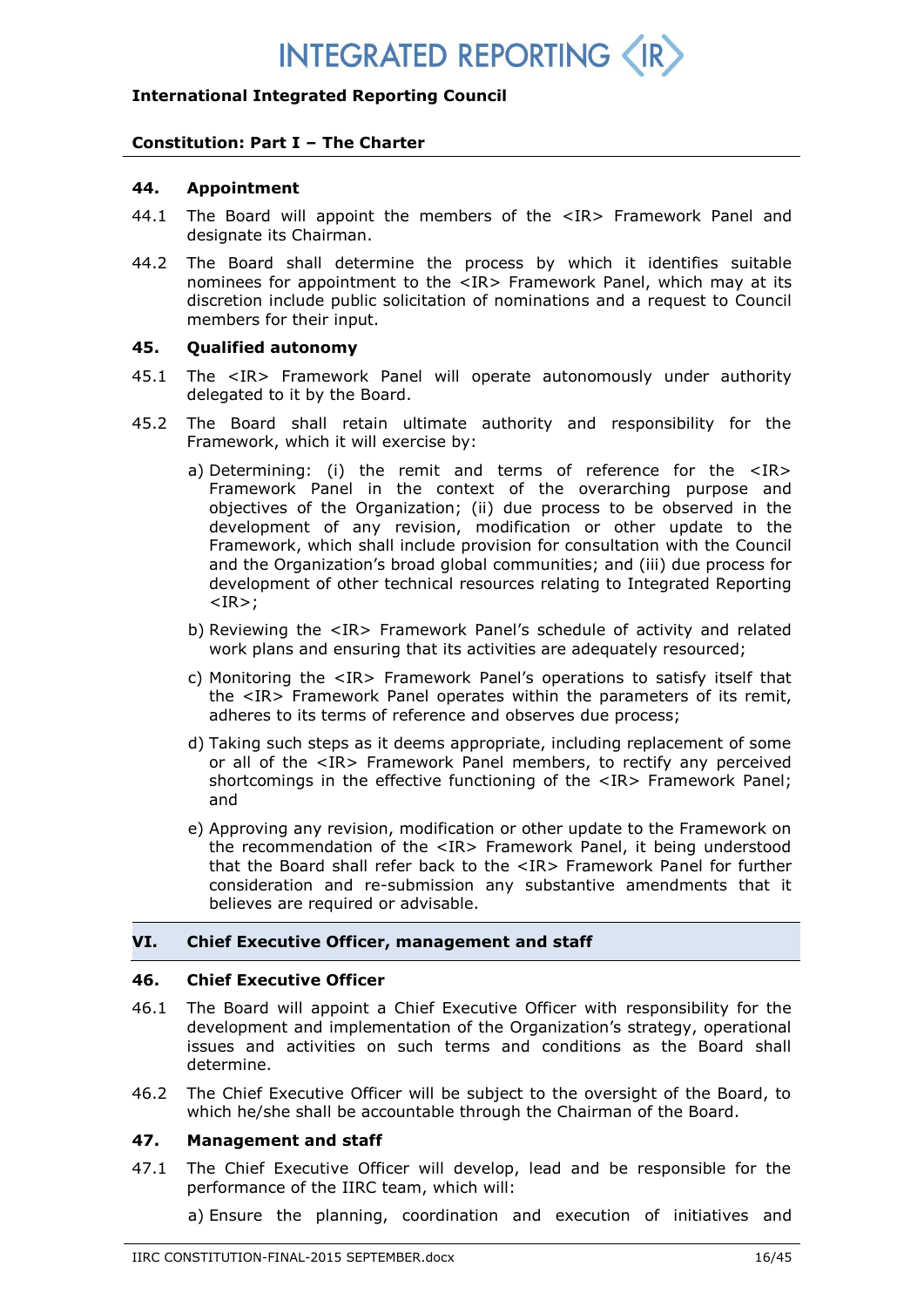

## **Constitution: Part I – The Charter**

activities undertaken in support of the IIRC's purpose and objectives, including interaction with its broad global communities and other third parties; and

b) Support processes relating to appointments to and proceedings of: (i) the Council; (ii) the GAN Committee; (iii) the Board and any committees it may establish; (iv) the <IR> Framework Panel; and (v) such other advisory groups and task forces as may from time to time be established to focus on specific aspects of the Organization's initiatives and activities.

### **VII. Advisory groups and task forces**

### **48. Purpose**

48.1 The IIRC team will, as deemed appropriate in furtherance of the Organization's purpose and objectives, from time to time establish advisory groups and task forces, from which to draw advice, guidance, expertise, experience, resources and support in relation to specific aspects of the Organization's initiatives and activities.

## **49. Appointments**

49.1 The IIRC team will appoint members of advisory groups and task forces.

## **50. Terms of reference**

50.1 The IIRC team will establish terms of reference for each advisory group or task force that set forth, all as the IIRC team deems relevant and appropriate, its purpose, duties, powers, authority, anticipated outputs and outcomes, accountability, composition, appointment process, lifetime and operating procedures.

## **51. Oversight**

51.1 The IIRC team will monitor the activities of each advisory group and task force on an ongoing basis.

## **VIII. Funding**

### **52. Funding sources**

- 52.1 The Board is responsible for the financial standing and affairs of the Organization, which shall derive its funding from a diverse range of sources as determined by the Board, including, but not limited to, cash and in kind contributions from supporter entities, including those represented on the Council.
- 52.2 The Organization's funding shall be such that:
	- a) It is not dependent on any single entity, or any given community, for its funding; and
	- b) No entity can make its financial support contingent on any conditions that would unduly influence or compromise the Organization's independence.
- 52.3 The foregoing does not preclude the possibility of linking funding received to specific initiatives or activities undertaken in furtherance of the Organization's purpose and objectives.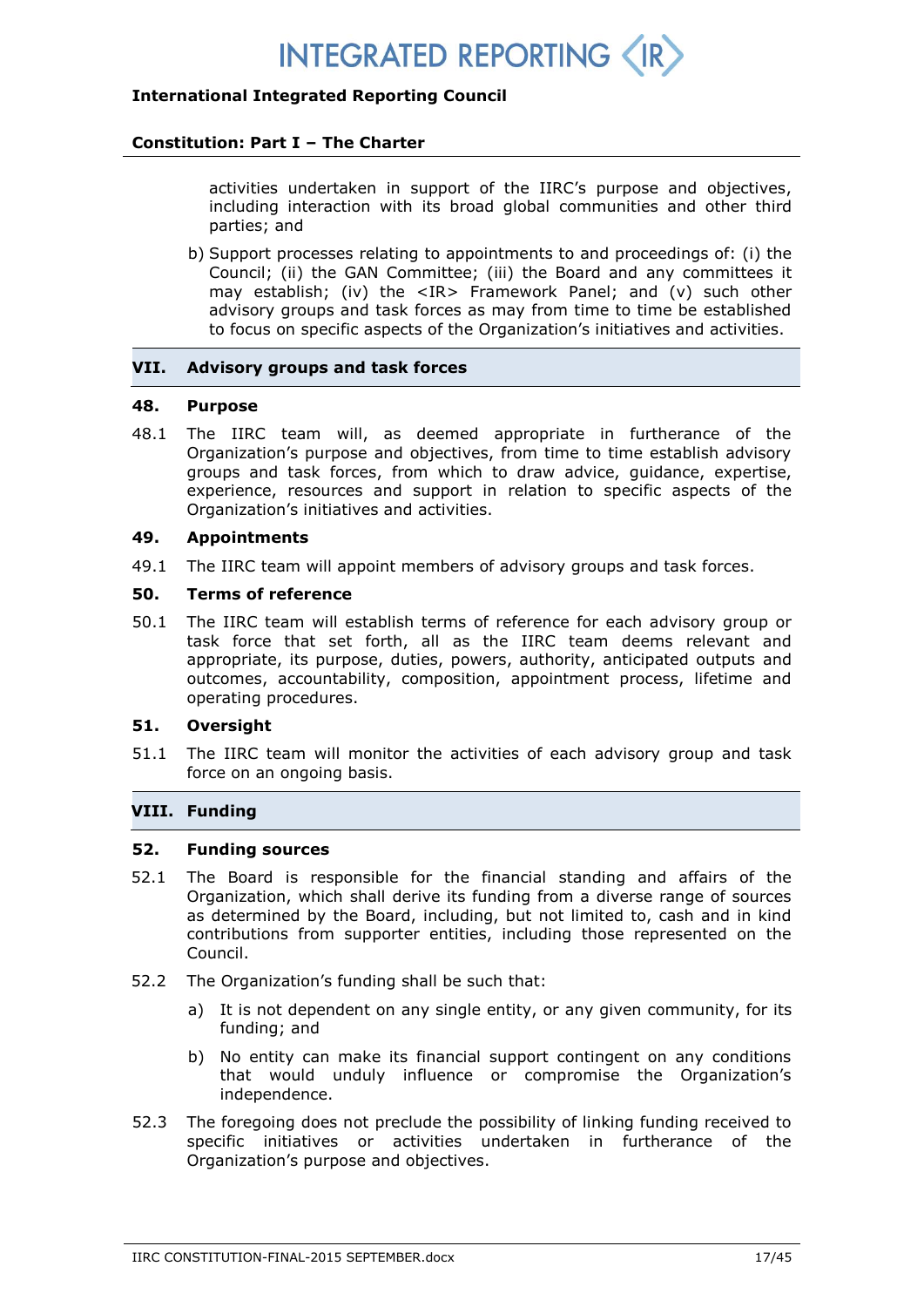## **INTEGRATED REPORTING <**

## **International Integrated Reporting Council**

## **Constitution: Part I – The Charter**

#### **53. Transparency**

53.1 The Board shall ensure transparency relating to the sources, levels and application made of the Organization's funding.

#### **IX. Effective date, severance and revisions**

#### **54. Effective date**

54.1 This Charter, or any specific provision thereof and any revision thereto, shall come into effect on such date as shall be agreed by the Board in consultation with and with respect for the views of the Council.

#### **55. Severance**

55.1 If any provision of this Charter is held to be invalid or unenforceable, such invalidity or unenforceability shall not affect the other provisions of this Charter, which shall remain in full force and effect.

#### **56. Revisions to the Charter**

- 56.1 The Board will periodically review and re-evaluate the Organization's institutional arrangements and related requirements for revisions to the Charter, notably to the extent Integrated Reporting  $\langle IR \rangle$  achieves widely recognized status as a reporting norm, with any concomitant perceived requirement for greater oversight by public interest bodies.
- 56.2 The Board, acting in consultation with and with respect for the views of the Council, shall establish criteria for determining that status as a reporting norm has been achieved.
- 56.3 Unless otherwise specified herein, revisions to this Charter require the approval of at least two thirds of all Council members (excluding any suspended Council members), rounded up to the nearest whole number, acting upon a recommendation of the Board.
- 56.4 No resolution for any amendment or revision to the provisions of the following articles of association of the Operating Company may be proposed without the prior approval of two thirds of all Council members (excluding any suspended Council members), rounded up to the nearest whole number, acting upon a recommendation of the Board: article 16.2; article 46.1; and article 47.1.
- 56.5 Any Council member's approval to any revision envisaged hereunder shall be valid if given either at a Council meeting (whether in person, by an alternate or via proxy), or in writing, including by e-mail.

### **57. Governing law and jurisdiction**

- 57.1 This Charter is governed by the law of England and Wales, and any related proceedings are subject to the exclusive jurisdiction of the courts of England and Wales.
- 57.2 Endeavours shall be made to resolve any dispute relating to the interpretation of this Charter through negotiation and constructive discussion, failing which it shall be submitted for arbitration to the London Court of International Arbitration.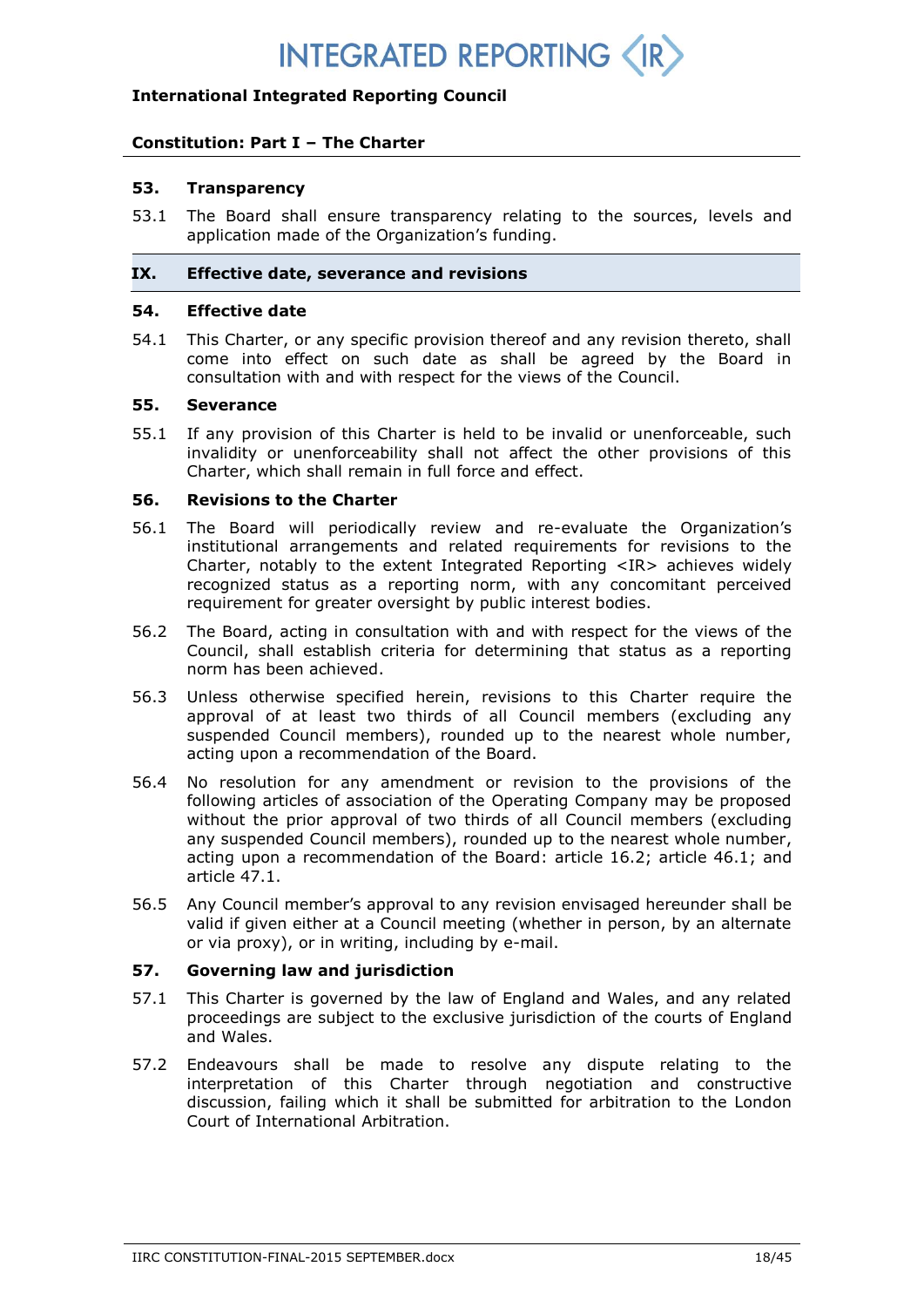## **International Integrated Reporting Council**

## **Constitution: Part I – The Charter**

## **X. Definitions**

The following definitions are provided on an indicative basis for ease of reference. They do not form part of the Charter and may be revised as required and appropriate by the IIRC team under public notice to such effect.

*cause-driven* Energies and resources focused on the cause of advancing adoption of Integrated Reporting <IR>. *in person* Physically present at a meeting, or participating via audio link, teleconference or comparable means. *Integrated Reporting <IR>* A process founded on integrated thinking that results in a periodic integrated report by an organization about value creation over time and related communications regarding aspects of value creation. *integrated thinking* The active consideration by an organization of the relationships between its various operating and functional units and the capitals that the organization uses or affects. Integrated thinking leads to integrated decisionmaking and actions that consider the creation of value over the short, medium and long term. *International Integrated Reporting Framework* The International Integrated Reporting Framework, first released in December 2013. *market-led* An approach based on the requirements of, reporting entities and providers of financial capital and other users of information generated through Integrated Reporting <IR>.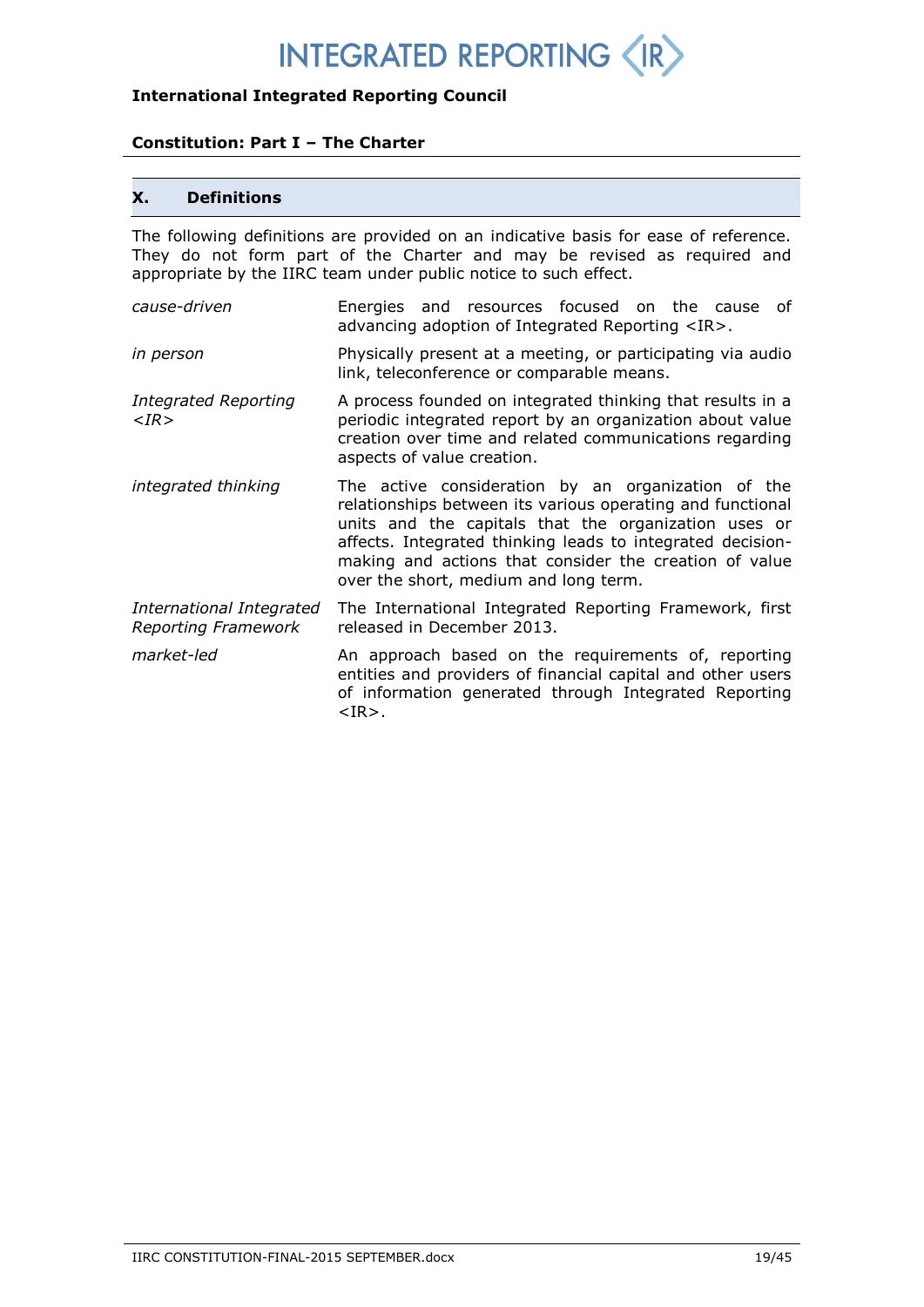## **INTEGRATED REPORTING**

## **International Integrated Reporting Council**

**Constitution: Part II – Articles of Association of the Operating Company**

**Company Number: 07746254**

**The Companies Act 2006**

**Private Company Limited by Guarantee**

**Articles of Association**

**International Integrated Reporting Council**

**Incorporated on 19 August 2011**

#### **I. Interpretation and limitation of liability**

#### **1. Defined terms**

1.1 In the articles, unless the context requires otherwise:

"Annexes" means Part III of the constitution of the International Integrated Reporting Council, of which these articles form Part II;

"appointer" has the meaning given in article 35;

"articles" means the company's articles of association;

"bankruptcy" includes individual insolvency proceedings in a jurisdiction other than England and Wales or Northern Ireland which have an effect similar to that of bankruptcy;

"chairman" has the meaning given in article 12;

"chairman of the meeting" has the meaning given in article 28;

"Charter" means Part I of the constitution of the International Integrated Reporting Council, of which these articles form Part II;

"Companies Acts" means the Companies Acts (as defined in section 2 of the Companies Act 2006), in so far as they apply to the company;

"director" means a director of the company, and includes any person occupying the position of director, by whatever name called;

"document" includes, unless otherwise specified, any document sent or supplied in electronic form;

"electronic form" has the meaning given in section 1168 of the Companies Act 2006;

"member" has the meaning given in section 112 of the Companies Act 2006;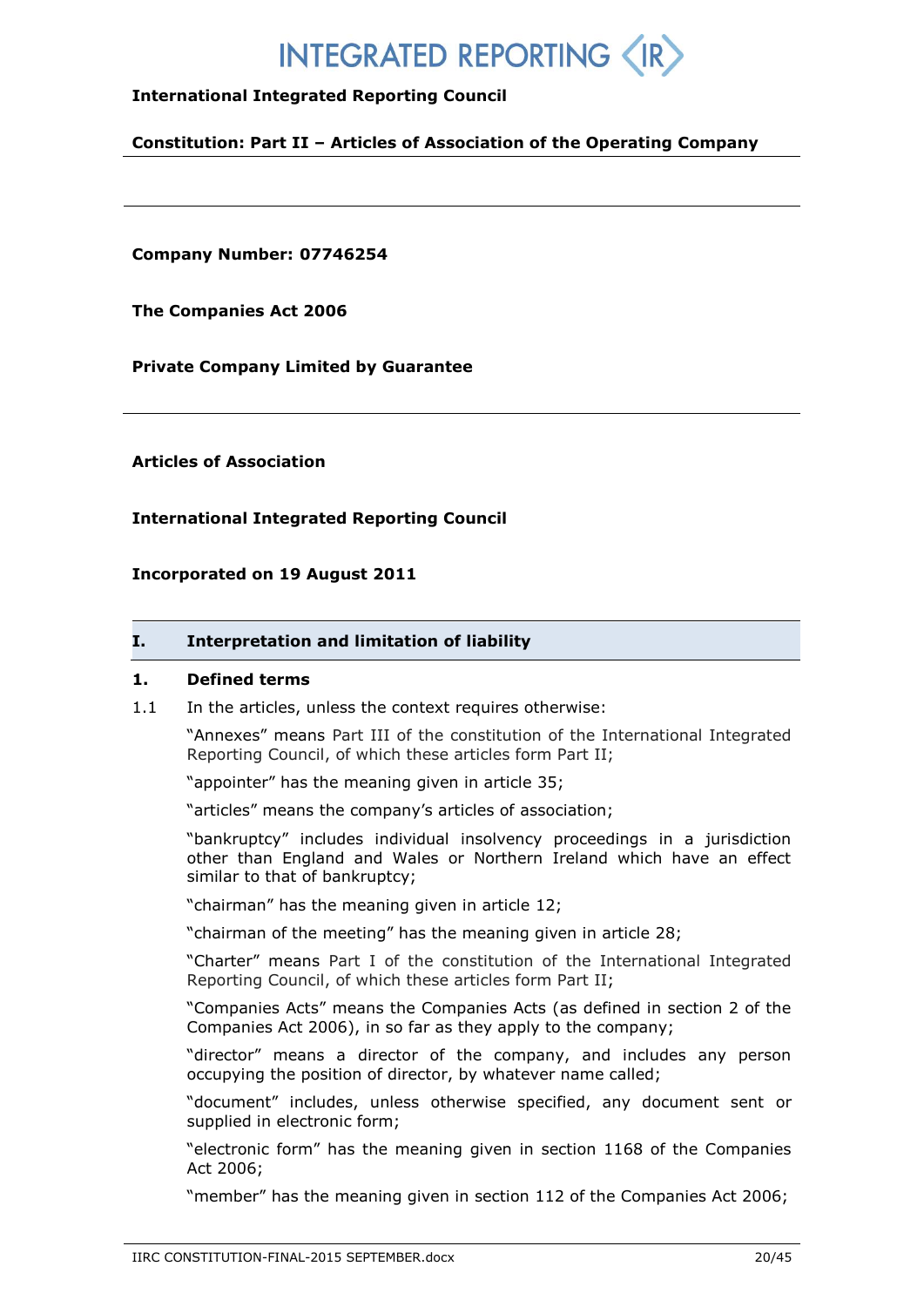## **International Integrated Reporting Council**

#### **Constitution: Part II – Articles of Association of the Operating Company**

"ordinary resolution" has the meaning given in section 282 of the Companies Act 2006;

"participate", in relation to a directors' meeting, has the meaning given in article 10;

"proxy notice" has the meaning given in article 35;

"secretary" means the secretary of the company, if any, appointed in accordance with article 17 or any other person appointed to perform the duties of the secretary of the company, including a joint, assistant or deputy secretary;

"special resolution" has the meaning given in section 283 of the Companies Act 2006;

"subsidiary" has the meaning given in section 1159 of the Companies Act 2006;

"working day" means a day that is not a Saturday or Sunday, Christmas Day, Good Friday or any day that is a bank holiday under the Banking and Financial Dealings Act 1971 in the part of the United Kingdom where the company is registered; and

"writing" means the representation or reproduction of words, symbols or other information in a visible form by any method or combination of methods, whether sent or supplied in electronic form or otherwise.

- 1.2 Unless the context otherwise requires, other words or expressions contained in the articles bear the same meaning as in the Companies Act 2006 as in force on the date when the articles become binding on the company.
- 1.3 In the articles, any reference to a provision of the Companies Act 2006 shall be deemed to include a reference to any statutory modification or reenactment of that provision for the time being in force.
- 1.4 The headings used in the articles are included for the sake of convenience only and shall be ignored in construing the language or meaning of the articles.
- 1.5 In the articles, unless the context otherwise requires, references to nouns in the plural form shall be deemed to include the singular and vice versa.

### **2. Liability of members**

- 2.1 The liability of each member is limited to  $E1$  (one pound sterling), being the amount that each member undertakes to contribute to the assets of the company in the event of its being wound up while he/she is a member or within one year after he/she ceases to be a member, for:
	- a) Payment of the company's debts and liabilities contracted before he/she ceases to be a member;
	- b) Payment of the costs, charges and expenses of winding up; and
	- c) Adjustment of the rights of the contributories among themselves.

## **II. Directors' powers and responsibilities**

## **3. Directors' general authority**

3.1 Subject to the articles, the directors are responsible for the management of the company's business, for which purpose they may exercise all the powers of the company.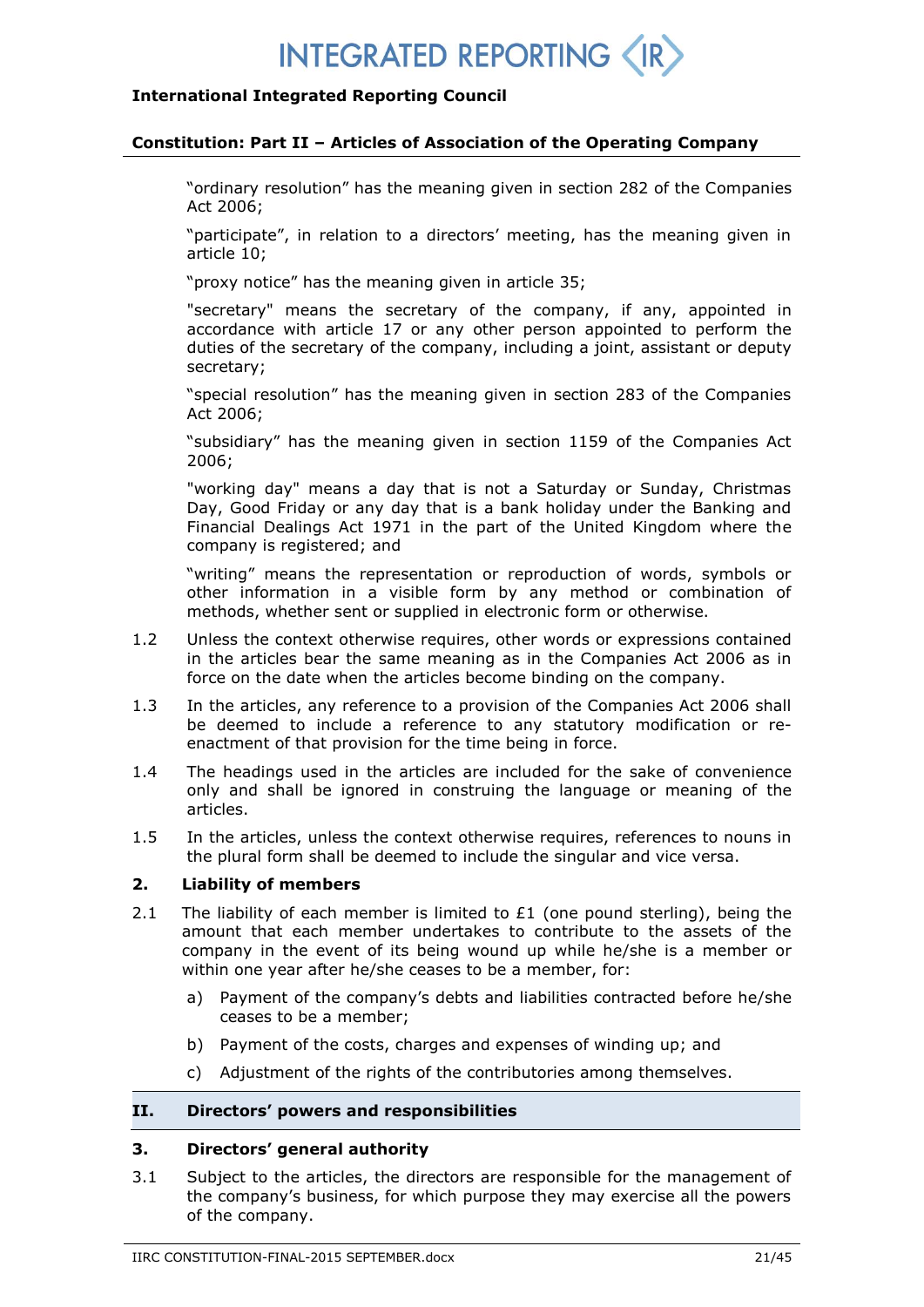## **INTEGRATED REPORTING <**

## **International Integrated Reporting Council**

## **Constitution: Part II – Articles of Association of the Operating Company**

#### **4. Members' reserve power**

- 4.1 The members:
	- a) May, with the prior approval of two thirds of the Council (as defined in the Charter), rounded up to the nearest whole number; and
	- b) Will, if so directed by a motion passed with the approval of two thirds of the Council (as defined in the Charter), rounded up to the nearest whole number,

by special resolution, direct the directors to take, or refrain from taking, specified action.

4.2 No such special resolution invalidates anything which the directors have done before the passing of the resolution.

## **5. Directors may delegate**

- 5.1 Subject to the articles, the directors may delegate any of the powers which are conferred on them under the articles:
	- a) To such person or committee,
	- b) By such means (including by power of attorney),
	- c) To such an extent,
	- d) In relation to such matters or territories, and
	- e) On such terms and conditions,

as they think fit.

- 5.2 If the directors so specify, any such delegation may authorise further delegation of the directors' powers by any person to whom they are delegated.
- 5.3 The directors may revoke any delegation in whole or part, or alter its terms and conditions.

#### **6. Committees**

- 6.1 Committees to which the directors delegate any of their powers must follow procedures which are based as far as they are applicable on those provisions of the articles which govern the taking of decisions by directors.
- 6.2 The directors may make rules of procedure for all or any committees, which prevail over rules derived from the articles if they are not consistent with them.

### **III. Decision-making by directors**

## **7. Directors to take decisions collectively**

- 7.1 The general rule about decision-making by directors is that any decision of the directors must be either a majority decision at a meeting or a decision taken in accordance with article 8.
- 7.2 If:
	- a) The company only has one director, and
	- b) No provision of the articles requires it to have more than one director,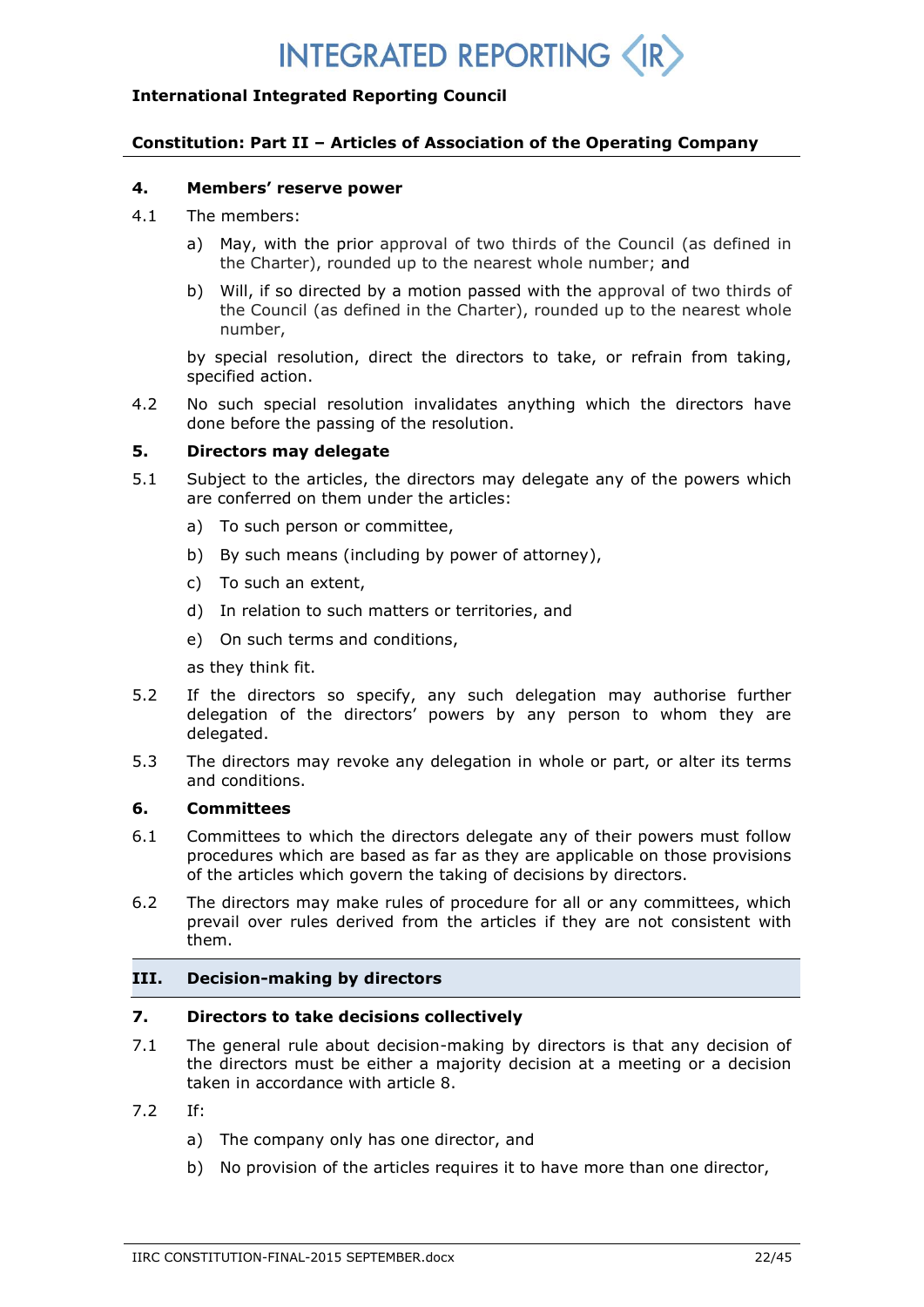

#### **Constitution: Part II – Articles of Association of the Operating Company**

the general rule does not apply, and the director may take decisions without regard to any of the provisions of the articles relating to directors' decisionmaking.

## **8. Unanimous decisions**

- 8.1 A decision of the directors is taken in accordance with this article when all eligible directors indicate to each other by any means that they share a common view on a matter.
- 8.2 Such a decision may take the form of a resolution in writing, where each eligible director has signed one or more copies of it or to which each eligible director has otherwise indicated agreement in writing.
- 8.3 References in this article to eligible directors are to directors who would have been entitled to vote on the matter had it been proposed as a resolution at a directors' meeting.
- 8.4 A decision may not be taken in accordance with this article if the eligible directors would not have formed a quorum at such a meeting.

#### **9. Calling a directors' meeting**

- 9.1 Any director may call a directors' meeting by giving notice of the meeting to the directors or by authorising the company secretary (if any) to give such notice.
- 9.2 Notice of a directors' meeting must be given to each director, but need not be in writing.
- 9.3 Notice of a directors' meeting need not be given to directors who waive their entitlement to notice of that meeting, by giving notice to that effect to the company not more than 7 days after the date on which the meeting is held. Where such notice is given after the meeting has been held, that does not affect the validity of the meeting, or of any business conducted at it.

## **10. Participation in directors' meetings**

- 10.1 Subject to the articles, directors participate in a directors' meeting, or part of a directors' meeting, when:
	- a) The meeting has been called and takes place in accordance with the articles; and
	- b) They can each communicate to the others any information or opinions they have on any particular item of the business of the meeting.
- 10.2 In determining whether directors are participating in a directors' meeting, it is irrelevant where any director is or how they communicate with each other.
- 10.3 If all the directors participating in a meeting are not in the same place, they may decide that the meeting is to be treated as taking place wherever any of them is.

## **11. Quorum for directors' meetings**

- 11.1 At a directors' meeting, unless a quorum is participating, no proposal is to be voted on, except a proposal to call another meeting.
- 11.2 The quorum for directors' meetings may be fixed from time to time by a decision of the directors, but it must never be less than two, and unless otherwise fixed it is two.
- 11.3 If the total number of directors for the time being is less than the quorum required, the directors must not take any decision other than a decision: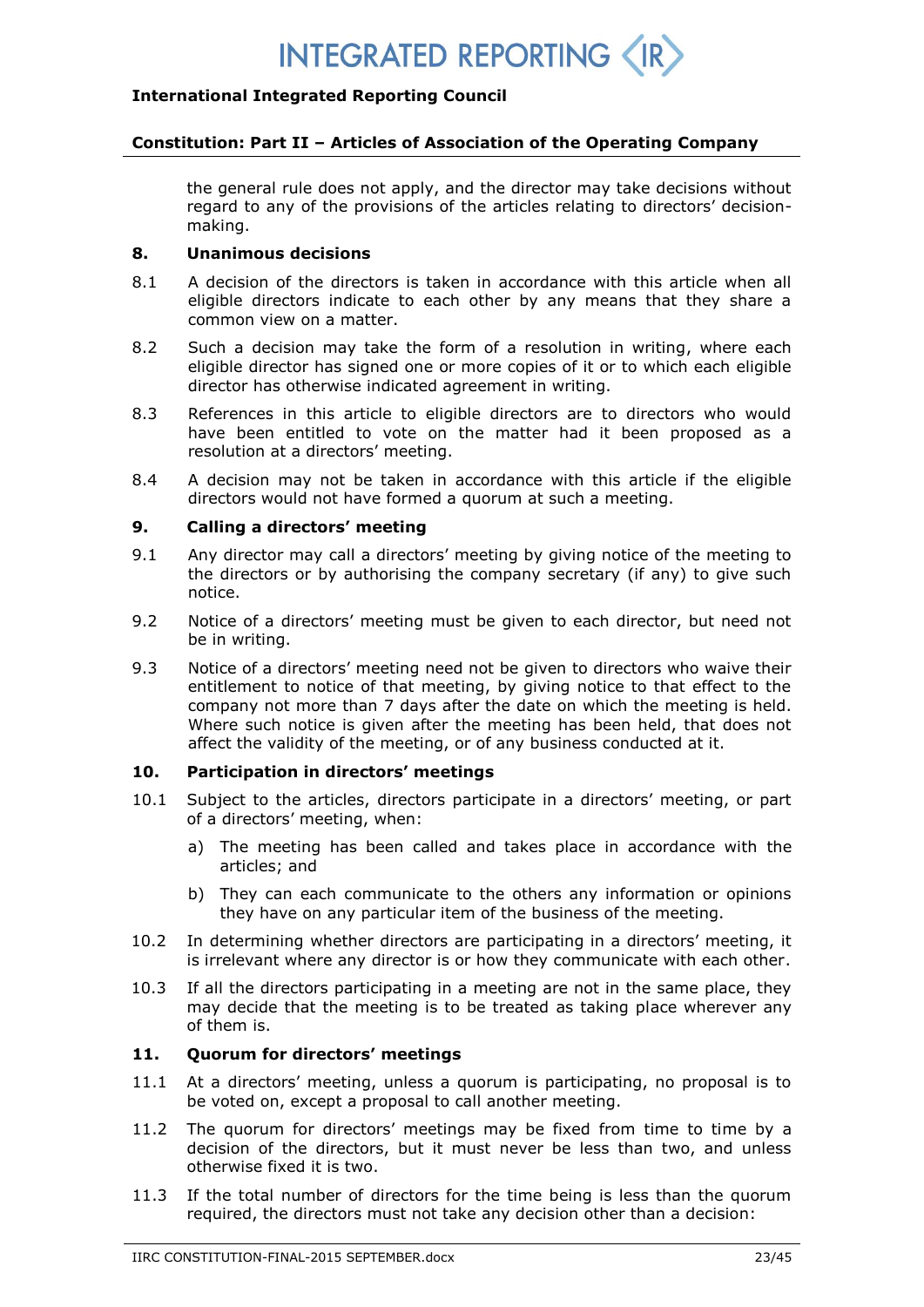## **International Integrated Reporting Council**

## **Constitution: Part II – Articles of Association of the Operating Company**

- a) To appoint further directors; or
- b) To call a general meeting so as to enable the members to appoint further directors.

## **12. Chairing of directors' meetings**

- 12.1 The directors may appoint a director to chair their meetings.
- 12.2 The person so appointed for the time being is known as the chairman.
- 12.3 The directors may terminate the chairman's appointment at any time.
- 12.4 If the chairman is not participating in a directors' meeting within ten minutes of the time at which it was to start, the participating directors must appoint one of themselves to chair it.

## **13. Casting vote**

- 13.1 If the numbers of votes for and against a proposal are equal, the chairman or other director chairing the meeting has a casting vote.
- 13.2 The provisions of article 13.1 do not apply if, in accordance with the articles, the chairman or other director is not to be counted as participating in the decision-making process for quorum or voting purposes.

## **14. Conflicts of interest**

- 14.1 Subject to the provisions of article 14.2, notwithstanding the fact that a proposed decision of the directors concerns or relates to any matter in which a director has, or may have, directly or indirectly, any kind of interest whatsoever, that director may participate in the decision-making process for both quorum and voting purposes.
- 14.2 If the directors propose to exercise their power under section 175(4)(b) of the Companies Act 2006 to authorise a director's conflict of interest, the director facing the conflict is not to be counted as participating in the decision to authorise the conflict for quorum or voting purposes.
- 14.3 Subject to the provisions of the Companies Act 2006, and provided that (if required to do so by the said Act) he/she has declared to the directors the nature and extent of any direct or indirect interest of his/hers, a director, notwithstanding his/her office:
	- a) May be a party to or otherwise interested in, any transaction or arrangement with the company or in which the company is otherwise interested;
	- b) May be a director or other officer or an employee of, or a party to any transaction or arrangement with, or otherwise interested in, any subsidiary of the company or body corporate in which the company is interested; and
	- c) Is not accountable to the company for any remuneration or other benefits which he/she derives from any such office or employment or from any such transaction or arrangement or from any interest in any such body corporate and no transaction or arrangement is liable to be avoided on the ground of any such remuneration, benefit or interest.

### **15. Records of decisions to be kept**

15.1 The directors must ensure that the company keeps a record, in writing, for at least 10 years from the date of the decision recorded, of every unanimous or majority decision taken by the directors.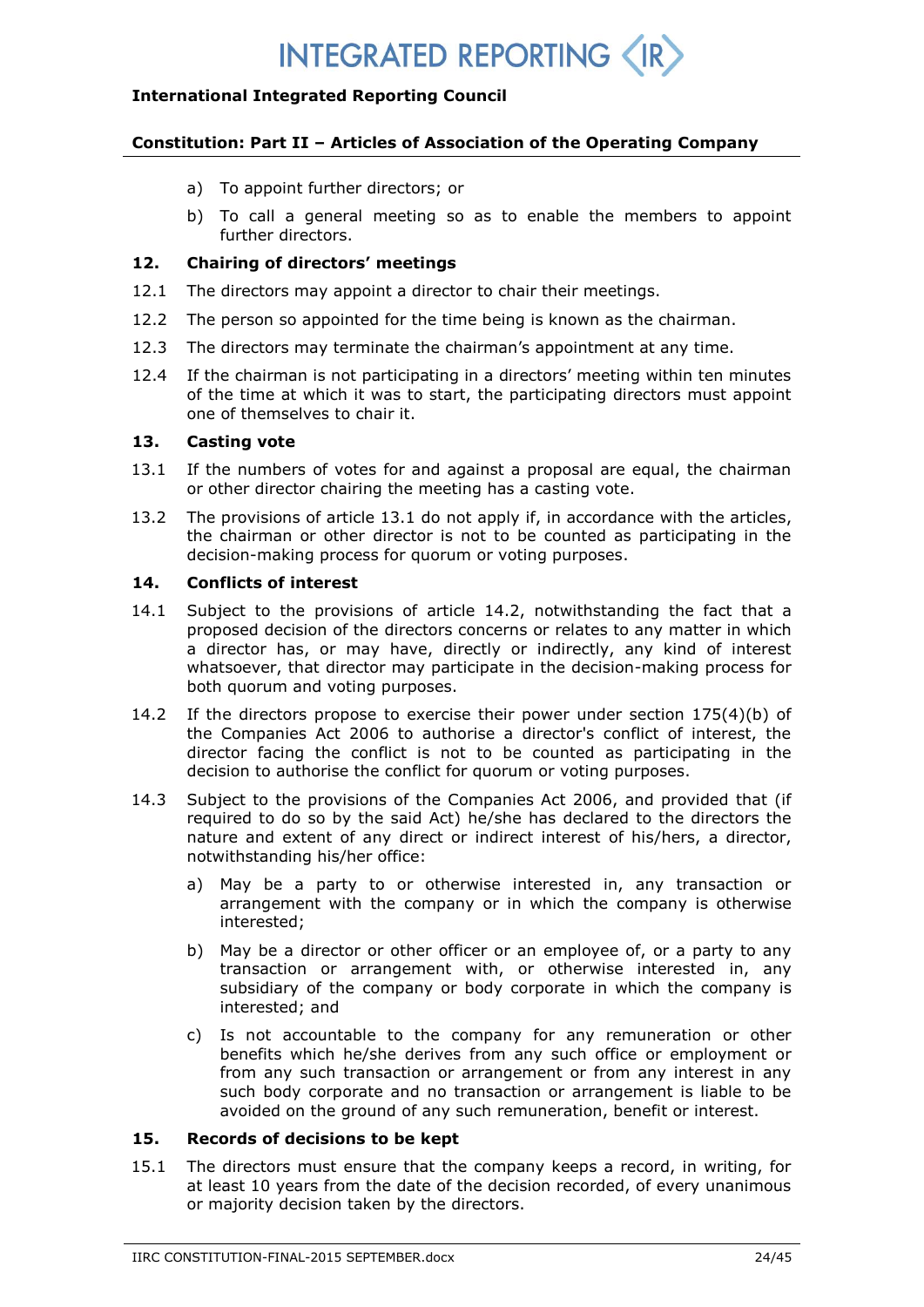## **International Integrated Reporting Council**

## **Constitution: Part II – Articles of Association of the Operating Company**

### **16. Directors' discretion to make further rules**

- 16.1 Subject to the articles, the directors may make any rule which they think fit about how they take decisions, and about how such rules are to be recorded or communicated to directors.
- 16.2 For the purposes of the articles, provisions (as revised from time to time) contained in the Charter and the Annexes relating to the exercise of directors' powers, authority and decision-making, including requirements to consult with other individuals or bodies, shall constitute "rules" as defined herein.

## **17. Appointment of a secretary**

17.1 The directors may appoint a secretary to the company for such period, for such remuneration and upon such conditions as they think fit. Any secretary so appointed by the directors may be removed by them.

## **IV. Appointment of directors**

#### **18. Methods of appointing directors**

- 18.1 Any person who is willing to act as a director, and is permitted by law to do so, may be appointed to be a director:
	- a) By ordinary resolution; or
	- b) By a decision of the directors.
- 18.2 In any case where, as a result of death, the company has no members and no directors, the personal representatives of the last member to have died have the right, by notice in writing, to appoint a person to be a director.
- 18.3 For the purposes of article 18.2, where two or more members die in circumstances rendering it uncertain who was the last to die, a younger member is deemed to have survived an older member.

## **19. Termination of director's appointment**

- 19.1 A person ceases to be a director as soon as:
	- a) That person ceases to be a director by virtue of any provision of the Companies Act 2006 or is prohibited from being a director by law;
	- b) A bankruptcy order is made against that person;
	- c) A composition is made with that person's creditors generally in satisfaction of that person's debts;
	- d) That person is, or may be suffering from mental disorder and either:
		- i) He/she is admitted to hospital in pursuance of an application for admission for treatment under mental health legislation for the time being in force in any part of the United Kingdom; or
		- ii) An order is made by a court having jurisdiction (whether in the United Kingdom or elsewhere) in matters concerning mental disorder for his/her detention or which wholly or partly prevents that person from personally exercising any powers or rights which that person otherwise would have; or
	- e) That person has for more than six consecutive months been absent without permission of the directors from meetings of directors held during that period and the directors make a decision to vacate that person's office; or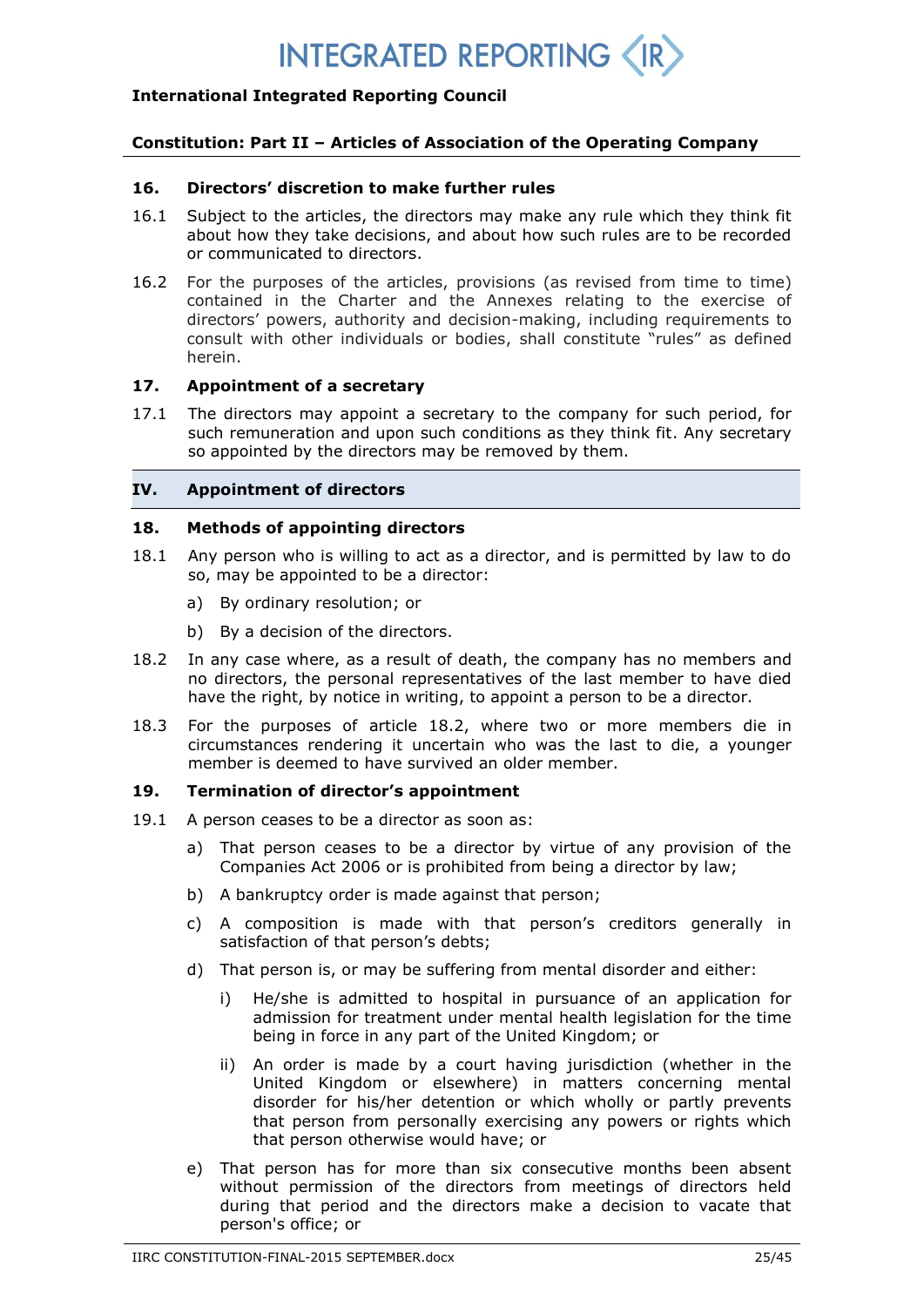

### **Constitution: Part II – Articles of Association of the Operating Company**

f) The members by ordinary resolution remove that person before the expiration of his/her period of office.

## **20. Directors' remuneration**

- 20.1 Directors may undertake any services for the company that the directors decide.
- 20.2 Directors are entitled to such remuneration as the directors determine:
	- a) For their services to the company as directors; and
	- b) For any other service which they undertake for the company.
- 20.3 Subject to the articles, a director's remuneration may:
	- a) Take any form; and
	- b) Include any arrangements in connection with the payment of a pension, allowance or gratuity, or any death, sickness or disability benefits, to or in respect of that director.
- 20.4 Unless the directors decide otherwise, directors' remuneration accrues from day to day.

## **21. Directors' expenses**

- 21.1 The company may pay any reasonable expenses which any director properly incurs in connection with his/her attendance at:
	- a) Meetings of directors or committees of directors;
	- b) General meetings; or
	- c) Separate meetings of the holders of debentures of the company; or
	- d) Otherwise in connection with the exercise of their powers and the discharge of their responsibilities in relation to the company.

### **22. Alternate directors**

22.1 Directors who are unable to participate in meetings of directors in person may not be represented by an alternate or by proxy.

### **V. Becoming and ceasing to be a member**

## **23. Applications for membership**

- 23.1 No person shall become a member of the company unless:
	- a) That person has completed an application for membership in a form approved by the directors; and
	- b) The directors have approved the application.

### **24. Termination of membership**

- 24.1 A member may withdraw from membership of the company by giving notice to the company in writing; and upon receipt by the company of such notice, that member's membership is terminated immediately.
- 24.2 Membership is not transferable.
- 24.3 A person's membership terminates when that person dies or ceases to exist.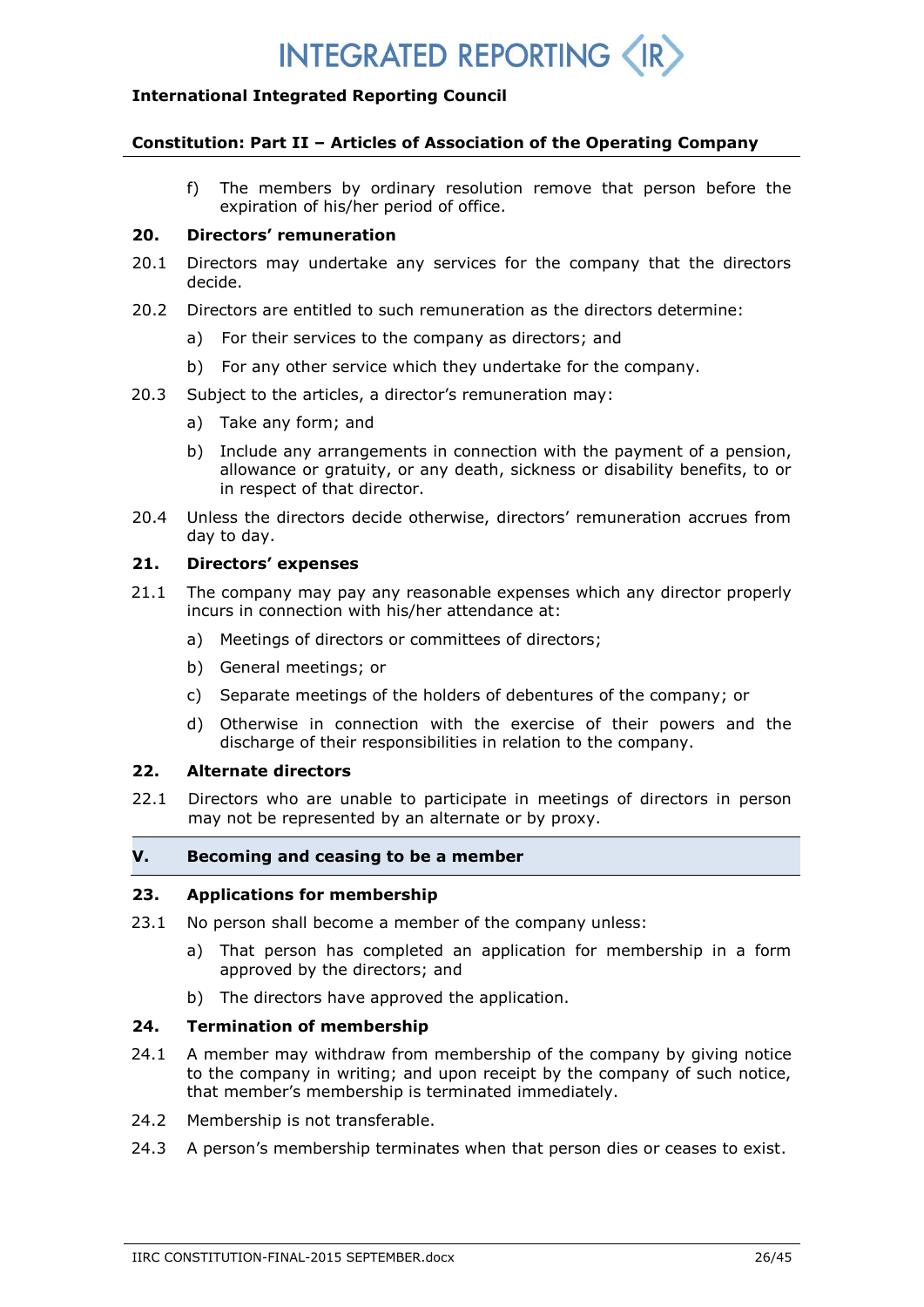## **INTEGRATED REPORTING <**

## **International Integrated Reporting Council**

## **Constitution: Part II – Articles of Association of the Operating Company**

### **VI. Organization of general meetings**

### **25. Notice of general meetings**

- 25.1 Every notice convening a general meeting of the company must comply with the provisions of:
	- a) Section 311 of the Companies Act 2006 as to the provision of information regarding the time, date and place of the meeting and the general nature of the business to be dealt with at the meeting; and
	- b) Section 325(1) of the Companies Act 2006 as to the giving of information to members regarding their right to appoint proxies.
- 25.2 Every notice of, or other communication relating to, any general meeting which any member is entitled to receive must be sent to each of the directors and to the auditors (if any) for the time being of the company.

## **26. Attendance and speaking at general meetings**

- 26.1 A person is able to exercise the right to speak at a general meeting when that person is in a position to communicate to all those attending the meeting, during the meeting, any information or opinions which that person has on the business of the meeting.
- 26.2 A person is able to exercise the right to vote at a general meeting when:
	- a) That person is able to vote, during the meeting, on resolutions put to the vote at the meeting; and
	- b) That person's vote can be taken into account in determining whether or not such resolutions are passed at the same time as the votes of all the other persons attending the meeting.
- 26.3 The directors may make whatever arrangements they consider appropriate to enable those attending a general meeting to exercise their rights to speak or vote at it.
- 26.4 In determining attendance at a general meeting, it is immaterial whether any two or more members attending it are in the same place as each other.
- 26.5 Two or more persons who are not in the same place as each other attend a general meeting if their circumstances are such that if they have (or were to have) rights to speak and vote at that meeting, they are (or would be) able to exercise them.

## **27. Quorum for general meetings**

- 27.1 No business other than the appointment of the chairman of the meeting is to be transacted at a general meeting if the persons attending it do not constitute a quorum.
- 27.2 If and for so long as the company has one member only, one member entitled to vote on the business to be transacted, who is present at a general meeting in person or by proxy or, in the event that the member is a corporation, by corporate representative, is a quorum.
- 27.3 If and for so long as the company has two or more members, two members, each of whom is entitled to vote on the business to be transacted and is present at a general meeting in person or by proxy or, in the event that any member present is a corporation, by corporate representative, are a quorum.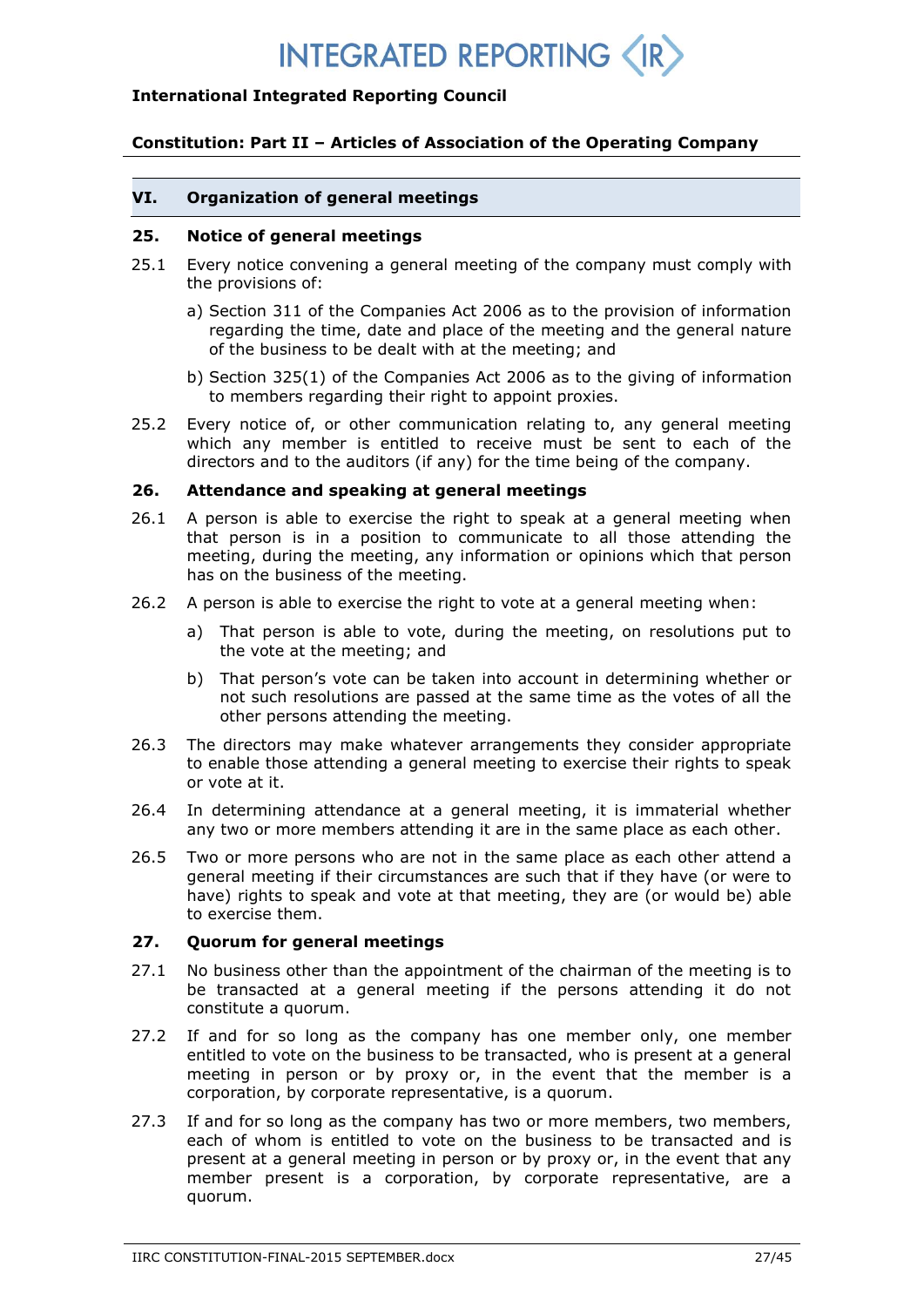## **International Integrated Reporting Council**

## **Constitution: Part II – Articles of Association of the Operating Company**

#### **28. Chairing general meetings**

- 28.1 If the directors have appointed a chairman, the chairman shall chair general meetings if present and willing to do so.
- 28.2 If the directors have not appointed a chairman, or if the chairman is unwilling to chair the meeting or is not present within ten minutes of the time at which a meeting was due to start:
	- a) The directors present, or
	- b) If no directors are present, the meeting,

must appoint a director or member to chair the meeting, and the appointment of the chairman of the meeting must be the first business of the meeting.

28.3 The person chairing a meeting in accordance with this article is referred to as "the chairman of the meeting".

#### **29. Attendance and speaking by directors and non-members**

- 29.1 Directors may attend and speak at general meetings, whether or not they are members.
- 29.2 The chairman of the meeting may permit other persons who are not members of the company to attend and speak at a general meeting.

### **30. Adjournment**

- 30.1 If the persons attending a general meeting within half an hour of the time at which the meeting was due to start do not constitute a quorum, or if during a meeting a quorum ceases to be present, the chairman of the meeting must adjourn it.
- 30.2 The chairman of the meeting may adjourn a general meeting at which a quorum is present if:
	- a) The meeting consents to an adjournment; or
	- b) It appears to the chairman of the meeting that an adjournment is necessary to protect the safety of any person attending the meeting or ensure that the business of the meeting is conducted in an orderly manner.
- 30.3 The chairman of the meeting must adjourn a general meeting if directed to do so by the meeting.
- 30.4 When adjourning a general meeting, the chairman of the meeting must:
	- a) Either specify the time and place to which it is adjourned, or state that it is to continue at a time and place to be fixed by the directors; and
	- b) Have regard to any directions as to the time and place of any adjournment which have been given by the meeting.
- 30.5 If the continuation of an adjourned meeting is to take place more than 14 days after it was adjourned, the company must give at least 7 clear days' notice of it (that is, excluding the day of the adjourned meeting and the day on which the notice is given):
	- a) To the same persons to whom notice of the company's general meetings is required to be given; and
	- b) Containing the same information which such notice is required to contain.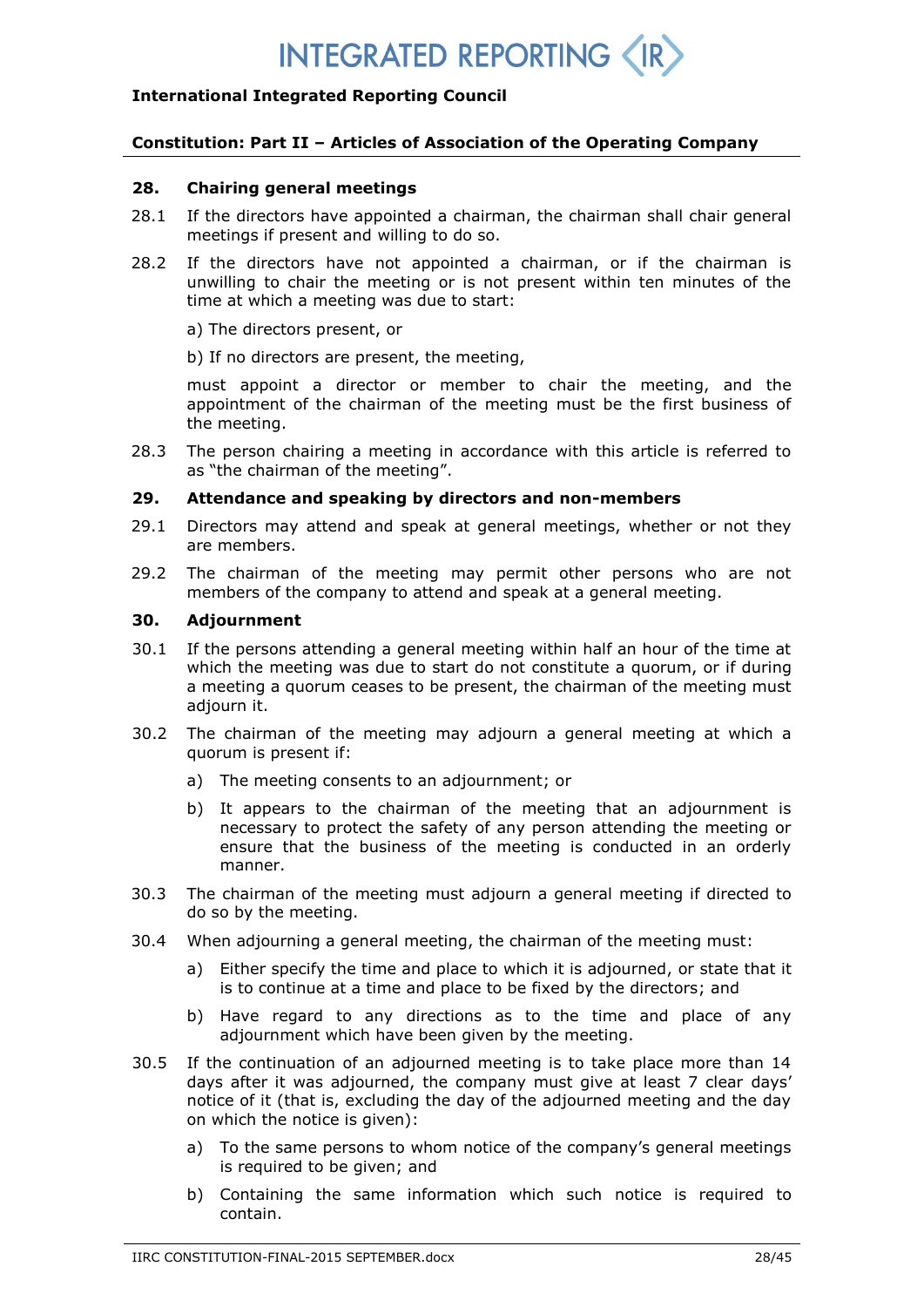## **INTEGRATED REPORTING <**

## **International Integrated Reporting Council**

## **Constitution: Part II – Articles of Association of the Operating Company**

- 30.6 If, at the adjourned general meeting, a quorum is not present within half an hour from the time appointed therefor or, alternatively, a quorum ceases to be present, the adjourned meeting shall be dissolved.
- 30.7 No business may be transacted at an adjourned general meeting which could not properly have been transacted at the meeting if the adjournment had not taken place.

## **VII. Voting at general meetings**

#### **31. Voting: General**

- 31.1 A resolution put to the vote of a general meeting must be decided on a show of hands unless a poll is duly demanded in accordance with the articles.
- 31.2 On a vote on a resolution at a general meeting on a show of hands or on a poll, every member present in person, by proxy or (being a corporation) by corporate representative has one vote.

### **32. Written resolutions**

- 32.1 Subject to article 32.2, a written resolution of members passed in accordance with Part 13 of the Companies Act 2006 is as valid and effectual as a resolution passed at a general meeting of the company.
- 32.2 The following may not be passed as a written resolution and may only be passed at a general meeting:
	- a) A resolution under section 168 of the Companies Act 2006 for the removal of a director before the expiration of his/her period of office; and
	- b) A resolution under section 510 of the Companies Act 2006 for the removal of an auditor before the expiration of his/her period of office.
- 32.3 On a written resolution, every member has one vote.

## **33. Errors and disputes**

- 33.1 No objection may be raised to the qualification of any person voting at a general meeting except at the meeting or adjourned meeting at which the vote objected to is tendered, and every vote not disallowed at the meeting is valid.
- 33.2 Any such objection must be referred to the chairman of the meeting whose decision is final.

## **34. Poll votes**

- 34.1 A poll on a resolution may be demanded:
	- a) In advance of the general meeting where it is to be put to the vote; or
	- b) At a general meeting, either before a show of hands on that resolution or immediately after the result of a show of hands on that resolution is declared.
- 34.2 A poll may be demanded by:
	- a) The chairman of the meeting;
	- b) The directors;
	- c) Two or more persons having the right to vote on the resolution; or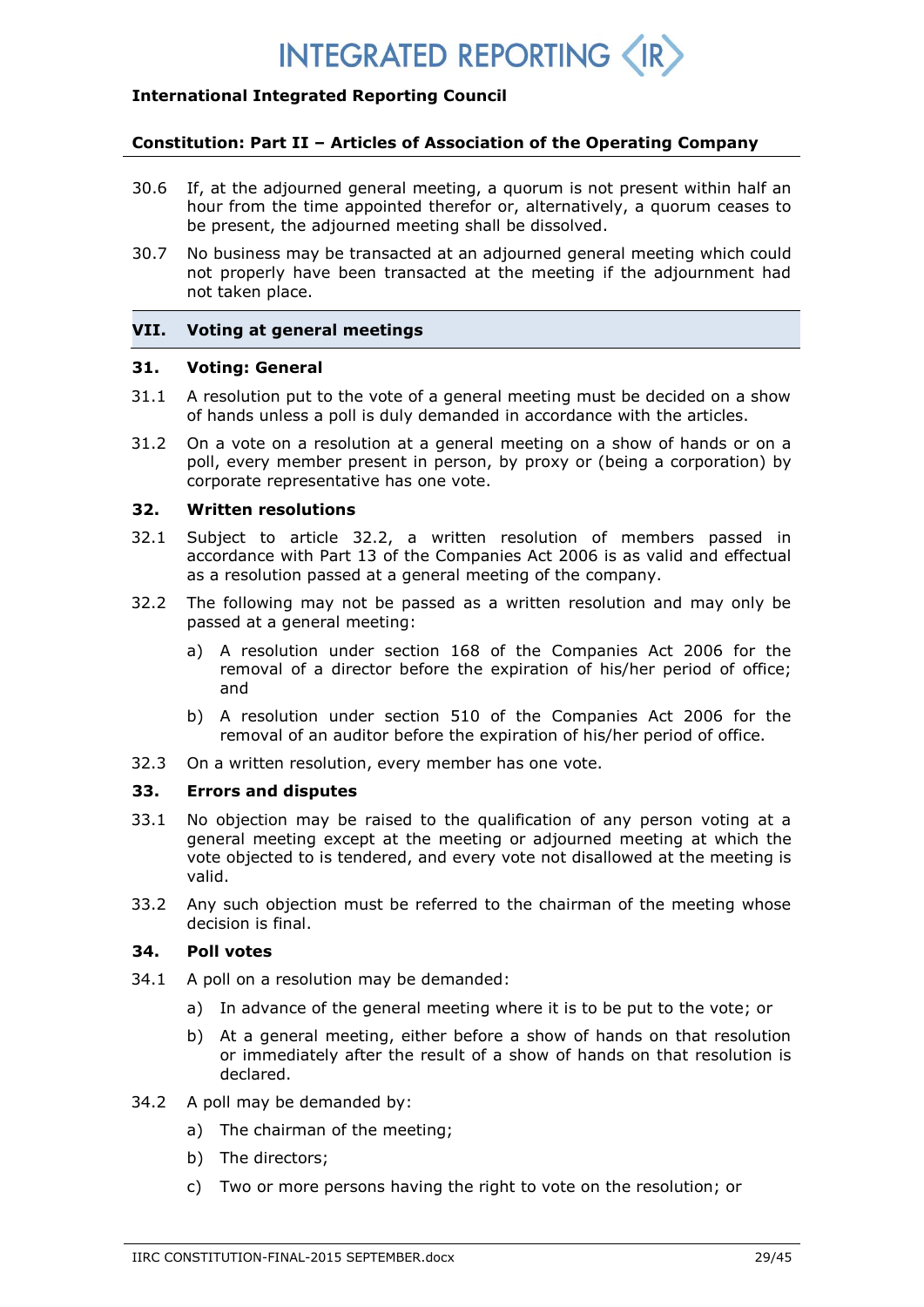## **International Integrated Reporting Council**

#### **Constitution: Part II – Articles of Association of the Operating Company**

- d) A person or persons representing not less than one tenth of the total voting rights of all the members having the right to vote on the resolution.
- 34.3 A demand for a poll may be withdrawn if:
	- a) The poll has not yet been taken; and
	- b) The chairman of the meeting consents to the withdrawal.
- 34.4 Polls must be taken at the general meeting at which they are demanded and in such manner as the chairman directs.

## **35. Content of proxy notices**

- 35.1 Subject to the provisions of these articles, any person who is entitled to attend, speak or vote (either on a show of hands or on a poll) at a general meeting (the "appointer") may appoint a proxy to represent him/her at any general meeting.
- 35.2 Proxies may only validly be appointed by a notice in writing (a "proxy notice") which:
	- a) States the name and address of the member appointing the proxy;
	- b) Identifies the person appointed to be that member's proxy and the general meeting in relation to which that person is appointed;
	- c) Is signed by or on behalf of the member appointing the proxy, or is authenticated in such manner as the directors may determine; and
	- d) Is received at an address specified by the company not less than 48 hours before the time for holding the meeting or adjourned meeting at which the proxy appointed pursuant to the proxy notice proposes to vote; and any proxy notice received at such address less than 48 hours before the time for holding the meeting or adjourned meeting shall be invalid.
- 35.3 The company may require proxy notices to be delivered in a particular form, and may specify different forms for different purposes.
- 35.4 Proxy notices may specify how the proxy appointed under them is to vote (or that the proxy is to abstain from voting) on one or more resolutions.
- 35.5 Unless a proxy notice indicates otherwise, it must be treated as:
	- a) Allowing the person appointed under it as a proxy discretion as to how to vote on any ancillary or procedural resolutions put to the meeting; and
	- b) Appointing that person as a proxy in relation to any adjournment of the general meeting to which it relates as well as the meeting itself.

#### **36. Delivery of proxy notices**

- 36.1 A person who is entitled to attend, speak or vote (either on a show of hands or on a poll) at a general meeting remains so entitled in respect of that meeting or any adjournment of it, even though a valid proxy notice has been delivered to the company by or on behalf of that person.
- 36.2 An appointment under a proxy notice may be revoked by delivering to the company a notice in writing given by or on behalf of the person by whom or on whose behalf the proxy notice was given.
- 36.3 A notice revoking a proxy appointment only takes effect if it is delivered before the start of the meeting or adjourned meeting to which it relates.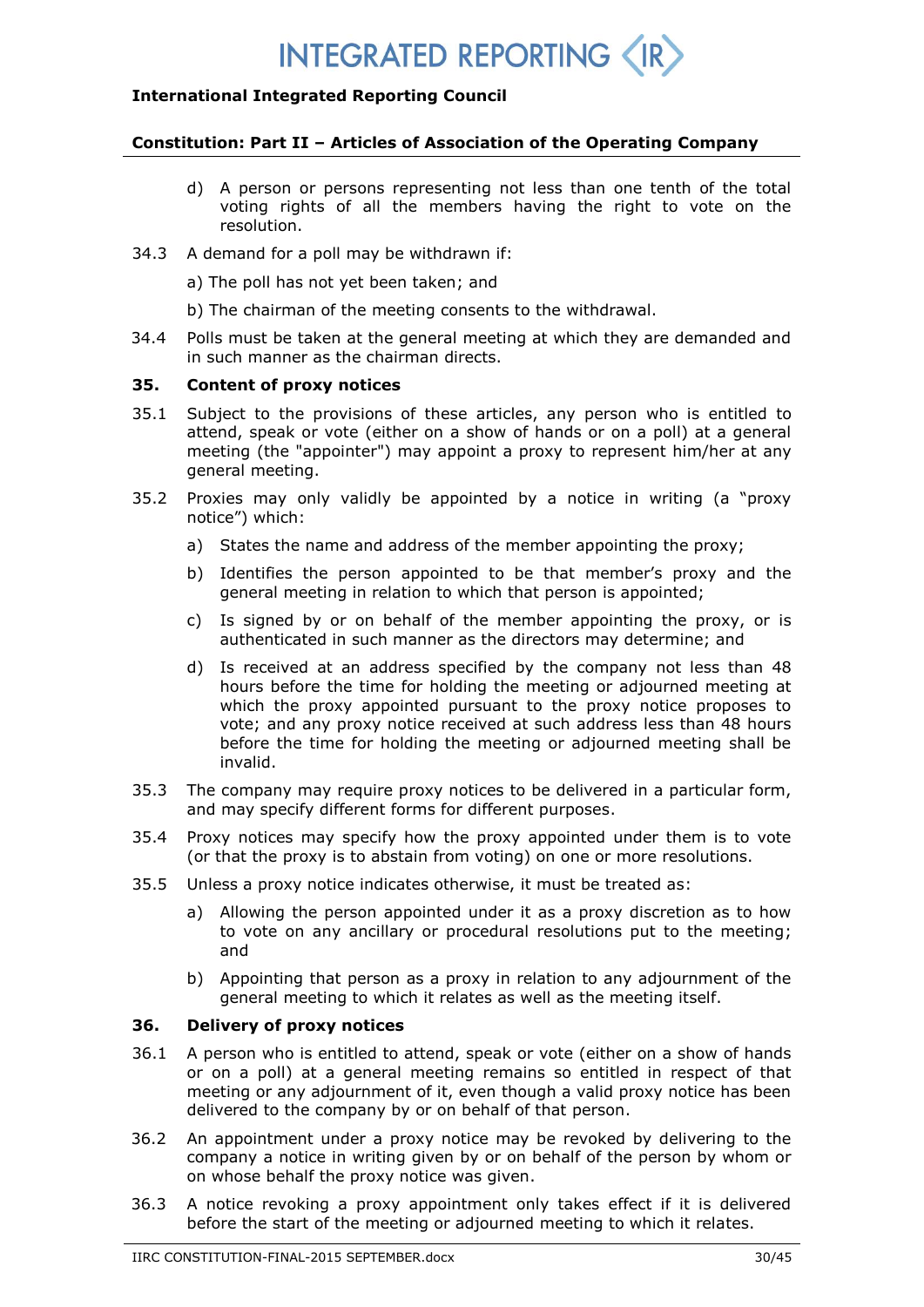

## **Constitution: Part II – Articles of Association of the Operating Company**

36.4 If a proxy notice is not executed by the person appointing the proxy, it must be accompanied by written evidence of the authority of the person who executed it to execute it on the appointer's behalf.

#### **37. Amendments to resolutions**

- 37.1 An ordinary resolution to be proposed at a general meeting may be amended by ordinary resolution if:
	- a) Notice of the proposed amendment is given to the company in writing by a person entitled to vote at the general meeting at which it is to be proposed not less than 48 hours before the meeting is to take place (or such later time as the chairman of the meeting may determine); and
	- b) The proposed amendment does not, in the reasonable opinion of the chairman of the meeting, materially alter the scope of the resolution.
- 37.2 A special resolution to be proposed at a general meeting may be amended by ordinary resolution, if:
	- a) The chairman of the meeting proposes the amendment at the general meeting at which the resolution is to be proposed; and
	- b) The amendment does not go beyond what is necessary to correct a grammatical or other non-substantive error in the resolution.
- 37.3 If the chairman of the meeting, acting in good faith, wrongly decides that an amendment to a resolution is out of order, the chairman's error does not invalidate the vote on that resolution.

### **VIII. Administrative arrangements**

#### **38. Means of communication to be used**

- 38.1 Subject to the articles, anything sent or supplied by or to the company under the articles may be sent or supplied in any way in which the Companies Act 2006 provides for documents or information which are authorised or required by any provision of that Act to be sent or supplied by or to the company, including sending or supplying any document or information to any person by making it available on a website.
- 38.2 Subject to the articles, any notice or document to be sent or supplied to a director in connection with the taking of decisions by directors may also be sent or supplied by the means by which that director has asked to be sent or supplied with such notices or documents for the time being.
- 38.3 A director may agree with the company that notices or documents sent to that director in a particular way are to be deemed to have been received within a specified time of their being sent, and for the specified time to be less than 48 hours.
- 38.4 A member whose registered address is not within the United Kingdom and who gives to the company an address within the United Kingdom at which notices may be sent to him/her or an address to which notices may be sent by electronic means is entitled to have notices sent to him/her at that address, but otherwise no such member is entitled to receive any notices from the company.
- 38.5 If the company sends or supplies notices or other documents by first class post and the company proves that such notices or other documents were properly addressed, prepaid and posted, the intended recipient is deemed to have received such notices or other documents 48 hours after posting.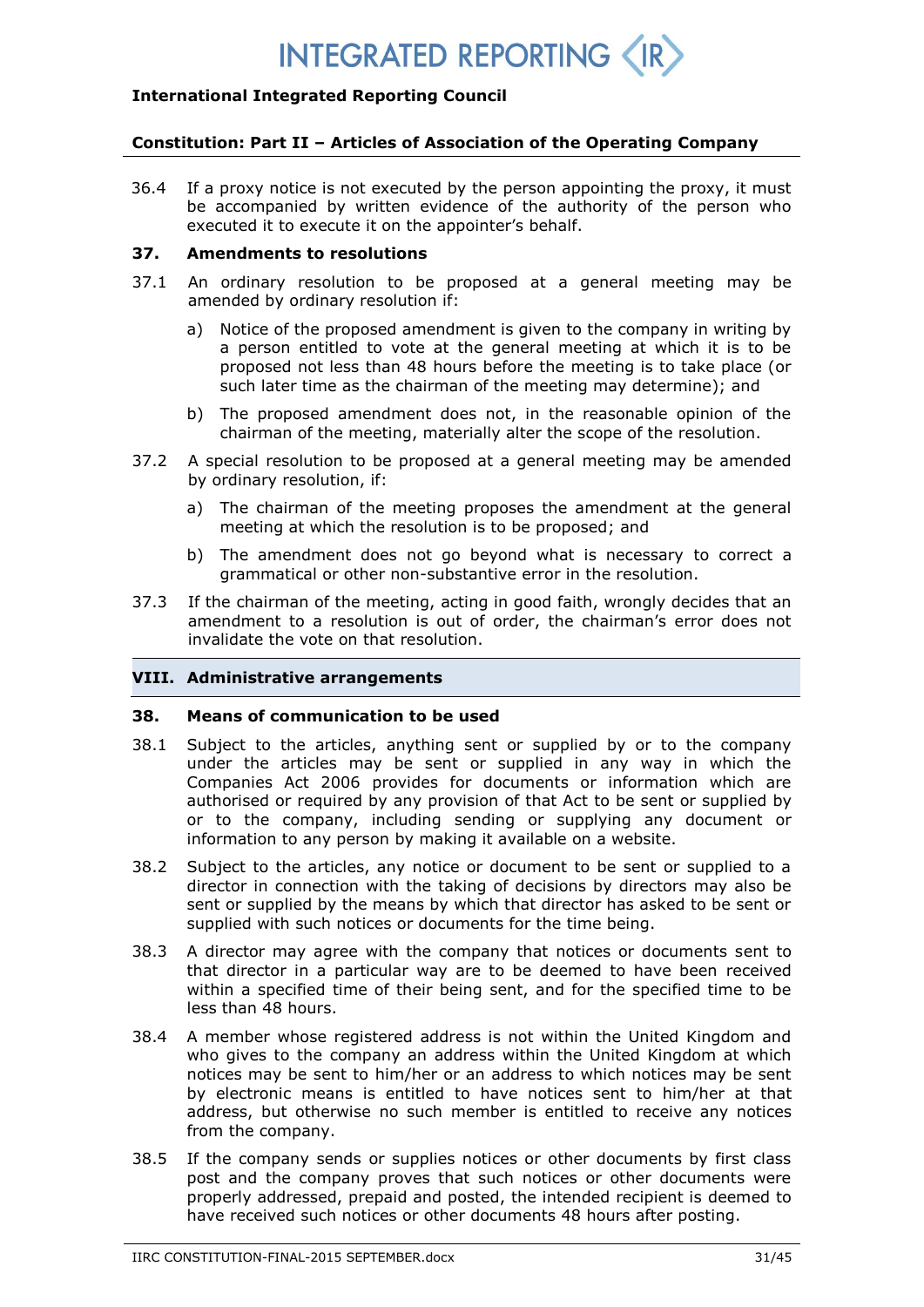## **International Integrated Reporting Council**

#### **Constitution: Part II – Articles of Association of the Operating Company**

- 38.6 If the company sends or supplies notices or other documents by electronic means and the company proves that such notices or other documents were properly addressed, the intended recipient is deemed to have received such notices or other documents 24 hours after they were sent or supplied.
- 38.7 If the company sends or supplies notices or other documents by means of a website, the intended recipient is deemed to have received such notices or other documents when such notices or other documents first appeared on the website or, if later, when the intended recipient first received notice of the fact that such notices or other documents were available on the website.
- 38.8 For the purposes of this article 38, no account shall be taken of any part of a day that is not a working day.

#### **39. Company seals**

- 39.1 Any common seal of the company may only be used by the authority of the directors or any committee of directors.
- 39.2 The directors may decide by what means and in what form any common seal is to be used.
- 39.3 Unless otherwise decided by the directors, if the company has a common seal and it is affixed to a document, the document must also be signed by:
	- a) One authorised person in the presence of a witness who attests the signature; or
	- b) Two authorised persons.
- 39.4 For the purposes of this article, an authorised person is:
	- a) Any director of the company;
	- b) The company secretary (if any); or
	- c) Any person authorised by the directors for the purpose of signing documents to which the common seal is applied.

#### **40. No right to inspect accounts and other records**

40.1 Except as provided by law or authorised by the directors or an ordinary resolution of the company, no person is entitled to inspect any of the company's accounting or other records or documents merely by virtue of being a member.

#### **41. Provision for employees on cessation of business**

41.1 The directors may decide to make provision for the benefit of persons employed or formerly employed by the company or any of its subsidiaries (other than a director or former director or shadow director) in connection with the cessation or transfer to any person of the whole or part of the undertaking of the company or that subsidiary.

### **IX. Directors' indemnity and insurance**

#### **42. Indemnity**

- 42.1 Subject to the provisions of article 42.2, a relevant director of the company or an associated company may be indemnified out of the company's assets against:
	- a) Any liability incurred by that director in connection with any negligence, default, breach of duty or breach of trust in relation to the company or an associated company;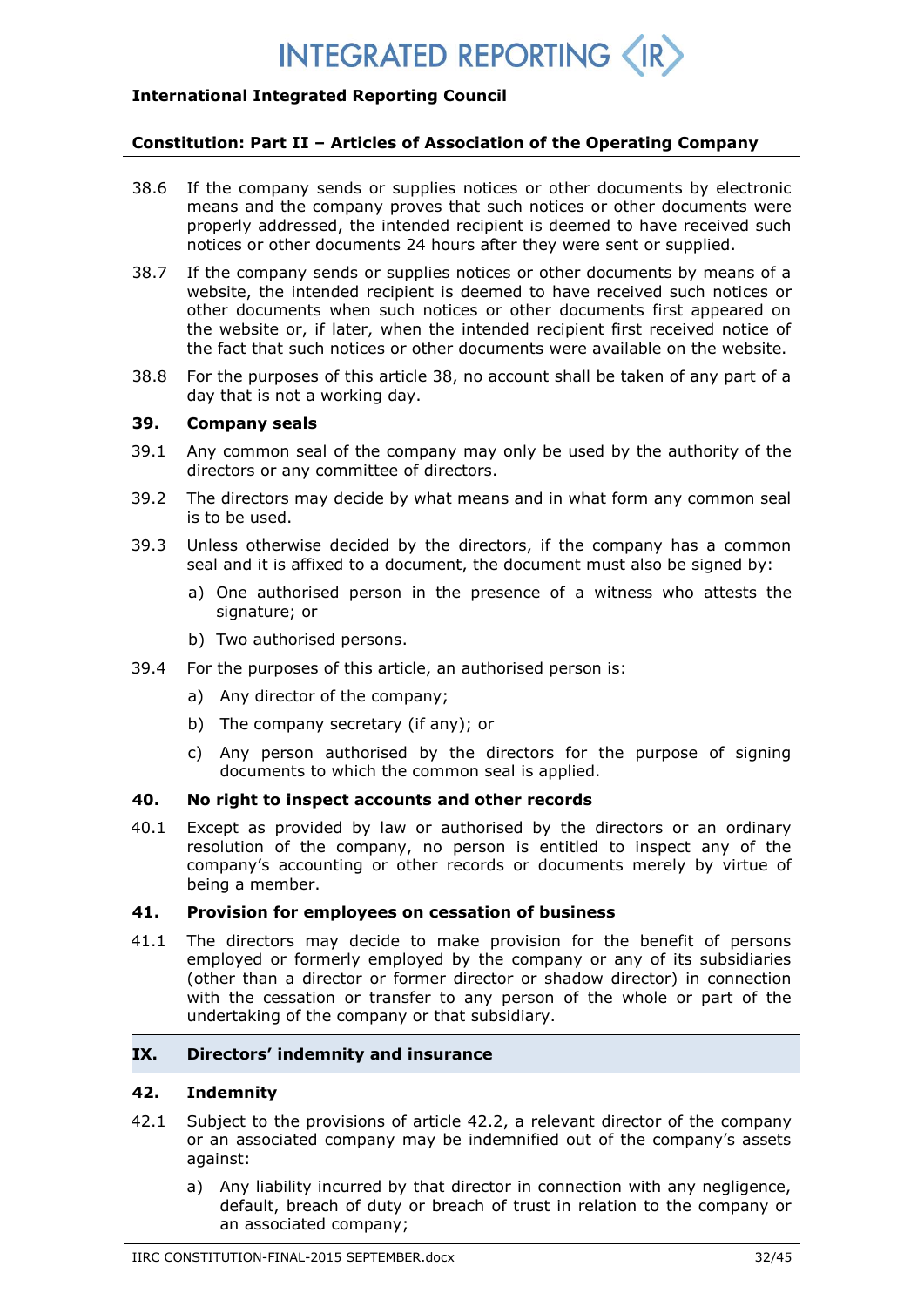

#### **Constitution: Part II – Articles of Association of the Operating Company**

- b) Any liability incurred by that director in connection with the activities of the company or an associated company in its capacity as a trustee of an occupational pension scheme (as defined in section 235(6) of the Companies Act 2006); and
- c) Any other liability incurred by that director as an officer of the company or an associated company.
- 42.2 This article does not authorise any indemnity which would be prohibited or rendered void by any provision of the Companies Acts or by any other provision of law.
- 42.3 In this article:
	- a) Companies are associated if one is a subsidiary of the other or both are subsidiaries of the same body corporate; and
	- b) A "relevant director" means any director or former director of the company or an associated company.

### **43. Insurance**

- 43.1 The directors may decide to purchase and maintain insurance, at the expense of the company, for the benefit of any relevant director in respect of any relevant loss.
- 43.2 In this article:
	- a) A "relevant director" means any director or former director of the company or an associated company;
	- b) A "relevant loss" means any loss or liability which has been or may be incurred by a relevant director in connection with that director's duties or powers in relation to the company, any associated company or any pension fund or employees' share scheme of the company or associated company; and
	- c) Companies are associated if one is a subsidiary of the other or both are subsidiaries of the same body corporate.

### **X. Miscellaneous**

#### **44. Resolutions**

- 44.1 The members shall pass any given ordinary resolution if so directed by a motion passed with the approval of one half of the Council (as defined in the Charter), rounded up to the nearest whole number.
- 44.2 No special resolution may be passed by the members without the prior approval of two thirds of the Council (as defined in the Charter), rounded up to the nearest whole number.

## **45. Rules**

- 45.1 The directors may make such rules as they consider necessary or convenient for the proper conduct and management of the company and for the purposes of prescribing the classes of and conditions of membership. In particular, and without prejudice to the generality of the foregoing, the directors may make rules regulating:
	- a) The admission and classification of members of the company, and the rights and privileges of such members, the conditions of membership and the terms on which members may resign or have their membership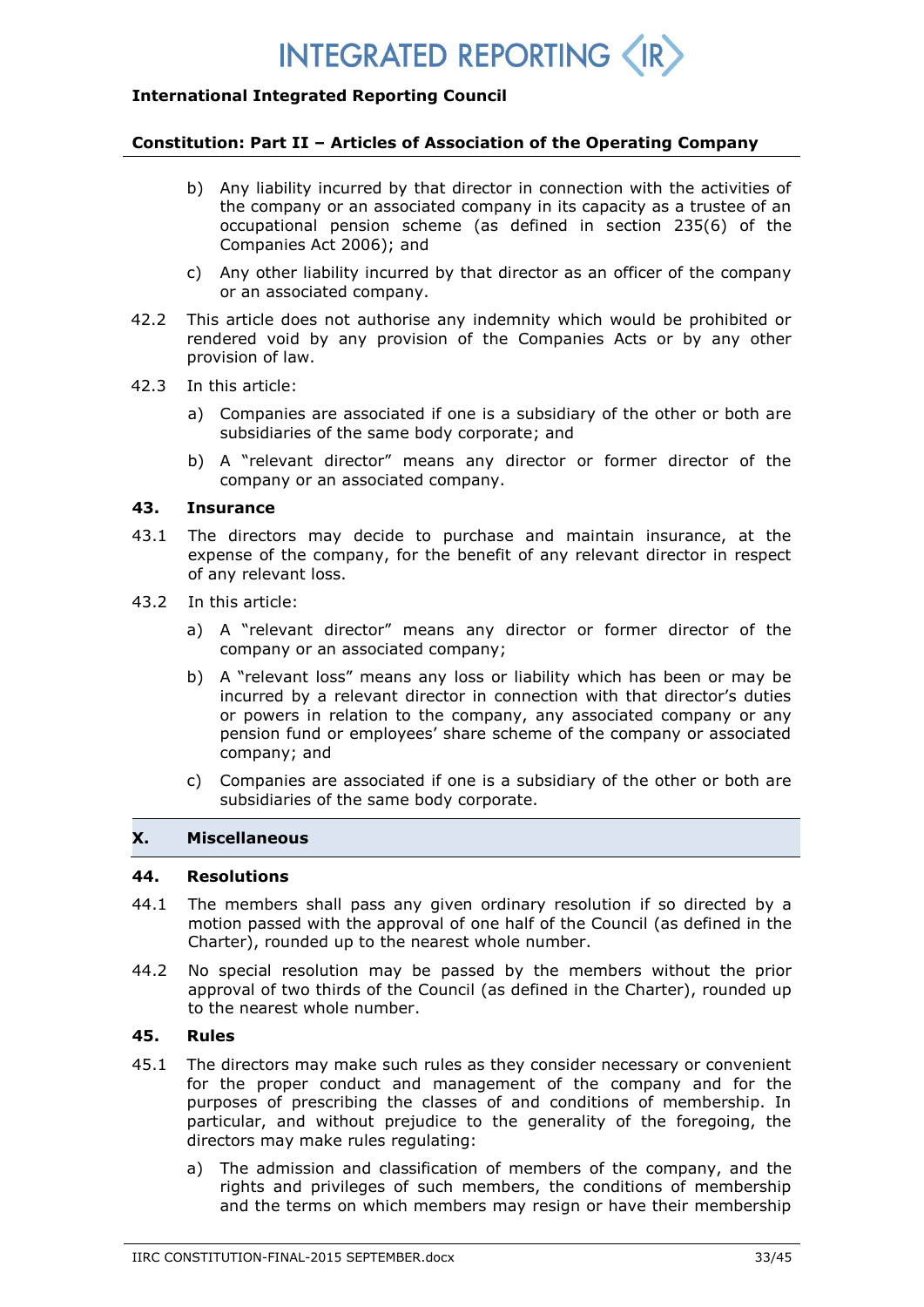### **International Integrated Reporting Council**

#### **Constitution: Part II – Articles of Association of the Operating Company**

terminated and the entrance fees, subscriptions and other fees or payments to be made by members;

- b) The conduct of members of the company in relation to one another, and to the company's officers and employees;
- c) The setting aside of the whole or any part or parts of the company's premises at any particular time or times or for any particular purpose or purposes;
- d) The procedure at general meetings and meetings of the directors and committees of the company (in so far as such procedure is not governed by the articles); and
- e) Any and all other matters as are commonly the subject matter of company rules.
- 45.2 The directors must adopt such means as they consider sufficient to bring to the notice of members of the company all rules made under this article.
- 45.3 Any rules made by the directors under this article will be valid and binding as against all members of the company for so long as such rules are in force.
- 45.4 The company in general meeting may alter or repeal any rules made by the directors in accordance with this article.
- 45.5 Nothing in this article permits the directors of the company to make any rules which are inconsistent with or affect or repeal anything in the articles or in any resolution passed by members of the company or agreement to which Chapter 3 of Part 3 of the Companies Act 2006 applies.

### **46. Objects**

- 46.1 The objects of the company are:
	- a) The promotion of commerce; and
	- b) To create a globally accepted integrated reporting framework which brings together financial, environmental, social and governance information in a clear, concise, consistent and comparable format with the aim of helping with the development of more comprehensive and comprehensible information about organizations, prospective as well as retrospective, to meet the needs of a more sustainable, global economy.

## **47. Income, capital and assets**

- 47.1 The following rules apply in relation to the income, capital and assets of the company:
	- a) All of the income of the company must be applied in promoting its objects;
	- b) No dividends may be paid, or capital returned, to the members of the company; and
	- c) On the winding up of the company, all the assets that would otherwise be available to its members generally must be transferred to a body (whether or not that body is a member of the company) with objects which either:
		- i) Are similar to those of the company; or
		- ii) Consist of the promotion of charity and anything incidental or conducive to this.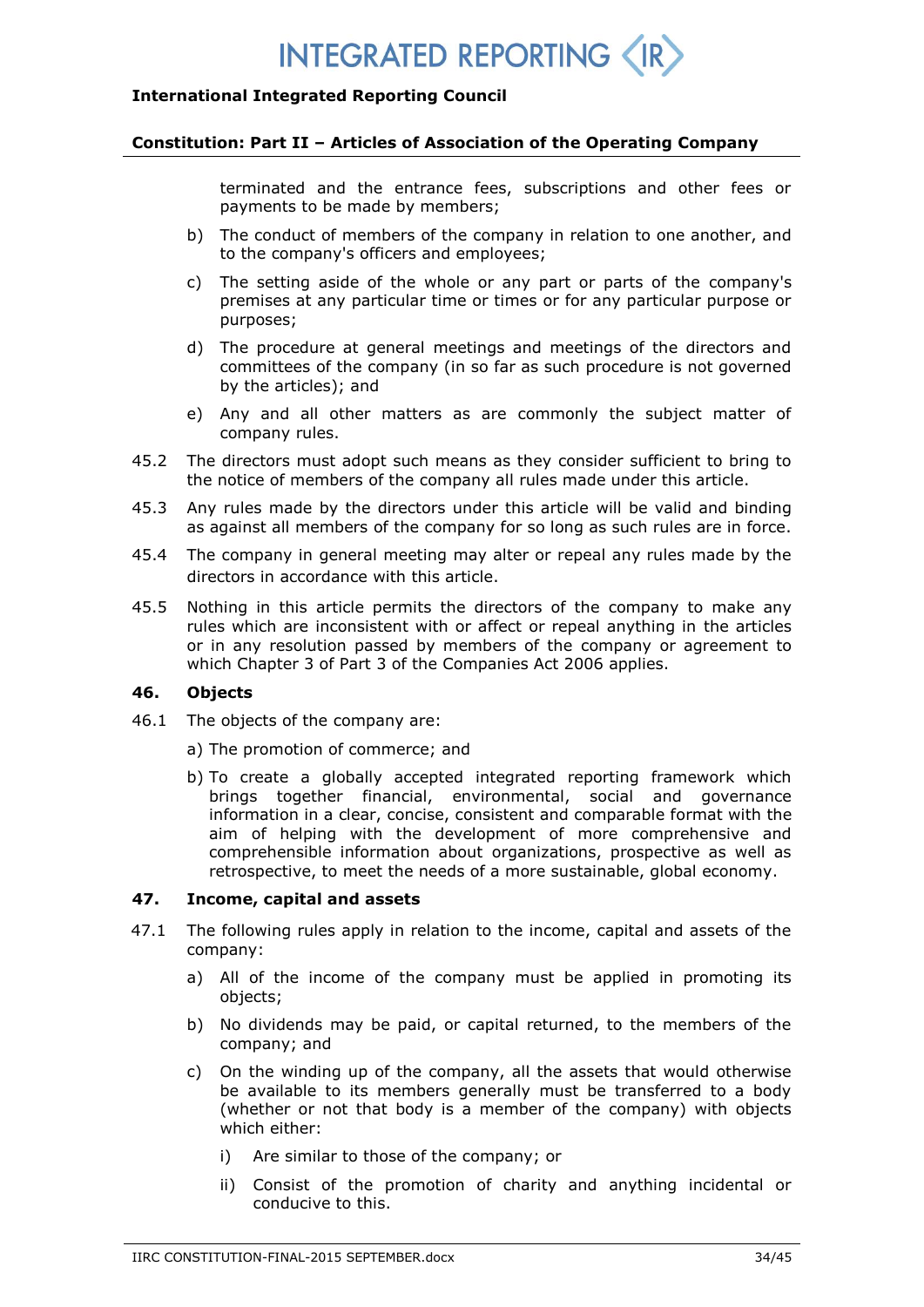## **International Integrated Reporting Council**

## **Constitution: Part II – Articles of Association of the Operating Company**

#### **48. Revisions**

- 48.1 All revisions to the articles must be made by special resolution.
- 48.2 Revisions to the provisions of the following articles additionally require the prior approval of two thirds of the Council (as defined in the Charter), rounded up to the nearest whole number: article 16.2; article 46.1; and article 47.1.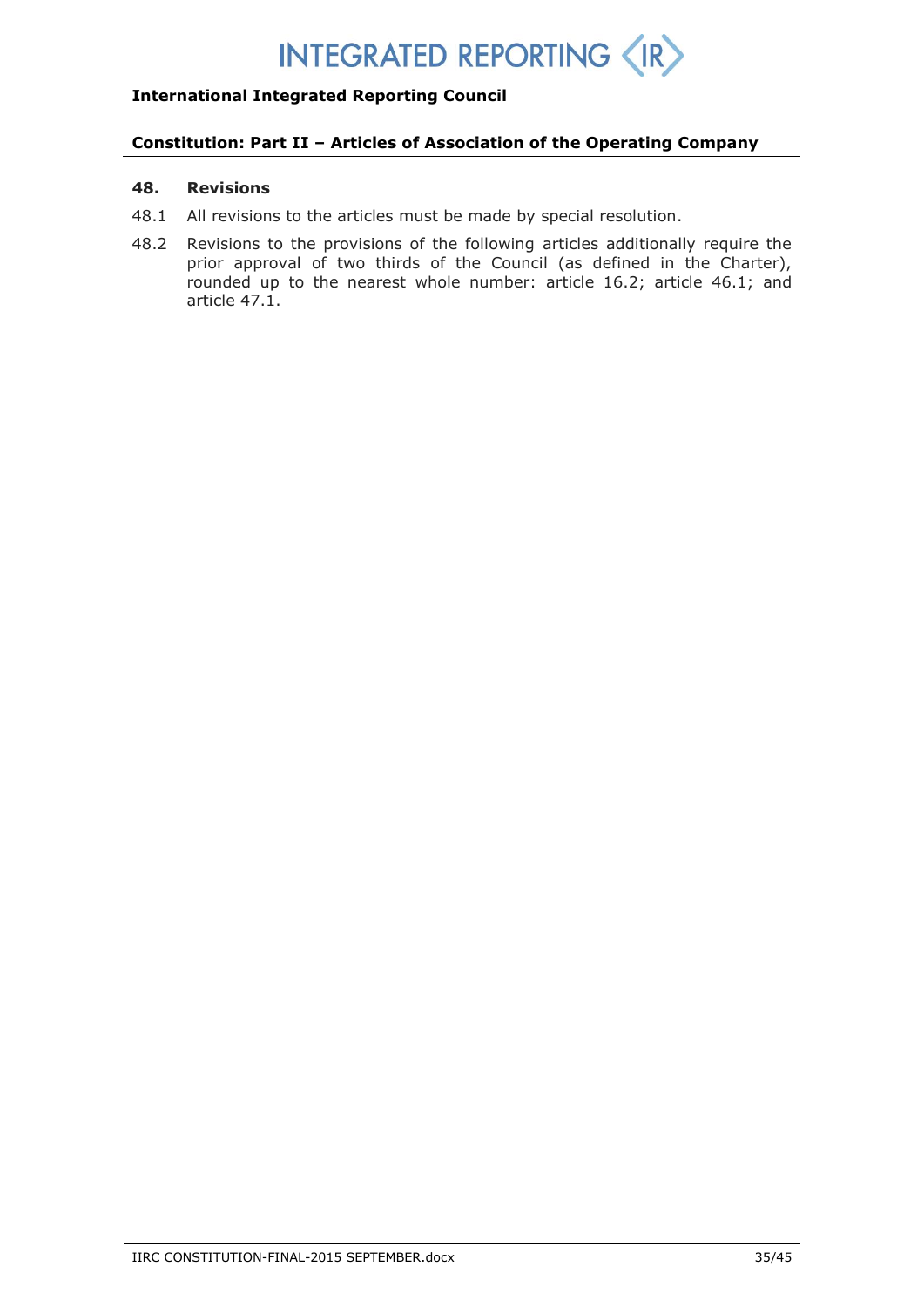## **Constitution: Part III – Annexes**

## **Annex A: Provisions governing Council proceedings**

### **1. Convening**

- 1.1 The Council shall meet as convened by the Chairman of the Council, acting in consultation with the Board.
- 1.2 The Council shall meet within a reasonable period of time if so requested by the Board.

### **2. Agenda**

2.1 The agenda for each Council meeting will be determined by the Chairman of the Council in consultation with the Chairman of the Board and the Chief Executive Officer.

#### **3. Chairman**

3.1 The Chairman of the Council will preside over every Council meeting. In his/her absence, Council meetings will be chaired by a Deputy Chairman of the Council, failing whom those Council members participating in any Council meeting will appoint one from among their number to preside over the meeting.

#### **4. Meetings**

4.1 Meetings of the Council shall in principle require the physical presence of attendees, provided that if so determined by the Chairman of the Council, meetings may on an exceptional basis validly be held in which participation is via audio link, teleconference or comparable means, to address specific points that the Chairman of the Council, acting in consultation with the Board, considers to be of a pressing or urgent nature.

### **5. Quorum**

5.1 There shall be no required quorum for any Council meeting.

## **6. Alternates, proxies, observers and guests**

- 6.1 Council members are expected to make every effort to attend all Council meetings, but may:
	- a) With the prior agreement of the Chairman of the Council, be represented by a suitable alternate, with full authority to represent the Council member in all respects, including in any vote undertaken on any issue by the Council; or
	- b) Appoint the Chairman of the Council or any Council member as his/her proxy, with full power to exercise a vote on his/her behalf on any issue submitted to a vote by the Council. There shall be no limit on the number of proxies that the Chairman of the Council or any Council member may hold at any meeting.
- 6.2 Suspended Council members shall not be entitled to attend Council meetings.
- 6.3 Designated official observers may, with the prior agreement of the Chairman of the Council, nominate a suitable alternate to attend any Council meeting in their absence.
- 6.4 Directors shall be entitled to attend each Council meeting *ex officio* as observers.
- 6.5 Other than as provided in the Charter or herein, observers shall not be permitted at Council meetings, it being understood that guests may, with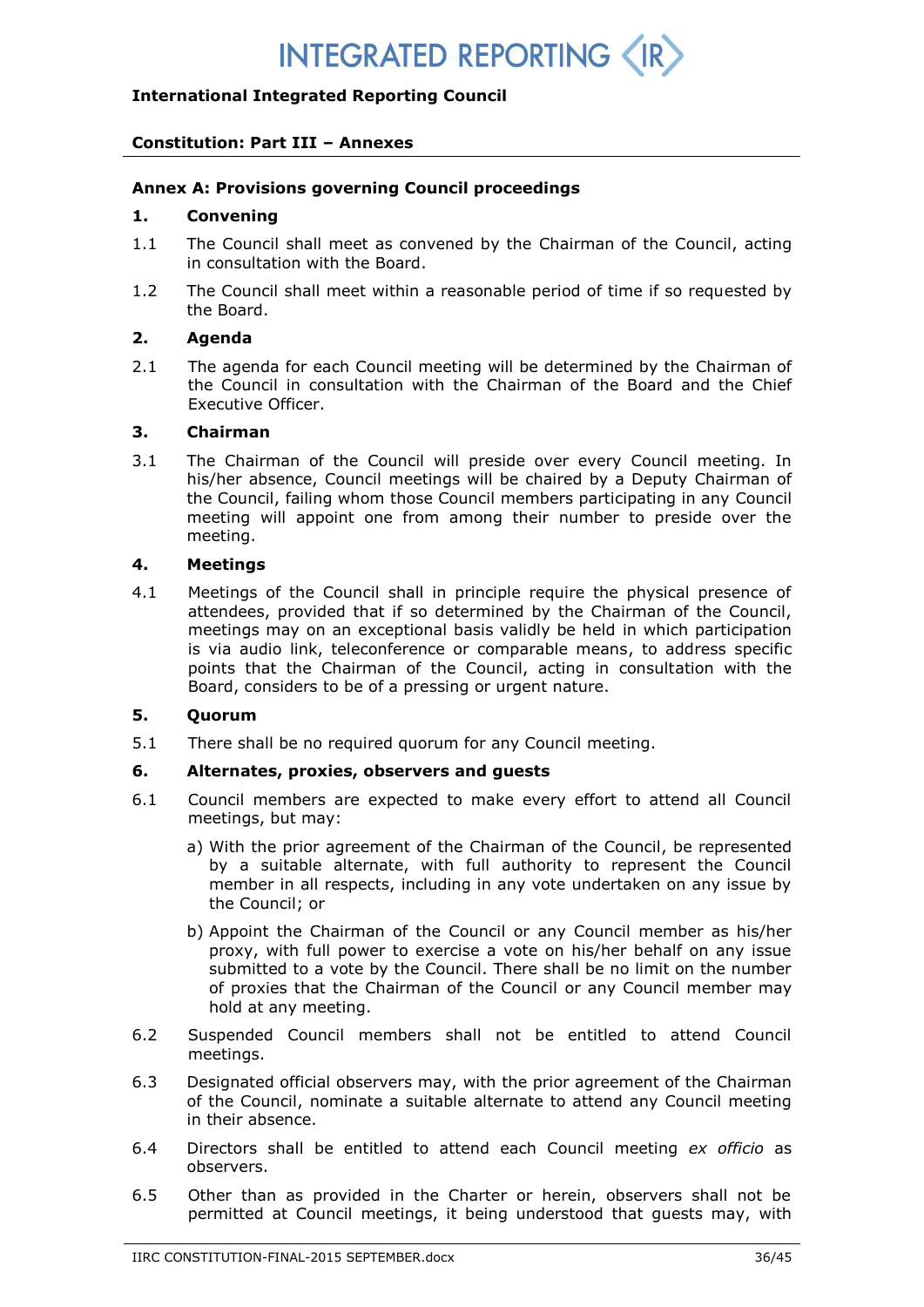

#### **Constitution: Part III – Annexes**

the prior agreement of the Chairman of the Council, attend all or part of any Council meeting to participate in deliberations on one or more specific agenda points.

## **7. Declaration of interests**

7.1 Participants in any Council meeting shall declare any conflict of interest at the outset of any deliberation on the matter giving rise to it. Any participant declaring a conflict of interest shall not take part in any decision by the Council relating to the matter in question.

### **8. Decisions**

- 8.1 The Council shall in principle operate on a consensual basis.
- 8.2 Failing full consensus, the Chairman of the Council, Deputy Chairman of the Council or other Council member appointed for the purpose by the Council, will present what he/she reasonably believes to be the majority view of the Council on any given issue under consideration, noting any significant dissenting views.
- 8.3 To the extent any issue is the subject of a formal motion for decision by the Council:
	- a) Each Council member (excluding suspended Council members) shall have one vote.
	- b) The Chairman of the Council, or other chairman of the meeting, shall be entitled to vote on any motion, including as designated proxy for other Council members and in the event of an equal number of votes being cast for and against any motion, shall have an additional casting vote.
	- c) Unless otherwise provided by the Charter, decisions of the Council shall be validly taken:
		- If at a Council meeting, with the approval of a simple majority of those Council members present or represented (whether in person, by alternate or via proxy) at such meeting; and
		- Otherwise, with the approval in writing, including by e-mail, of at least fifty percent of all Council members (excluding suspended Council members), rounded up to the nearest whole number.

### **9. Minutes**

- 9.1 The Chairman of the Council shall cause minutes to be taken of all Council meetings. Minutes shall be circulated to all Council members following each Council meeting and subject to review and approval by Council members at the next subsequent Council meeting.
- 9.2 Minutes of Council meetings shall be made publicly available.

### **10. Use of inputs**

10.1 The IIRC may freely use any ideas, comments, material or other input of whatsoever nature provided by Council members, including for the purposes of furthering, developing, publishing, including within, distributing or implementing the Framework.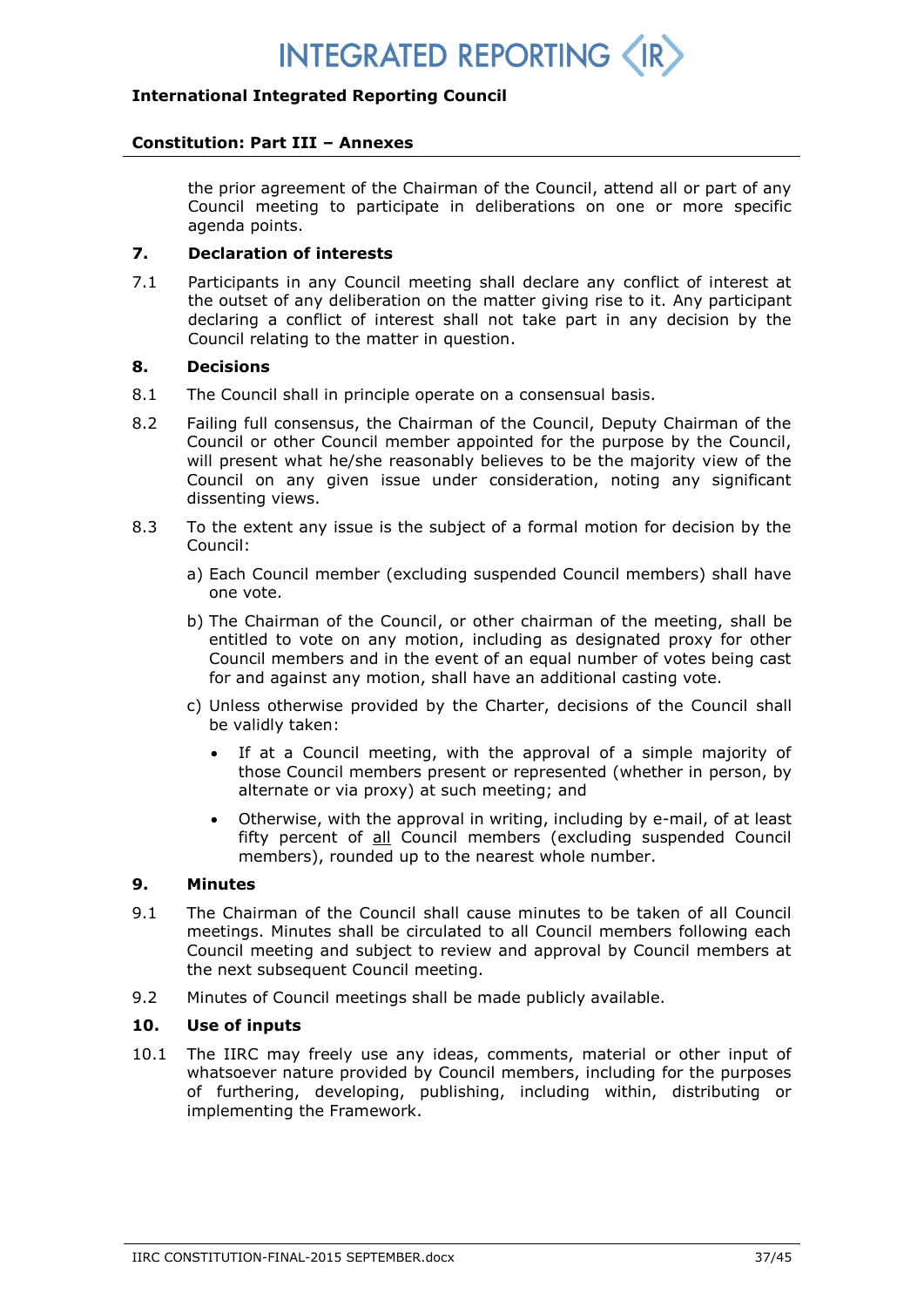## **International Integrated Reporting Council**

### **Constitution: Part III – Annexes**

### **Annex B: Provisions governing GAN Committee proceedings**

### **1. Convening**

- 1.1 The GAN Committee shall meet as convened by the GAN Committee Chairman, acting in consultation with the Chairman of the Council and the Chairman of the Board.
- 1.2 The GAN Committee shall meet within a reasonable period of time if so requested by the Council or by any director.

#### **2. Agenda**

2.1 The agenda for each GAN Committee meeting will be determined by the GAN Committee Chairman in consultation with the Chairman of the Council, the Chairman of the Board and the Chief Executive Officer.

## **3. Chairman**

3.1 The GAN Committee Chairman will preside over every GAN Committee meeting. In his/her absence, those GAN Committee members participating in any quorate GAN Committee meeting will appoint one from among their number to preside over the meeting.

### **4. Quorum**

4.1 The quorum for any deliberations of the GAN Committee shall be the physical presence or participation via audio link, teleconference or comparable means of at least fifty percent of GAN Committee members, rounded up to the nearest whole number.

## **5. Alternates, proxies, observers and guests**

- 5.1 GAN Committee members who are unable to participate in person may not be represented in any proceedings of the GAN Committee by an alternate or by proxy.
- 5.2 The Chairman of the Council, the Chairman of the Board and the Chief Executive Officer shall attend each GAN Committee meeting *ex officio* as observers.
- 5.3 Other than as provided in the Charter or herein, observers shall not be permitted at GAN Committee meetings, it being understood that guests may, with the prior agreement of the GAN Committee Chairman, attend all or part of any GAN Committee meeting to participate in deliberations on one or more specific agenda points.

### **6. Declaration of interests**

6.1 GAN Committee members shall declare any conflict of interest at the outset of any deliberation on the matter giving rise to it. Any GAN Committee member declaring a conflict of interest shall not count towards the requisite quorum for, and shall not take part in, any decision by the GAN Committee relating to the matter in question.

### **7. Decisions**

- 7.1 The GAN Committee shall in principle operate on a consensual basis.
- 7.2 To the extent any issue is the subject of any formal motion for decision by the GAN Committee:
	- a) Each GAN Committee member shall have one vote.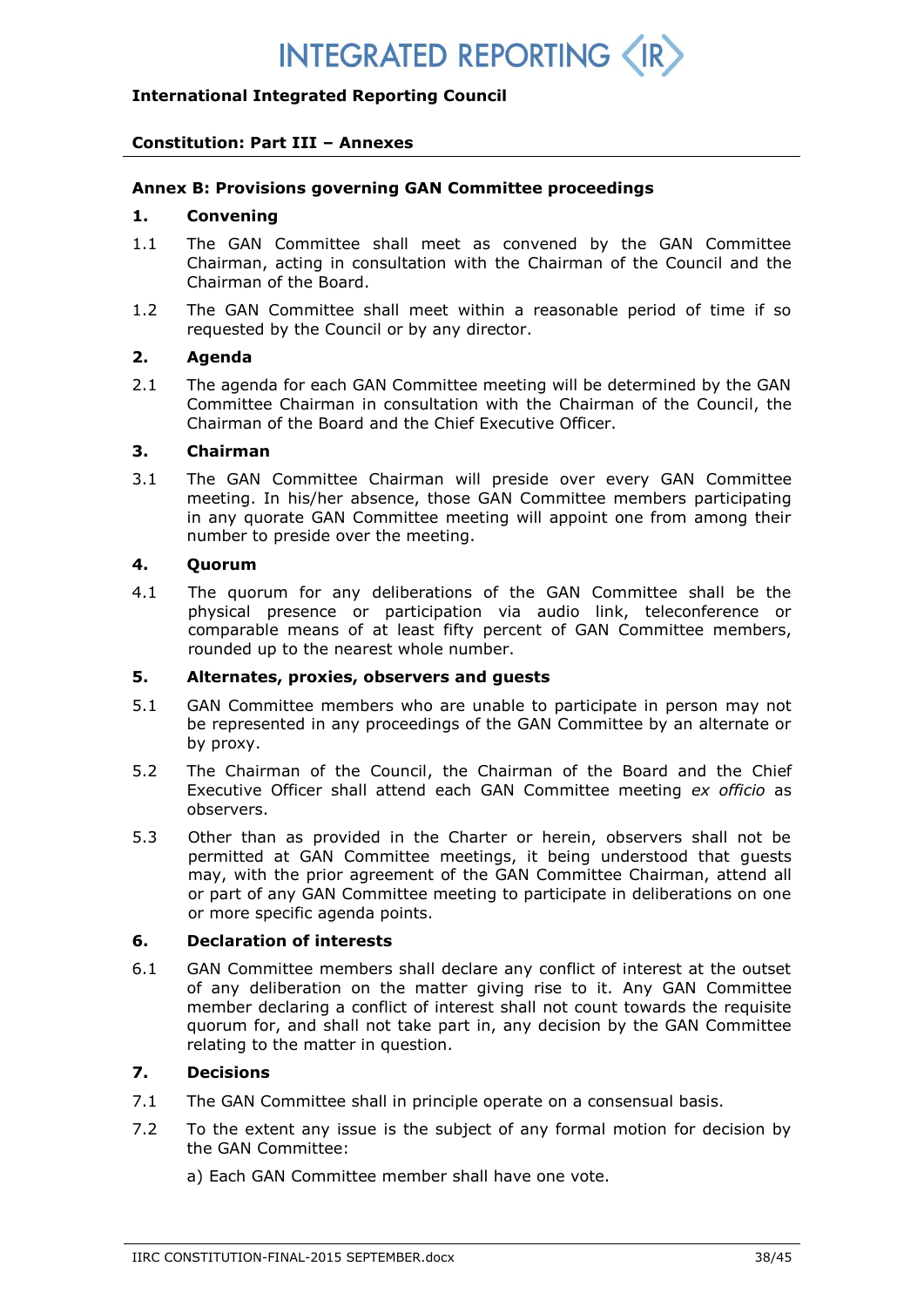## **International Integrated Reporting Council**

#### **Constitution: Part III – Annexes**

- b) The GAN Committee Chairman shall be entitled to vote on any motion and in the event of an equal number of votes being cast for and against any motion at a quorate meeting, shall have an additional casting vote.
- c) Unless otherwise provided by the Charter, decisions of the GAN Committee shall be validly taken with the approval of at least fifty percent of all GAN Committee members, rounded up to the nearest whole number, whether given at a quorate GAN Committee meeting, or in writing, including by e-mail.

#### **8. Minutes**

- 8.1 The GAN Committee Chairman shall cause minutes to be taken of all GAN Committee meetings. Minutes shall be circulated to all GAN Committee members following each GAN Committee meeting and subject to review and approval by GAN Committee members at the next subsequent GAN Committee meeting.
- 8.2 GAN Committee minutes shall be made available to Council members and directors.

## **9. Use of inputs**

9.1 The IIRC may freely use any ideas, comments, material or other input of whatsoever nature provided by GAN Committee members, including for the purposes of furthering, developing, publishing, including within, distributing or implementing the Framework.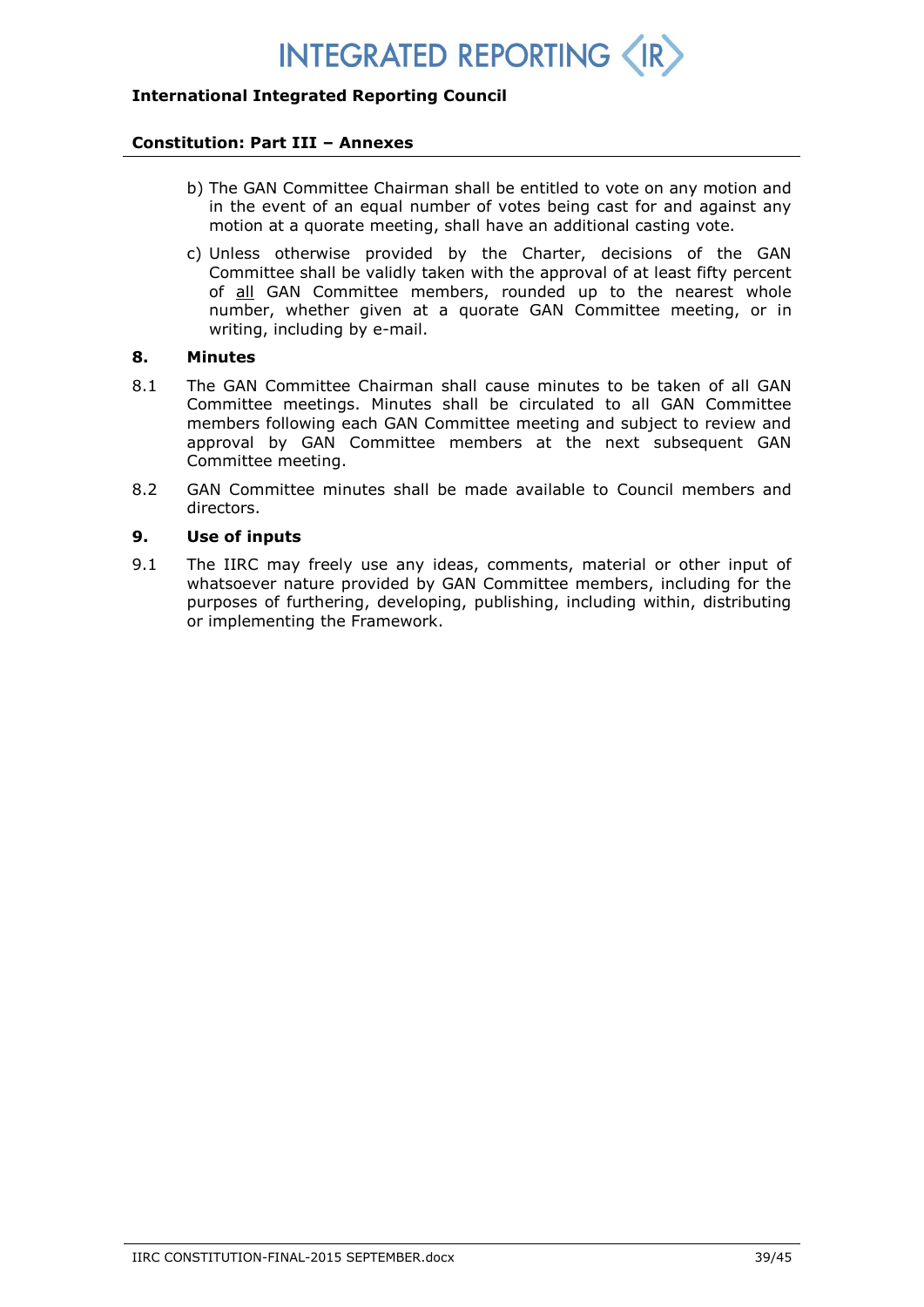## **Constitution: Part III – Annexes**

## **Annex C: Provisions governing Board proceedings**

## **1. Convening**

- 1.1 The Board shall meet regularly and as convened by the Chairman of the Board.
- 1.2 The Board shall meet within a reasonable period of time if so requested by any director.

## **2. Agenda**

2.1 The agenda for each Board meeting will be determined by the Chairman in consultation with the Chief Executive Officer.

### **3. Chairman**

3.1 The Chairman will preside over every Board meeting. In his/her absence, Board meetings will be chaired by a Deputy Chairman, failing whom those directors participating in a quorate Board meeting will appoint one from among their number to preside over the meeting.

### **4. Quorum**

4.1 The quorum for any deliberations of the Board shall be the physical presence or participation via audio link, teleconference or comparable means of at least fifty percent of the directors, rounded up to the nearest whole number.

## **5. Alternates, proxies, observers and guests**

- 5.1 Directors who are unable to participate in person may not be represented in any proceedings of the Board by an alternate or by proxy.
- 5.2 Other than as provided in the Charter or herein, observers shall not be permitted at Board meetings, it being understood that guests may, with the prior agreement of the Chairman of the Board, attend all or part of any Board meeting to participate in deliberations on one or more specific agenda points.
- 5.3 The Chairman of the Council shall be entitled to attend each Board meeting *ex officio* as an observer with the right to speak and be heard.

## **6. Declaration of interests**

6.1 Directors shall declare any conflict of interest at the outset of any deliberation on the matter giving rise to it. Any director declaring a conflict of interest shall count towards the requisite quorum for, but shall not take part in, any decision by the Board relating to the matter in question.

### **7. Decisions**

- 7.1 The Board shall in principle operate on a consensual basis.
- 7.2 To the extent any issue is the subject of any formal motion for decision by the Board:
	- a) Each director shall have one vote.
	- b) The Chairman of the Board shall be entitled to vote on any motion and in the event of an equal number of votes being cast for and against any motion at a quorate meeting, shall have an additional casting vote.
	- c) Unless otherwise provided by the Charter, decisions of the Board shall be validly taken: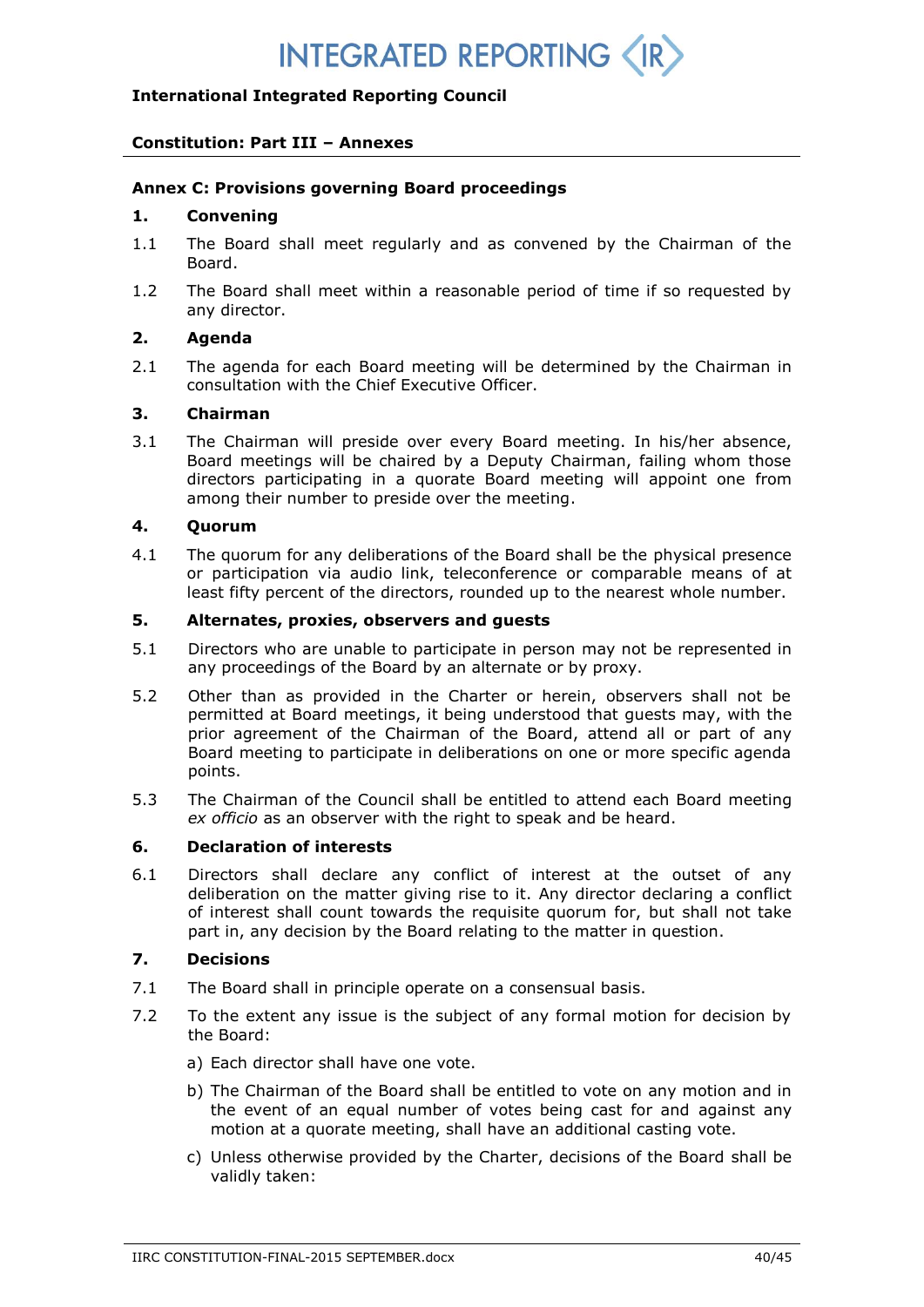## **International Integrated Reporting Council**

#### **Constitution: Part III – Annexes**

- If at a quorate Board meeting, with the approval of fifty percent of all directors then in office, whether or not participating at such Board meeting, rounded up to the nearest whole number; and
- Otherwise, with the approval in writing, including by e-mail, of all the directors then in office.

### **8. Minutes**

- 8.1 The Chairman of the Board shall cause minutes to be taken of all Board meetings. Minutes shall be circulated to all directors following each Board meeting and subject to review and approval by directors at the next subsequent Board meeting.
- 8.2 Board minutes shall be made available to Council members and GAN Committee members.

#### **9. Use of inputs**

9.1 The IIRC may freely use any ideas, comments, material or other input of whatsoever nature provided by directors, including for the purposes of furthering, developing, publishing, including within, distributing or implementing the Framework.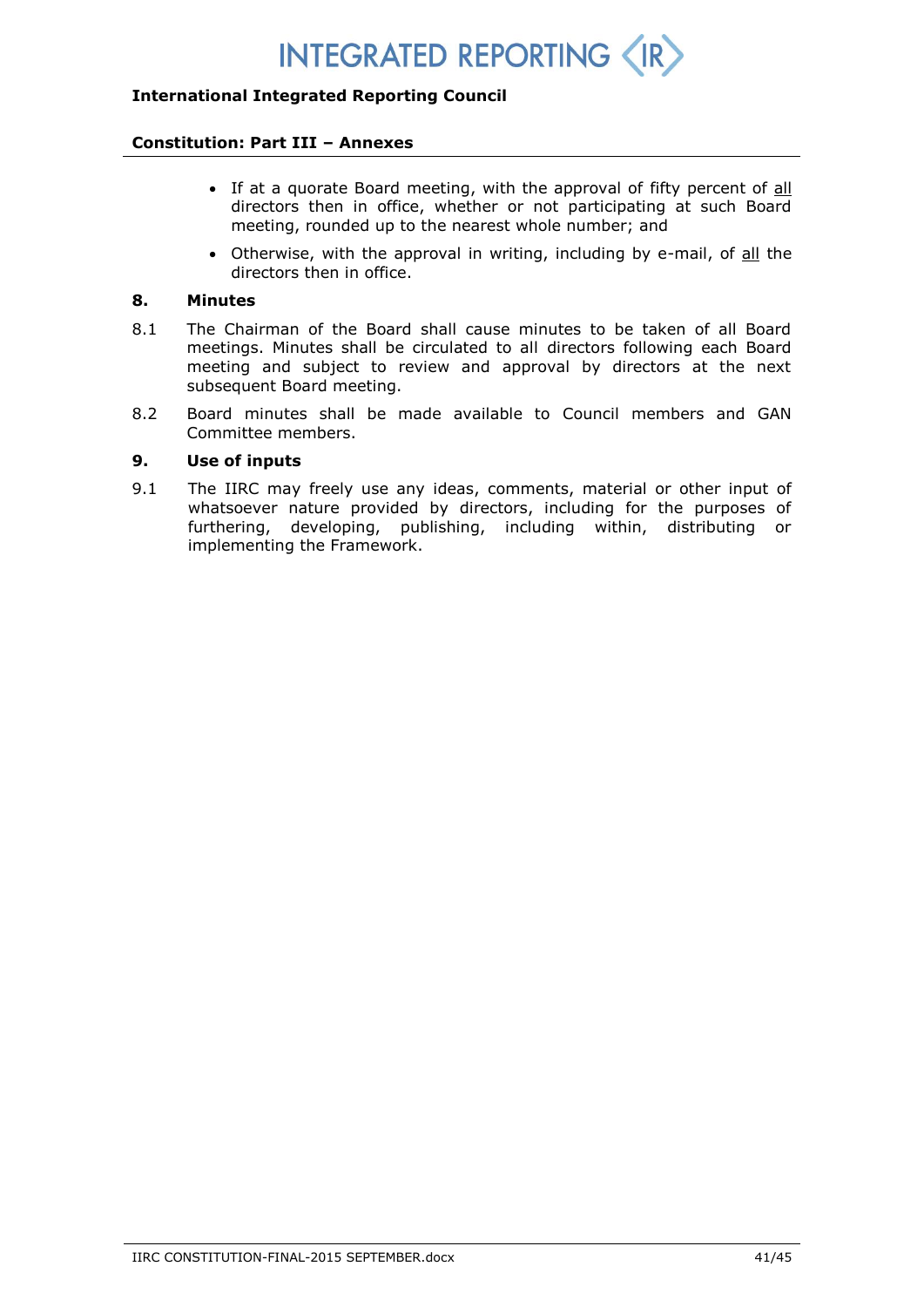## **International Integrated Reporting Council**

## **Constitution: Part III – Annexes**

## **Annex D: Terms of reference of the <IR> Framework Panel**

## **1. Role**

- 1.1 As set out in the IIRC Charter, the <IR> Framework Panel ('the Panel') "*will:*
	- *a) Recommend for Board sign-off any revision, modification or other update to the International Integrated Reporting Framework ('the Framework'), including draft versions thereof for public consultation; and*
	- *b) Provide input as requested on other guidance material relating to Integrated Reporting <IR> and integrated thinking that is developed under the auspices of, coordinated through, or issued by the IIRC*."

## **2. Composition**

- 2.1 The Panel will comprise between 12 and 15 individuals who, as set out in the IIRC Charter "*will, to the extent reasonably practicable as determined by the Board:*
	- *a) Individually: (i) be of appropriate calibre, demonstrating a strong level of technical experience and expertise relevant to the development of the Framework and related technical resources; and (ii) demonstrate a sound appreciation of the Organization's purpose and objectives as the context in which such technical resources are developed; and*
	- *b) Collectively: (i) evidence a suitable mix of appropriate professional backgrounds (including relevant professional disciplines) and experience reflective of the Organization's broad global communities; (ii) offer a geographically balanced and representative international perspective; and (iii) reflect appropriate gender and diversity balance*."

## **3. Appointment**

- 3.1 As set out in the IIRC Charter, the "*Board will appoint the members of the … Panel and designate its Chairman*."
- 3.2 The Chairman of the Panel may at the Board's discretion be a director of the IIRC, but if not a director of the IIRC, he/she will be invited to participate in discussions during meetings of the Board on matters relating to the Framework, or other guidance material relating to Integrated Reporting  $<$ IR $>$ .

## **4. Term of office**

4.1 Individual Panel members will be appointed for terms of office not exceeding three years, the length of any individual Panel member's term of office to be determined by the Board upon his/her appointment. Panel members' terms of office shall be staggered, such that the term of office of approximately one third of the Panel members shall conclude each year.

Panel members shall be eligible for re-appointment upon conclusion of any term of office, provided that: (a) no individual's continuous service as a Panel member shall exceed a period of six years, whereafter a period of three years shall elapse before he/she shall become eligible for further appointment in such capacity; and (b) no individual's service in such capacity shall exceed an aggregate of six years in any given nine-year period.

## **5. Panel members' responsibilities**

5.1 Individual Panel members will:

a) Endeavour to participate in all proceedings of the Panel and contribute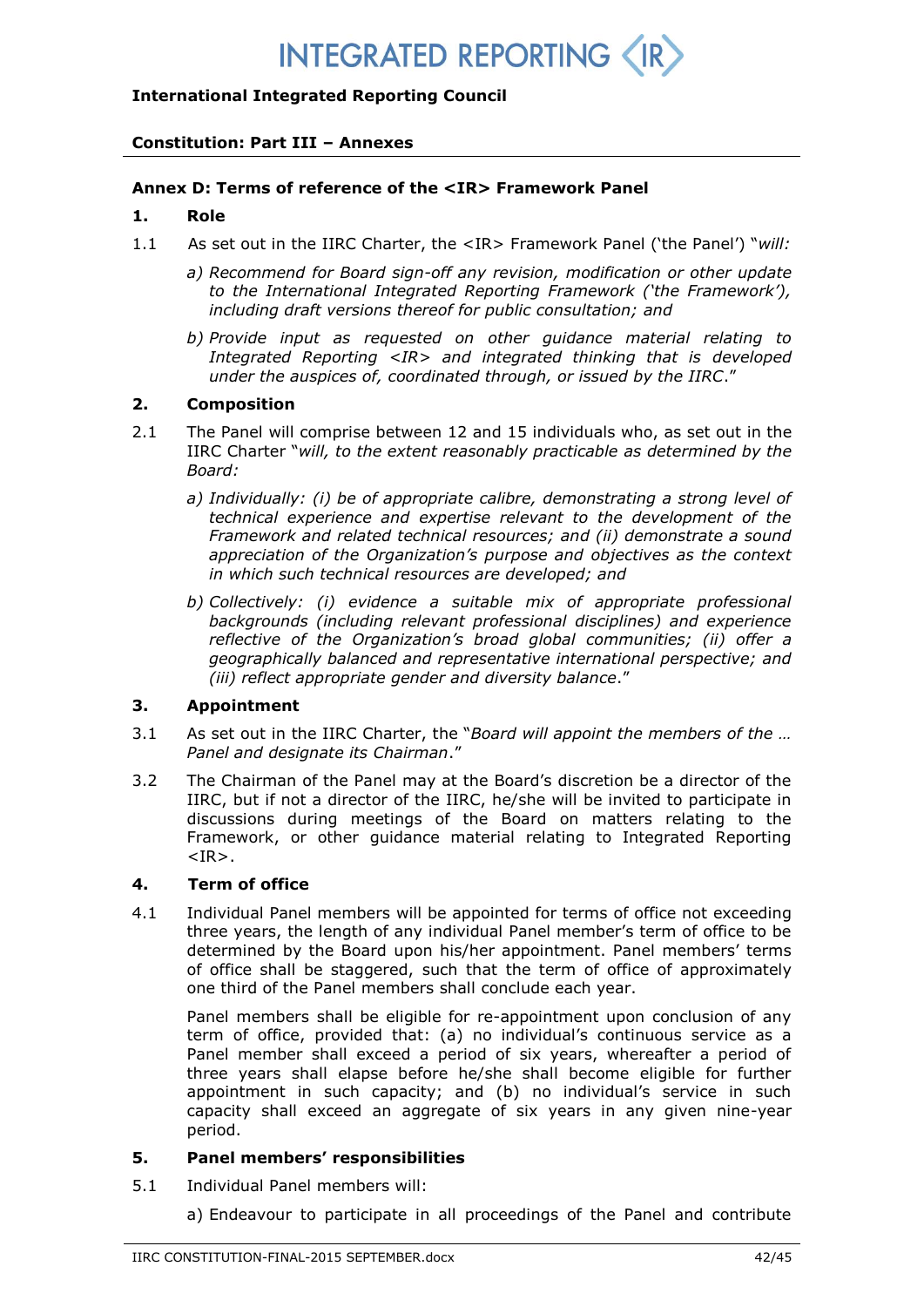## **International Integrated Reporting Council**

#### **Constitution: Part III – Annexes**

fully, frankly and constructively to its deliberations;

- b) Exercise independence of judgment, acting legally and in good faith to promote and protect the interests of <IR>, to the exclusion of their own personal and/or any third party interests;
- c) Use information received in their capacity as a member with due discretion and solely to the ends for which it was provided; and
- d) Cause any alternate (as relevant) to respect these conditions.

## **6. Termination**

- 6.1 Any Panel member's appointment shall cease if:
	- a) His/her term of office comes to an end and he/she is not re-appointed;
	- b) He/she notifies the IIRC of his/her intention to step down from the role;
	- c) The Chairman of the Panel, acting in consultation with the Board, notifies him/her that he/she is not functioning effectively as a member of the Panel and the Chairman of the Panel is satisfied that reasonable efforts to rectify the situation have proved unsuccessful.
- 6.2 The Board will appoint a replacement for any individual whose Panel membership for any reason ceases mid-term, such appointment to be subject to ratification by the Board at its next meeting.
- 6.3 To the extent any Panel member's appointment ceases mid-term and a permanent replacement is appointed, such permanent replacement shall serve out the balance of his/her predecessor's term of office and shall be eligible for re-appointment upon conclusion of such term of office. The period so served shall be excluded from any consideration relating to term limits as provided herein.

## **7. Panel task forces**

- 7.1 The Panel may appoint task forces (working groups, sub-committees, advisory panels and the like) to support it in the discharge of its duties, obligations and responsibilities.
- 7.2 The Panel will establish terms of reference for each such task force.

### **8. Payments to members**

- 8.1 Panel members shall not receive any financial or other benefit from the IIRC for serving in such capacity.
- 8.2 Panel members will in principle bear all costs associated with serving in such capacity, provided that the Board may make provision on a case-by-case basis for reimbursement of Panel members' reasonable expenses when serving in such capacity.

### **9. Qualified autonomy**

- 9.1 As set out in the IIRC Charter, the Panel *"will operate autonomously under authority delegated to it by the Board. The Board shall retain ultimate authority and responsibility for the Framework, which it will exercise by:*
	- *a) Determining: (i) the remit and terms of reference for the Panel in the context of the overarching purpose and objectives of the Organization; (ii) due process to be observed in the development of any revision, modification or other update to the Framework, which shall include provision for consultation with the Council and the Organization's broad global communities; and (iii) due process for development of other*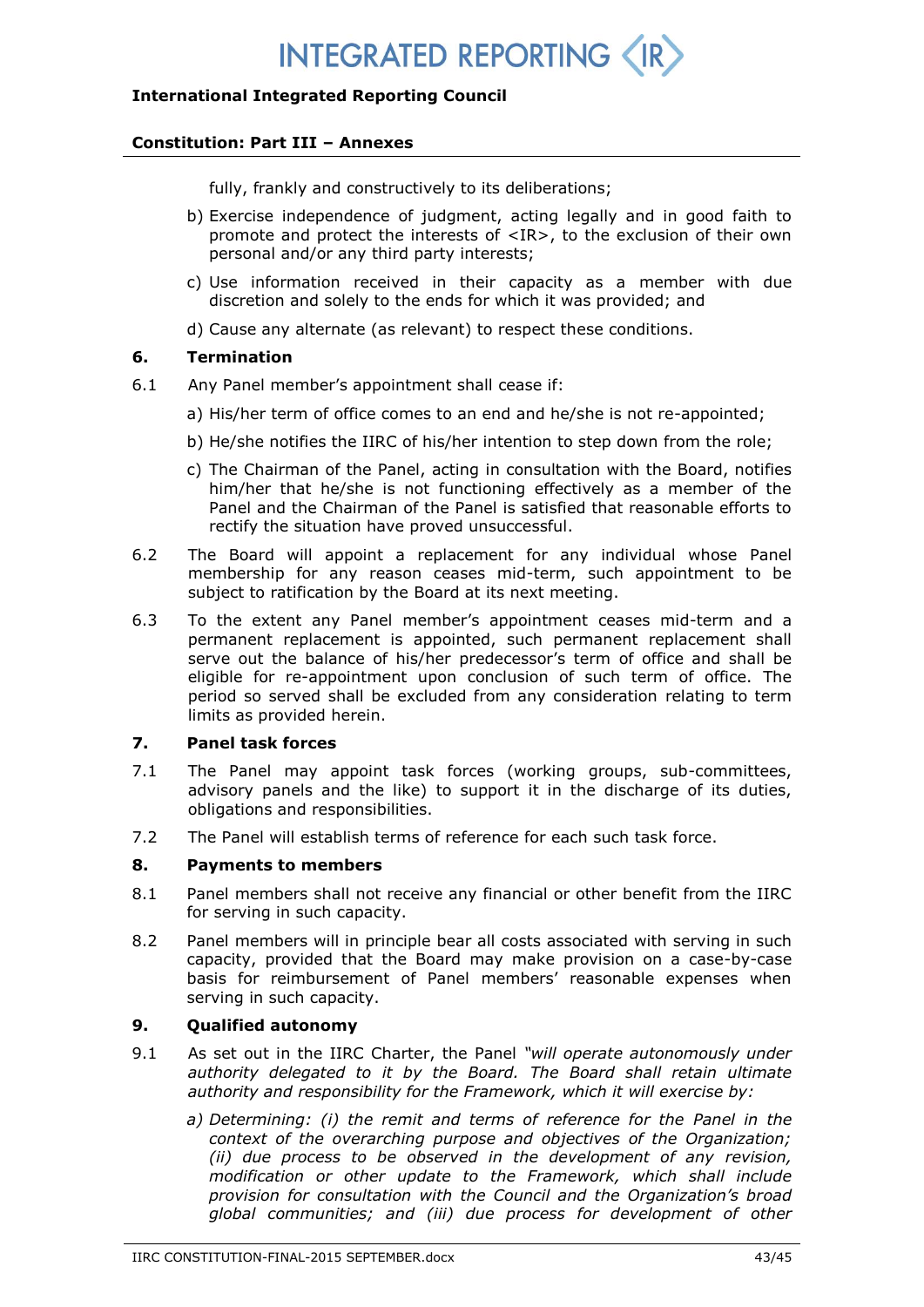## **International Integrated Reporting Council**

#### **Constitution: Part III – Annexes**

*technical resources relating to Integrated Reporting <IR>;*

- *b) Reviewing the Panel's schedule of activity and related work plans and ensuring that its activities are adequately resourced;*
- *c) Monitoring the Panel's operations to satisfy itself that the Panel operates within the parameters of its remit, adheres to its terms of reference and observes due process;*
- *d) Taking such steps as it deems appropriate, including replacement of some or all of the Panel members, to rectify any perceived shortcomings in the effective functioning of the Panel; and*
- *e) Approving any revision, modification or other update to the Framework on the recommendation of the Panel, it being understood that the Board shall refer back to the Panel for further consideration and re-submission any substantive amendments that it believes are required or advisable*."

#### **10. Reporting**

10.1 The Chairman of the Panel, failing whom the Deputy Chairman or another Panel member, shall periodically report to the Board on the Panel's activities.

## **11. Provisions governing Panel proceedings**

#### **11.1** *Convening*

- 11.1.1 The Panel shall meet as convened by the Chairman of the Panel.
- 11.1.2 The Panel shall meet within a reasonable period of time if so requested by the Board.

## **11.2** *Agenda*

11.2.1 The agenda for each Panel meeting will be determined by the Chairman of the Panel in consultation with IIRC staff.

### **11.3** *Chairman*

11.3.1 The Chairman of the Panel will preside over every Panel meeting. In his/her absence, Panel meetings will be chaired by a Deputy appointed by the Board, failing whom those Panel members participating in any quorate Panel meeting will appoint one from among their number to preside over the meeting.

## **11.4** *Quorum*

11.4.1 The quorum for any deliberations of the Panel shall be the physical presence or participation via audio link, teleconference or comparable means of at least fifty percent of Panel members, rounded up to the nearest whole number.

#### **11.5** *Alternates, observers and guests*

- 11.5.1 Panel members are expected to make every effort to attend all Panel meetings, but may, with the prior agreement of the Chairman of the Panel, be represented by a suitable alternate, with full authority to represent the Panel member in all respects other than in any vote undertaken by the Panel.
- 11.5.2 Each Panel member may invite a technical adviser to meetings of the Panel. Technical advisers may, at the discretion of the Chairman of the Panel, be invited to speak.